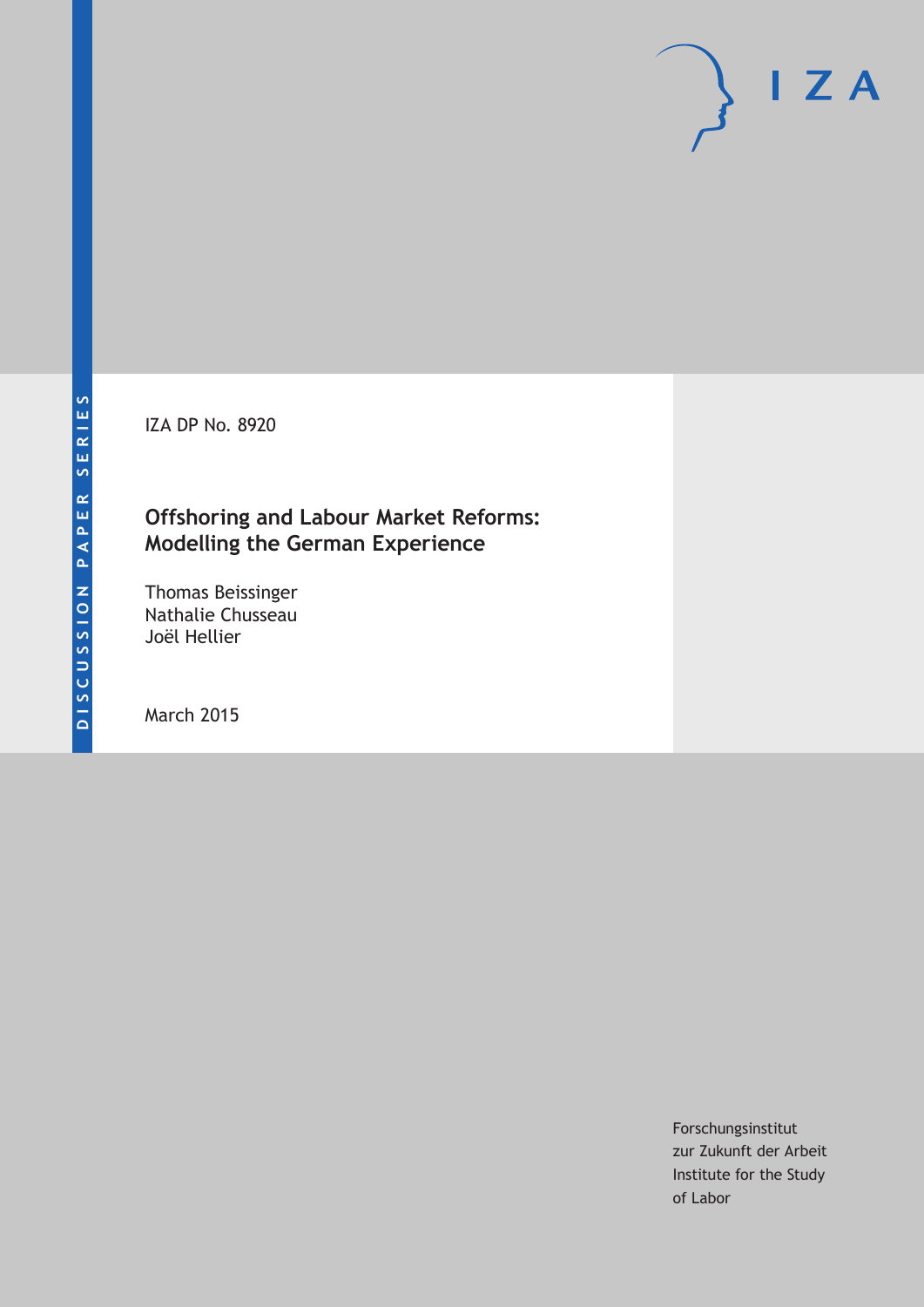# **Offshoring and Labour Market Reforms: Modelling the German Experience**

# **Thomas Beissinger**

*University of Hohenheim and IZA*

# **Nathalie Chusseau**

*LEM, University of Lille*

# **Joël Hellier**

*LEM, University of Lille and LEMNA, University of Nantes*

Discussion Paper No. 8920 March 2015

IZA

P.O. Box 7240 53072 Bonn **Germany** 

Phone: +49-228-3894-0 Fax: +49-228-3894-180 E-mail: iza@iza.org

Any opinions expressed here are those of the author(s) and not those of IZA. Research published in this series may include views on policy, but the institute itself takes no institutional policy positions. The IZA research network is committed to the IZA Guiding Principles of Research Integrity.

The Institute for the Study of Labor (IZA) in Bonn is a local and virtual international research center and a place of communication between science, politics and business. IZA is an independent nonprofit organization supported by Deutsche Post Foundation. The center is associated with the University of Bonn and offers a stimulating research environment through its international network, workshops and conferences, data service, project support, research visits and doctoral program. IZA engages in (i) original and internationally competitive research in all fields of labor economics, (ii) development of policy concepts, and (iii) dissemination of research results and concepts to the interested public.

IZA Discussion Papers often represent preliminary work and are circulated to encourage discussion. Citation of such a paper should account for its provisional character. A revised version may be available directly from the author.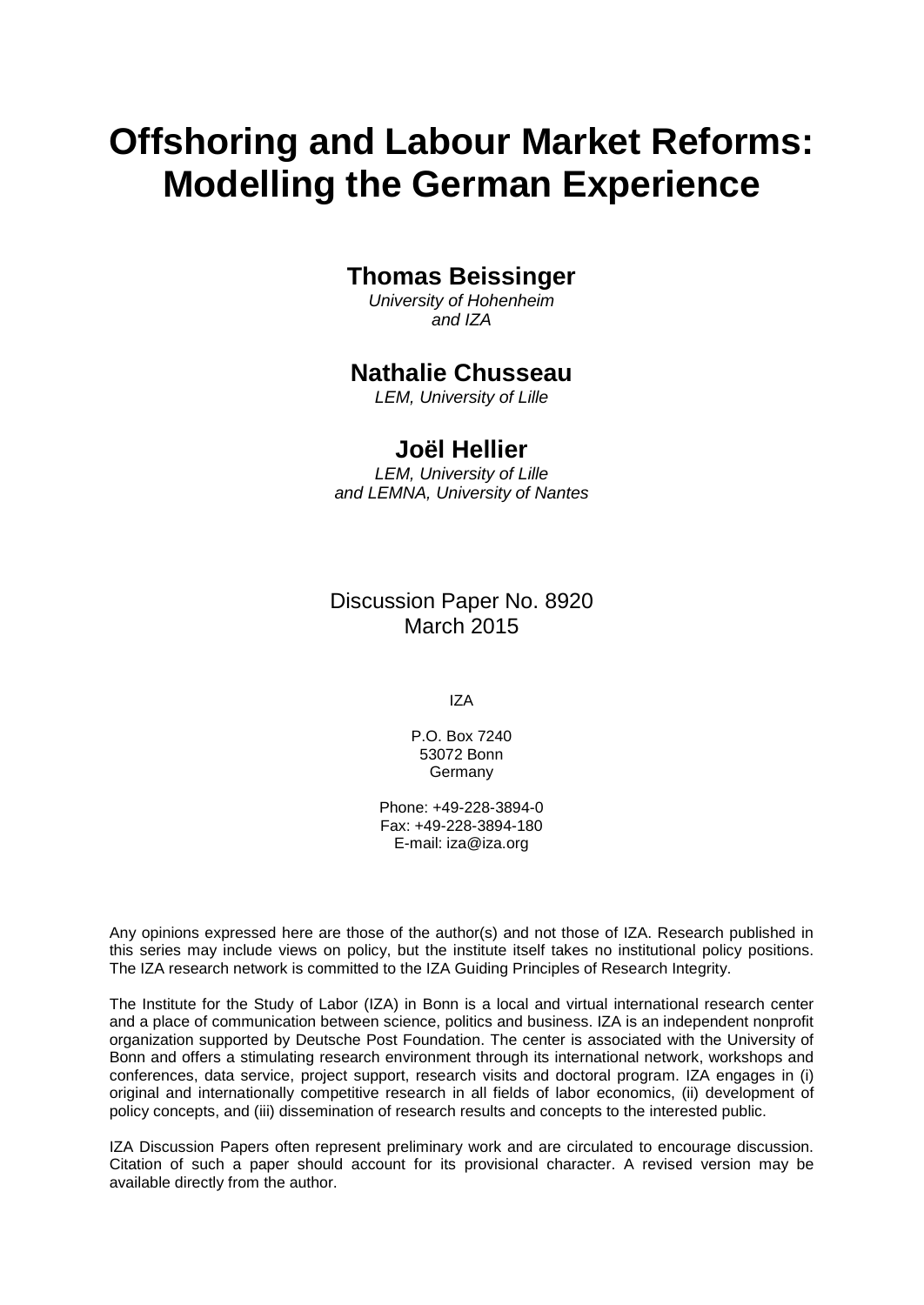IZA Discussion Paper No. 8920 March 2015

# **ABSTRACT**

# **Offshoring and Labour Market Reforms: Modelling the German Experience**

A usual interpretation of the high performance of the German economy since 2005 is that the Hartz labour market reforms have boosted German competitiveness, resulting in higher exports, higher production and lower unemployment. This explanation is at odds with the sequence of observed facts. We propose and model an alternative scenario in which offshoring explains the gains in competitiveness but increases unemployment and inequality, and the subsequent labour market reforms lower unemployment by lessening the reservation wage and expanding the non-tradable sector. The model replicates the developments of the German economy since 1995: 1) Germany offshores more intensively than other advanced countries; 2) The increase in competitiveness and in the exports/production ratio occurs before the implementation of the labour market reform, and this comes with both higher inequality and higher unemployment; 3) The implementation of the reform reduces unemployment, but also decreases the exports/production ratio and increases inequality. The model also predicts that the reduction in unemployment in Germany would have occurred without the Hartz reforms, but later and less intensively. We finally discuss the possible extension of this 'strategy' to other Eurozone countries, and alternative policies that activate similar mechanisms without increasing inequality.

JEL Classification: H55, J31, J65

Keywords: Germany, inequality, labour market reform, offshoring, unemployment

Corresponding author:

Joël Hellier 28 rue de Sévigné 75004 Paris France E-mail: [joel.hellier@wanadoo.fr](mailto:joel.hellier@wanadoo.fr)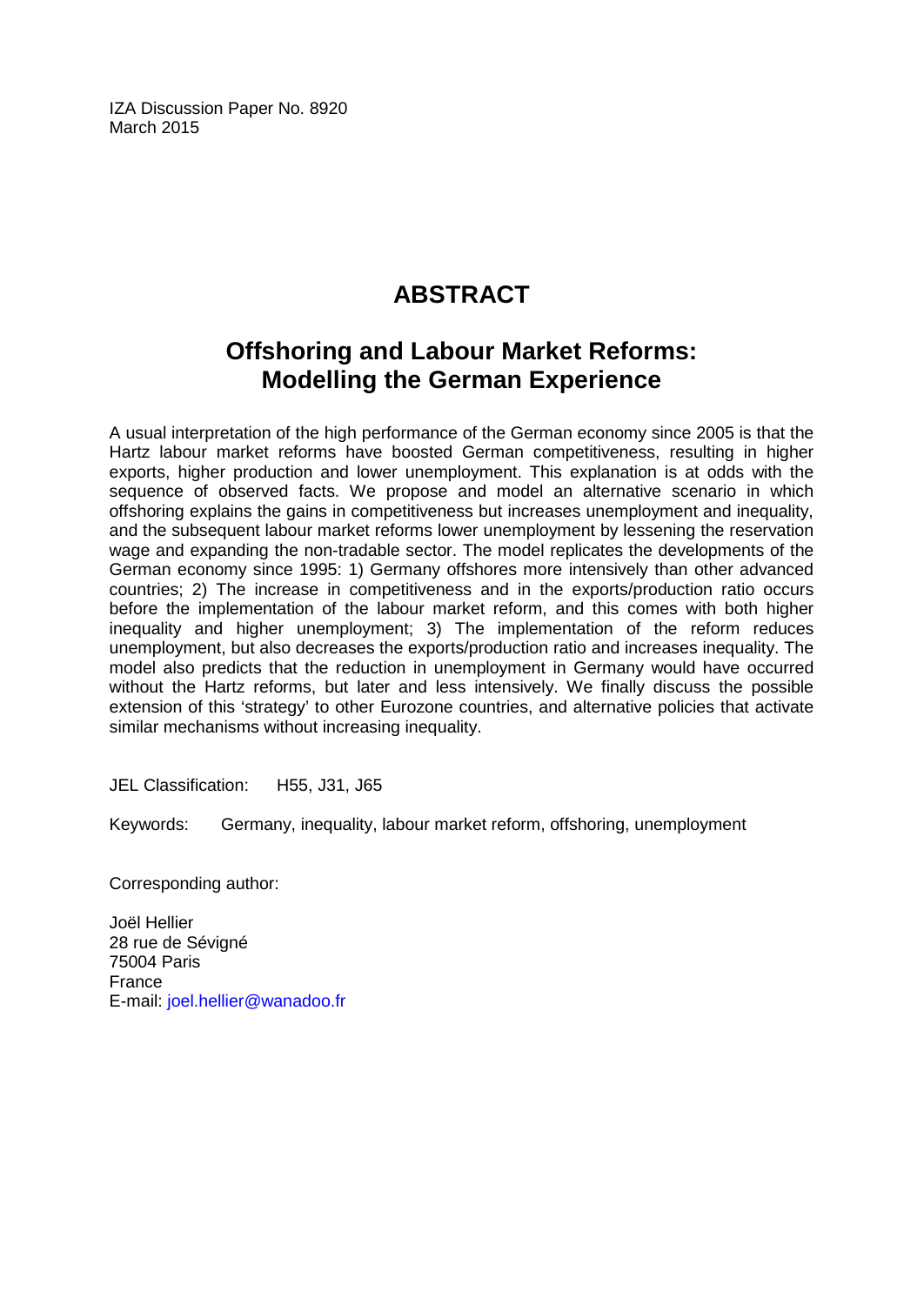#### **1. Introduction**

Since the mid-2000s, Germany has exhibited better economic results than most European countries. Growth has been higher, unemployment has continuously diminished, budget deficits and public debt have decreased and are now significantly lower than the European average levels. Above all, the German performance on external markets has been particularly beneficial since Germany has accumulated substantial trade surpluses and maintained its international market share, in contrast with all advanced economies whose market shares have narrowed because of the increasing weight of emerging countries. Finally, unlike all advanced economies, the decrease in unemployment has been continuous since 2005, with almost no impact of the 2008 financial crisis on this reduction.

The turning point occurred in the mid-2000s. In the late 1990s-early 2000s, Germany was considered as 'the sick man' in Europe (e.g., Economist, 2004), with low growth, high and increasing unemployment, budget deficits and public debt. Most German economic indicators began to improve in 2006, i.e., one year after the final setting of the Hartz reforms. Implemented from 2003 up to 2005, the four stages of the Hartz reform aimed at lowering unemployment and increasing German competitiveness by making labour more flexible and inciting unemployed workers to participate in the labour market.

The coincidence of the German recovery with the implementation of Hartz laws has led most observers to explain the German success by the following sequence. The Hartz reforms have increased labour flexibility, reduced wages and boosted German competitiveness, resulting in both higher exports and higher production, and finally lower unemployment. A virtuous circle has then emerged in which higher exports, production and employment have lessened public deficit and debt, which prevented Germany from setting the restrictive fiscal policy followed by most European countries, which has in turn resulted in higher growth compared to the rest of Europe.<sup>1</sup>

Unfortunately, this interpretation does not coincide with observed facts. The core of the explanation is the impact of Hartz reforms on wage moderation, competitiveness and exports, which would have boosted production and employment. But the increase in competitiveness and exports occurred over the period 1993-2005, i.e., before the setting of Hartz laws. After 2005, German exports in percent of GDP as well as the exports/imports ratio have decreased, in contradiction with the aforementioned interpretation. Moreover, the most striking result of the Hartz reforms is the huge increase in atypical employment.

This paper provides an alternative explanation that combines offshoring and labour market reforms to explain the German experience. The scenario is as follows. Facing higher labour cost than other advanced countries, German firms have relocated the (low skilled) labourintensive stages of production to low-wage countries, particularly Central European countries, this relocation being much more pronounced in the German case compared to other European countries. This has (i) increased the competitiveness of German products in foreign markets, raising thereby German exports, (ii) increased the unemployment of unskilled workers in Germany, and (iii) increased inequality by driving down the wages of the unskilled. The impact upon growth was negative in a first stage because (i) of growing unemployment and (ii) the increase in exports was to a large extent based on offshoring, i.e., composed of imported parts. Confronted with the offshoring-related increase in unemployment, the German government introduced the Hartz reforms whose key implication was the promotion of low paid jobs in non-tradable services. This policy has reduced unemployment, but this has come with the increase in non-standard employment and with growing inequality and in-work poverty. Finally, the increasing demand for German goods due to higher competitiveness has

<sup>&</sup>lt;sup>1</sup> Arguments along these lines can, e.g., be found in Kirkegaard (2014) and Rinne & Zimmermann (2013).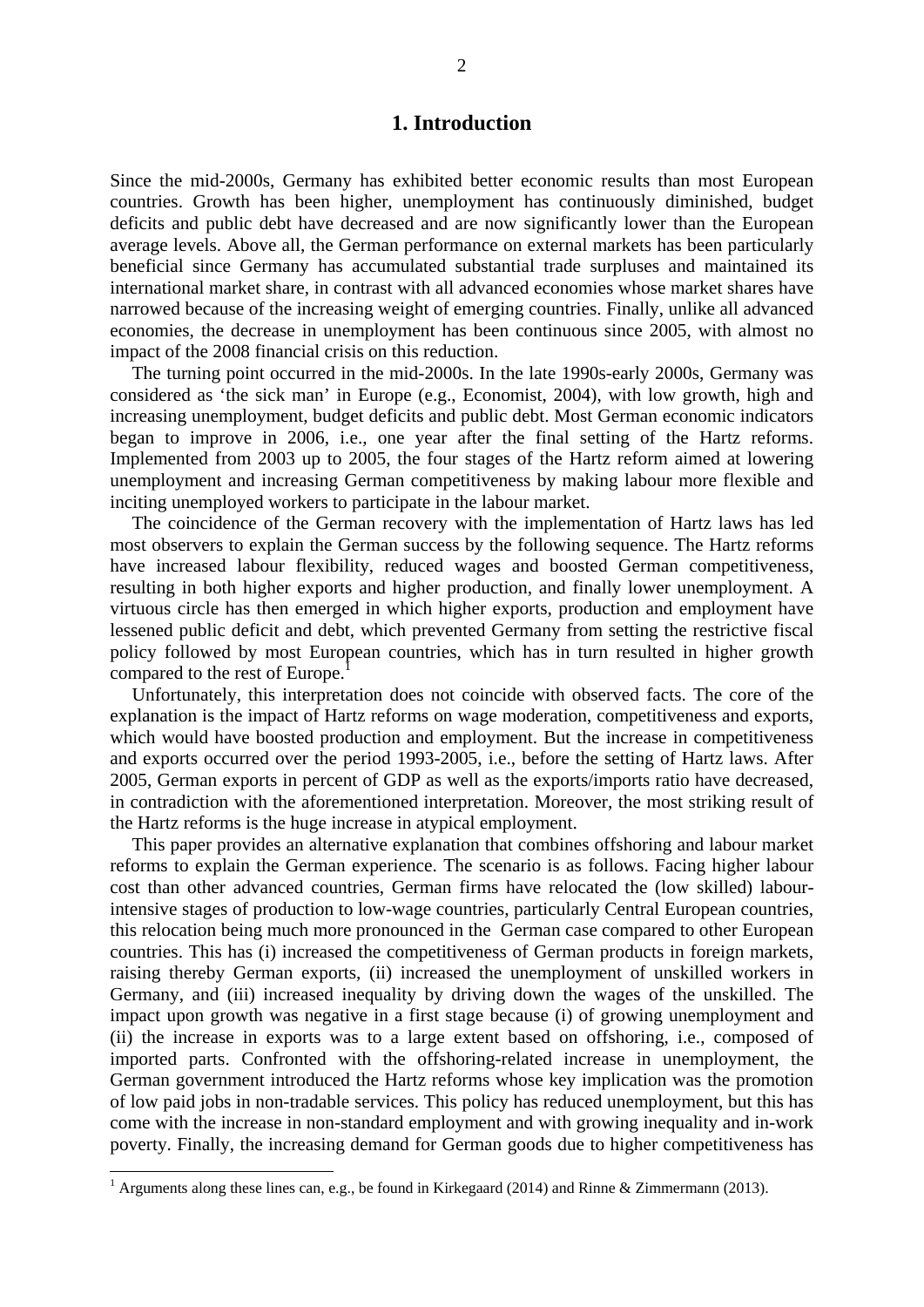subsequently boosted production in the segments located in Germany, implying a further increase in employment.

We develop a general equilibrium framework that replicates the aforementioned scenario and provides a modelling of the German experience (outsourcing + labour market reform). The GE model does not aim at capturing all the dimensions of the German macroeconomic experience since the mid-nineties. Its goal is to analyse the impact on the German economy of the combination of, and interplay between, offshoring and labour market reforms, and to verify that these mechanisms provide a reliable picture of the major characteristics of the German economy over this period. The model comprises three sectors and three countries. The three countries are Germany, other advanced economies (labelled '*North*') and the 'South'. The South displays a comparative advantage in low skill intensive productions. There is one skill-intensive sector which comprises two goods differentiated according to their country of origin ('Armington's hypothesis'), Germany and North, and produced from two segments, one utilising skilled labour and the other unskilled labour. The 'unskilled' segment can be offshored, but offshoring has a cost which decreases with time (globalisation). Another sector is unskilled-intensive and its production is fully located in the South. Finally, a nontradable unskilled-intensive service is produced in each country. We start from an initial situation in which the offshore production cost is large enough to maintain the whole production of the skill-intensive sectors in Germany and North. The subsequent continuous decrease in this cost results in offshoring to the South of the unskilled-intensive segment of the German skill-intensive good. We analyse the impact of offshoring by assuming a reservation wage in Germany, and then a decrease in this reservation wage due to labour market reforms.

In contrast with the usual explanation based on the impact of wage limitation upon German competitiveness on external markets, the results of our model reproduce the main characteristics of the German experience since the mid-nineties. The fact that Germany outsources before and more intensively than other countries is an endogenous finding of the model. In addition, the model replicates the sequence of observed facts. In particular, it explains the increase in the exports/GDP ratio before the Hartz reforms and its decrease afterwards, as well as the fact that the rise in the skill premium and in the cost of unskilled labour began before the implementation of these reforms. We also find that the decrease in unemployment would have occurred even without the Hartz laws, but later and less intensively. Finally, by showing that the decline in unemployment is essentially based on the development of non-tradables, the model provides a useful starting point to discuss alternative pro-employment policies.

The stylised facts and the related literature are outlined in Section 2. Section 3 presents the general framework of the model, the analysed scenario and the modelling strategy. Section 4 describes the equilibria corresponding to each stage of our scenario. Section 5 exposes the results of the simulations implemented from an extended version of the model. The main findings are discussed in Section 6 and we conclude in Section 7.

### **2. Facts and literature**

#### **2.1. Economic outcomes in Germany and Eurozone countries**

Comparing the German economy with that of other European and advanced countries since 1995 leads to a clear distinction between two phases (Figure 1). From 1995 to 2005, the German economic performance was below those of most advanced countries: growth was lower and unemployment was higher. In contrast, from 2006 onwards, Germany has exhibited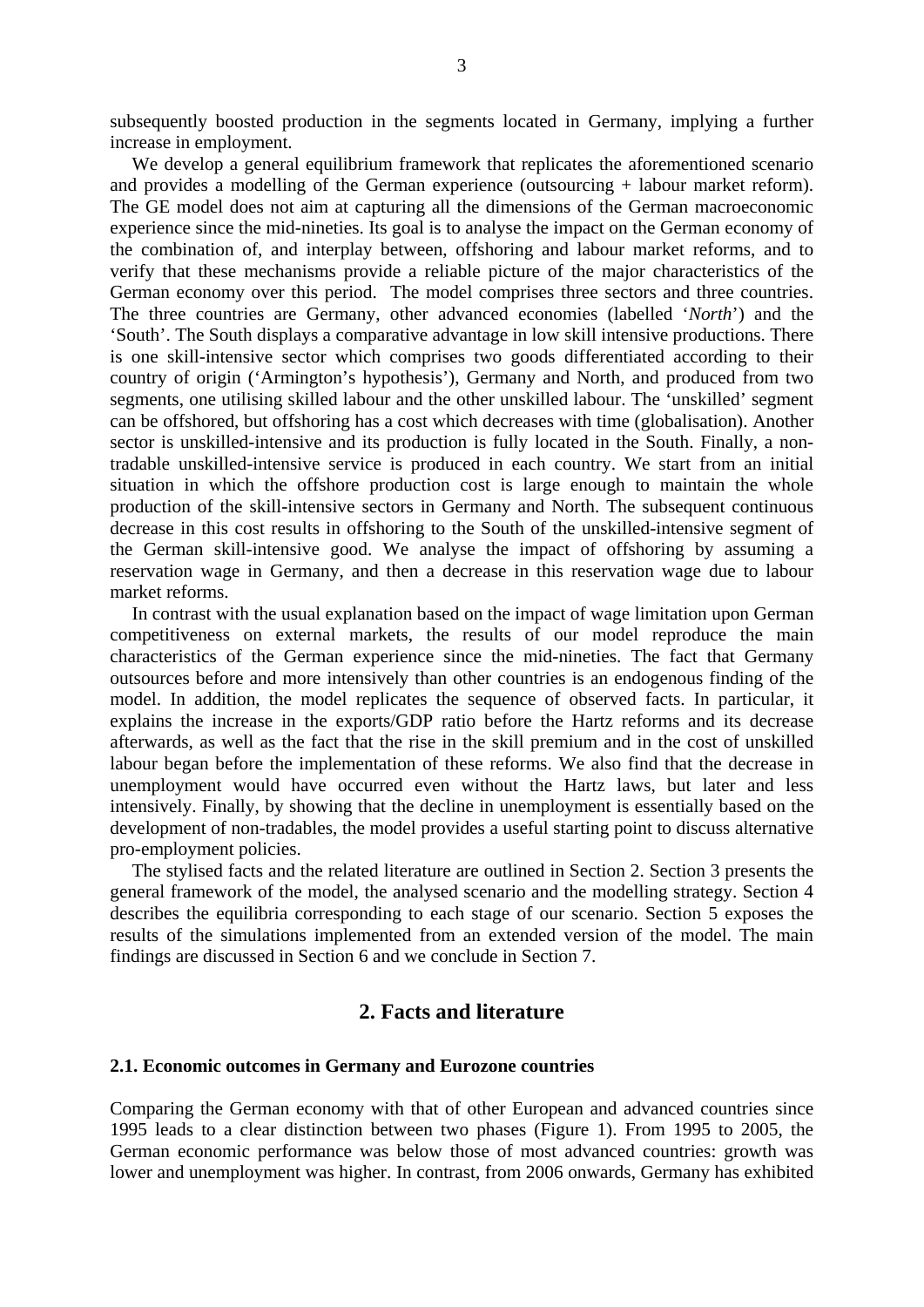economic results incontestably better than those of its European partners. In particular, the recession that followed the 2008 financial crisis has had a far less damaging impact on unemployment in Germany than in most advanced economies (Fig. 1b).

A noticeable specificity of Germany is its superior performance in terms of external trade (Figure 2). Germany is the only advanced country whose ratio of exports of goods on GDP has substantially increased in the last two decades, passing from 25% in 1996 up to 47% in 2008. In addition, the exports/imports ratio of goods has always been significantly higher than one, attaining 1.25 over the period 2001-2008. It must finally be highlighted that the German export performance measured by the Exports/GDP ratio has improved from 1995 up to 2005, i.e., before the Hartz reforms. In contrast, the implementation of these reforms has come with a decrease in this ratio.



Figure 1. GDP growth and unemployment in Germany and the Eurozone (1992-2012)

Source: Eurostat. http://epp.eurostat.ec.europa.eu/portal/page/portal/statistics/search\_database. a)Difference *between the German GDP growth rate (volume) and the GDP growth rate of other Eurozone countries (13 \meta countries minus Germany). Calculations by the authors.* 



Source: OECD. http://www.oecd.org/statistics/.

# 2.2. The Hartz reforms

When unemployment started to rise again in 2000, especially among the unskilled, the German government decided a series of labour market reforms known as the Hartz reforms and implemented in four stages from 2003 to 2005 (Jacobi & Kluve, 2007 and Alber &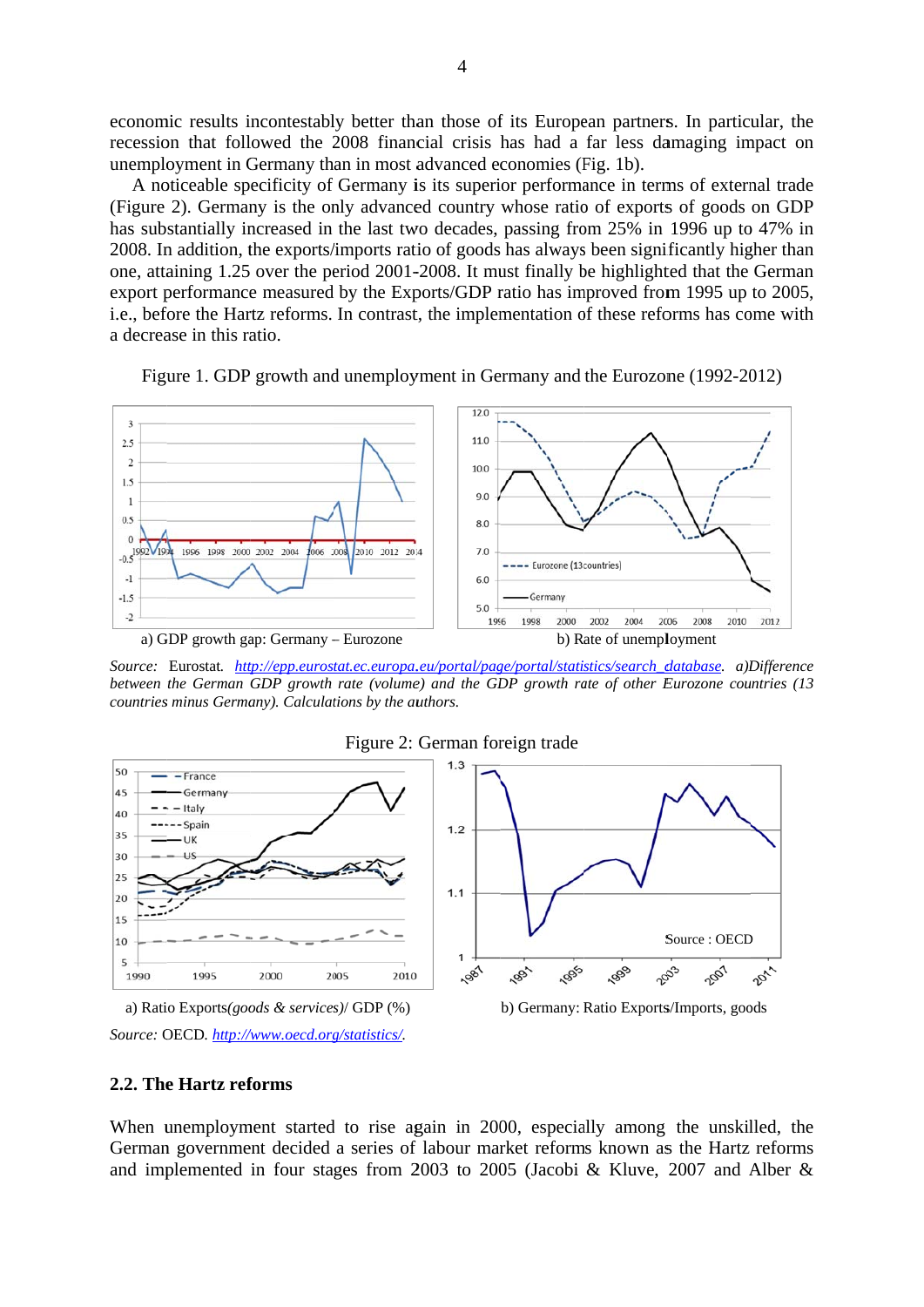Heisig, 2011, for details). We focus here on the measures of the Hartz reforms that have significantly contributed to the increase in low-wage and non-standard employment: (i) deregulation of temporary agency employment (Hartz I in 2003), (ii) reform and facilitation of marginal employment in the form of so-called mini jobs (Hartz II in 2003) and (iii) reform of the unemployment compensation system (Hartz IV in 2005).

Hartz I led to an increase in temporary agency employment by about 150 percent from 2003 to 2012 (Figure 3a). Temporary agency workers accept considerably lower wages. Depending on the econometric model variant, Jahn & Pozzoli (2013) find pay gaps for the majority of temporary agency workers ranging from about 20 to 40 percent.







b) Workers covered by social security

Source: Federal Employment Agency (BA). End-of-year values. a) Mini-jobs: Beschäftigungsstatistik: Geringfügig entlohnte Beschäftigte nach ausgewählten Merkmalen; temporary agency workers: Arbeitsmarkt in Zahlen – Arbeitnehmerüberlassung. Leiharbeitnehmer und Verleihbetriebe. b) Beschäftigungsstatistik: *Sozialver rsicherungspfl flichtig Beschäf äftigte nach au usgewählten M Merkmalen. T The vertical lin ne indicates th he start of the Hartz reforms in 2003.* 

Before the Hartz II reform, incomes up to 325 Euro per month were exempt from employees' social security contributions if the weekly working time was less than 15 hours. The Hartz II reform raised this threshold to 400 Euros, eliminated the hour constraint and exempted from social security contributions and income tax the mini-jobs held as secondary jobs (fully taxable since 1999). As a consequence, the number of mini-jobs significantly increased. In 2012, about 7.5 million mini-jobs are reported, with about 4.9 million mini-jobs held as main job and about 2.6 mini-jobs held as secondary job (Figure 3a). According to Eichhorst et al. (2012), nearly one half of the workers with a mini job as main job earned less than 7,50 Euro per hour, and about 75 percent less than 10 Euro. Mini-jobbers are predominantly employed in services, especially in health and social work, hotels and restaurants, wholesale and retail trade and other services (RWI, 2012). There are also indications that regular workers have been substituted by mini-jobbers, especially in smaller firms (Hohendanner & Stegmaier, 2012).

ms (Hohendanner & Stegmaier, 2012).<br>The Hartz IV reform united the formerly separate (earnings-related) unemployment assistance and social assistance schemes into a new flat-rate unemployment assistance benefit, called unemployment benefit-II. For most people, unemployment benefit II is less generous than the former earnings-related assistance benefit. There are indications that this has led to a reduction in reservation wages (Arent & Nagl, 2011). Moreover, the duration of earnings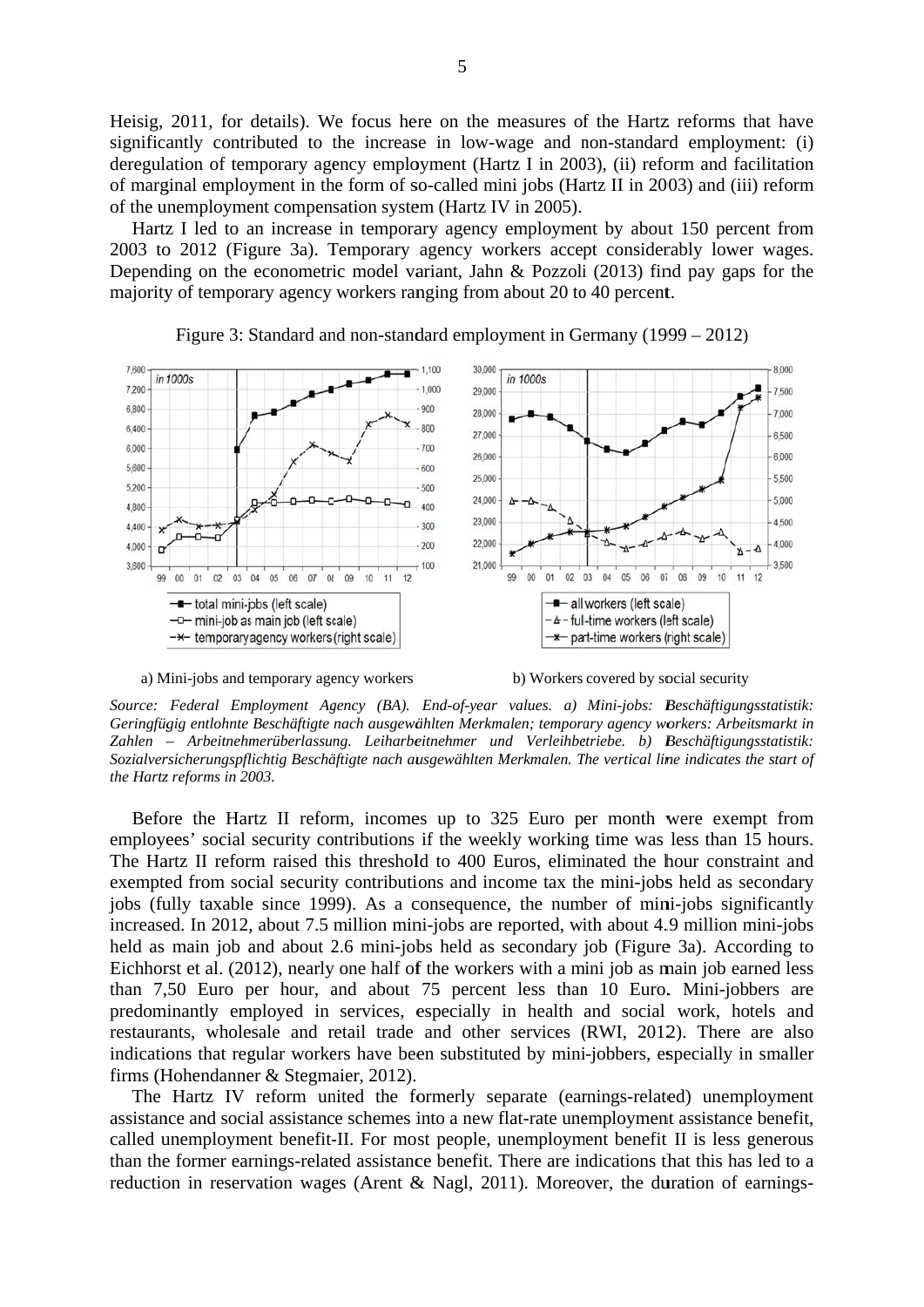related unemployment benefits-I has been reduced (Alber & Heisig, 2011, for details). Unemployment benefit-II can also be used to augment insufficient earnings from work (or insufficient earnings-related unemployment benefit-I). The number of workers receiving both wages and unemployment benefit II amounted to 1.2 million in 2012.<sup>2</sup>

The rise in employment of workers covered by social security observed after the implementation of the Hartz reforms has only derived from the increase in part-time employment (Figure 3b). From 2003 to 2012 the number of part-time workers increased by 72 percent, amounting to 7.4 million part-time workers in 2012. In contrast, the number of fulltime workers declined by 3 percent over the same period.

The evidence on whether the decline in German unemployment can be ascribed to the Hartz reforms remains inconclusive. Using calibrated macro models, Launov & Wälde (2013a) only find a negligible effect on unemployment, whereas Krebs & Scheffel (2013) and Krause & Uhlig (2012) diagnose a substantial reduction in equilibrium unemployment. Busl and Seymen (2013) only find weak effects of the Hartz reforms on wage restraint and no effects on the German current account surplus. In empirical studies, the evidence is mixed as well. Fertig et al. (2006) find no significant effects of the Hartz I-III reforms on unemployment in- and outflows. In contrast, several studies on the overall effectiveness of the Hartz reforms, particularly by estimating matching functions, find a positive impact on job creation (Fahr & Sunde, 2009; Klinger & Rothe, 2012; Hertweck & Sigrist, 2013).

All in all, the Hartz reforms are certainly one of the main driving forces of the increase in non-standard employment, especially in services. This can be regarded as an intended effect since the Hartz reforms main objective was the activation of the unemployed who were essentially low skilled workers. The reforms may also have contributed to the decline in aggregate unemployment and may have dampened wage demands. However, wage moderation and the increase in competitiveness started long before the Hartz reforms, as outlined below.

#### 2.3. Offshoring, unemployment and wage inequality in Germany

Since the mid-nineties, German manufacturing industries have experienced a substantial rise in offshoring (Figure 4), particularly towards Central European countries. This has resulted in a huge increase in the unemployment of low skilled workers.



Fig. 4. Increase in offshoring 1995-2008

 $\overline{a}$ 

 $\overline{a}$ 



*Sources and explanations: Fig.4: Timmer et al. (2013). Offshoring is measured by the percentage of imports within intermediate inputs utilised in manufacturing industries (variation in this percentage). Fig.5: OECD Database.* http://stats.oecd.org/.

 2 Data tak ken from: Bun ndesagentur für Arbeit (2013), Erwerbstätige Arbeitslosengeld II-Bezieher.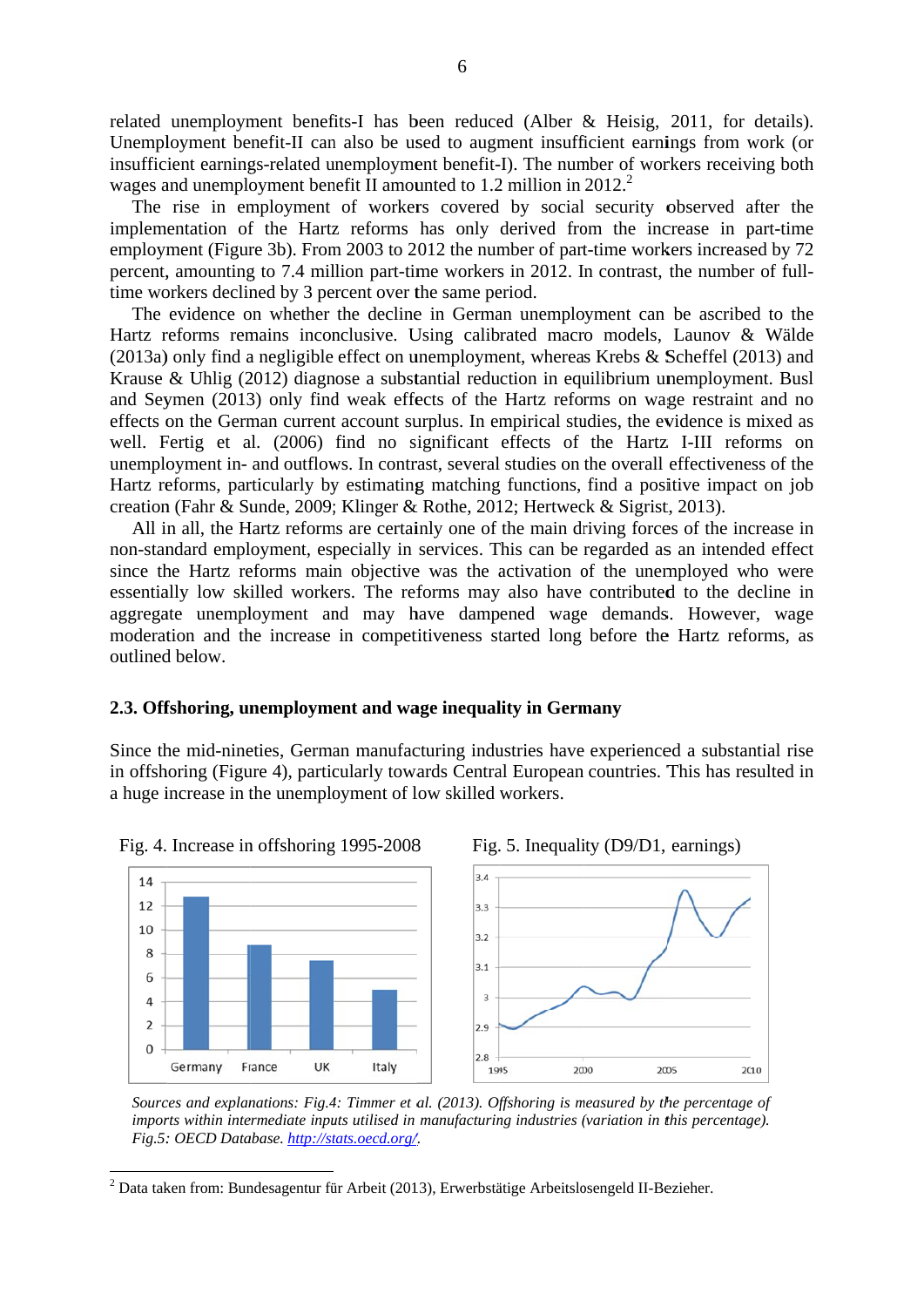The economic analysis of international offshoring has known a critical development since the early nineties. Theoretical and empirical works on the subject are many (reviews by Crino, 2009, Chang, 2012 and Chusseau & Dumont, 2013).

 There is now a rather large literature dealing with the impact of offshoring upon wages and labour demand in Germany. The early work by Falk & Koebel (2002) showed no impact on the demand for unskilled workers, but this result is questionable from a methodological point of view (Geishecker & Görg, 2008) and, maybe more important, it concerns the period 1978- 1990 in which offshoring to emerging countries was limited. More recent studies typically diagnose a significant negative impact upon both the demand for unskilled workers and their pay (Geishecker, 2006; Becker et al., 2006; Geishecker & Görg, 2008; Braun & Scheffel, 2007).

 Dustmann et al. (2014) and Bonin (2012) suggest that the decentralization of wage setting since the early 1990s and the introduction of 'opening clauses' in industry-level collective agreements may be attributed to the credible threat of offshoring to central and eastern European countries. Both works argue that the rising flexibility of the German industrial relations had led to wage moderation and to an increase in competitiveness long before the Hartz reforms. Dustman et al. (2014) also point out that the offshoring intensity in Germany increased far more than that in other European countries. For example, in 2000, imported inputs from Poland, Hungary, the Czech and the Slovak Republics amounted to about 8.5 percent of inputs in Germany, compared to only 2.5 percent in Italy and 1.9 percent in France. Higher German offshoring dynamics compared to other large European economies is confirmed by Timmer et al. (2013).

The growing offshoring of unskilled-intensive stages of production has come with wage moderation, rising flexibility and increasing earnings inequality. The German income distribution remained quite stable from the seventies up to the mid-1990s (Steiner & Wagner, 1998; Biewen, 2000; Prasad, 2004). Since then, Germany has experienced a critical increase in income inequality and poverty (Gernandt & Pfeiffer 2007, Dustmann et al, 2009; Fuchs-Schündeln et al. 2010, Antoncyck et al., 2010; Figure 5).

 Gernandt & Pfeiffer (2007) find that the rise in wage inequality in West Germany from 1994 to 2005 is essentially attributable to the bottom side of the wage distribution. Dustmann et al. (2009) find that wage inequality in West Germany increased at the bottom half of the wage distribution from the 1990s onward, but also at the top half from the 1980s. For the period 1999-2006, Biewen & Juhasz (2012) find that about one half of the increase in income inequality is explained by labour incomes, the other half being equally shared by employment changes and changes in the tax system.

#### **2.4. Observed facts and the modelled scenario**

Taken together, the stylized facts and empirical literature exposed above show the plausibility of the scenario exposed in the introduction:

 1) The increase in competitiveness and exports started early in the mid-1990s and can be explained by the relocation of the labour-intensive stages of production to low-wage countries. This strategy of firms was implemented much more intensively in Germany than in other European countries and led to an increase in unemployment and to wage inequality.

 2) Confronted with rising unemployment, the German government introduced the Hartz reforms, thereby promoting the creation of low-paid jobs, especially in non-tradable services.

 In the next section, we develop a theoretical model based on these facts and we show that the so-generated mechanisms replicate the main traits of the German experience. We subsequently operate simulations from an extended version of this model. From the mechanisms revealed in this scenario, we discuss the possibility and effectiveness for other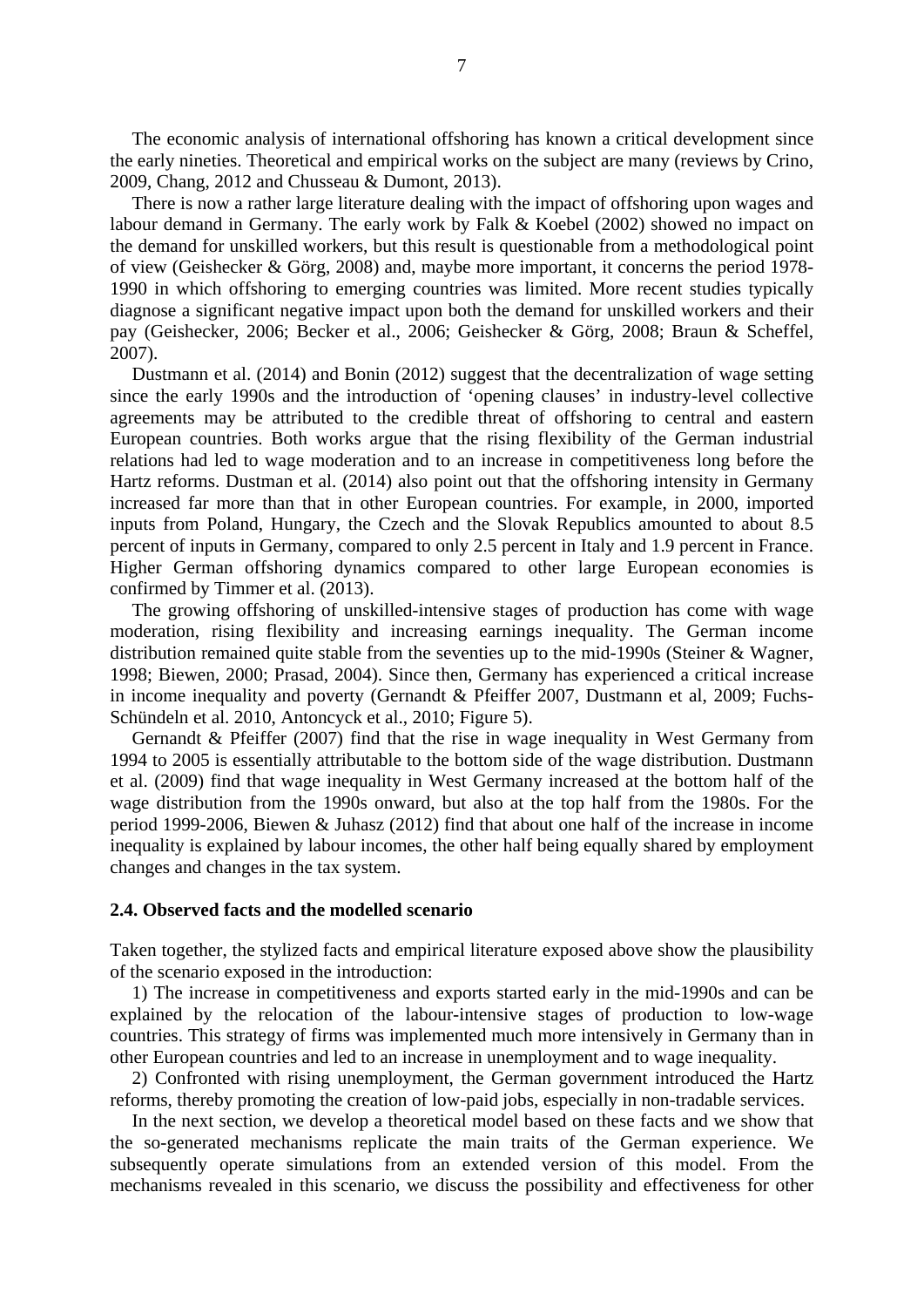Eurozone countries to imitate this strategy. Based on the diagnosis that the decrease in unemployment essentially derives from the job creation in non-tradable services, we finally discuss alternative pro-employment policies that could prevent the most controversial aspect of the German experience, i.e., the increase in inequality and poverty.

### **3. The model**

We firstly present the general framework of the model and the offshoring decision. We subsequently describe the successive phases of our scenario. We finally expose the modelling strategy.

#### **3.1. General framework**

There are three countries: two advanced countries, Germany and North (other advanced countries, depicted by a tilde,  $\sim$ ), and the South, i.e., emerging countries (depicted by a star\*).

There are two factors, skilled labour (*H*) and unskilled labour (*L*). Factor endowments are given. The German endowment is  $(\bar{H}, \bar{L})$  and North's endowment $(\tilde{H}, \tilde{L})$ . We denote *H* and *L* ( $\tilde{H}$  and  $\tilde{L}$ ) the factor utilisation in Germany (North) that can differ from the factor endowment when there is unemployment.

For the sake of simplicity, the South is assumed to be endowed with unskilled labour only. There are three sectors:

- Sector *l* provides one homogenous unskilled intensive good (*l*) which is fully produced by the South and imported by both Germany and North.

- Sector *nt* utilises unskilled labour only to produce one homogenous non-tradable service in each country.

- The third sector is skill-intensive and produces two tradable goods that are differentiated according to Armington's hypothesis, *h* being the German variety and  $\tilde{h}$  North's. Both varieties are produced by combining two segments, one using skilled labour only and the other unskilled labour only.

We suppose that the segments utilising unskilled labour may be relocated to the South depending on the cost of producing abroad relative to the cost of producing domestically. In contrast, the segment utilising skilled labour is always produced in the home country because it encompasses the specificities that differentiate the products according to Armington's hypothesis. We finally assume that labour is immobile, i.e., labour mobility costs are sufficiently high to prevent migration flows.

#### *3.1.1. Production*

In all countries, the non-tradable service (*nt*) utilises unskilled labour only with the same linear technology:

$$
Y_{nt} = \delta L_{nt} \; ; \qquad \qquad \tilde{Y}_{nt} = \delta \tilde{L}_{nt}
$$

Assuming perfect competition in the market for goods and services, the zero-profit condition ( $p_{nl}Y_{nt} = w_L L_{nt}$  and  $\tilde{p}_{nl}\tilde{Y}_{nt} = \tilde{w}_L \tilde{L}_{nt}$ ) determines the prices of non-tradable services:

$$
p_{nt} = w_L / \delta \; ; \quad \tilde{p}_{nt} = \tilde{w}_L / \delta \tag{1}
$$

where  $w_L$  ( $\tilde{w}_L$ ) denotes the wage of unskilled labour in Germany (North).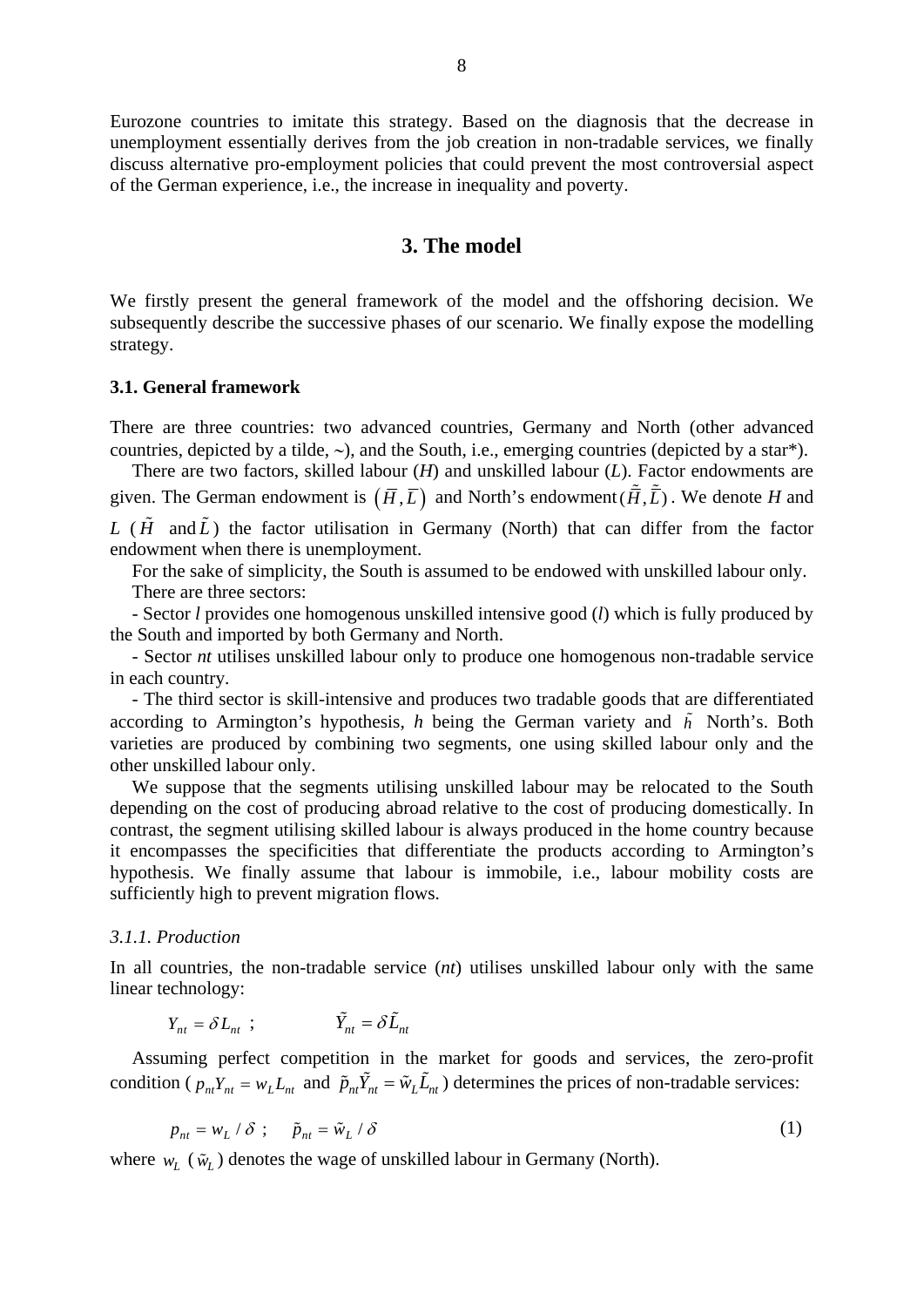The two skill intensive goods (variety  $h$  for Germany and  $\tilde{h}$  for North) are produced by the same Cobb-Douglas combination of two segments:

$$
Y_h = A S_L^{\alpha} S_H^{1-\alpha}; \qquad \tilde{Y}_{\tilde{h}} = A \tilde{S}_L^{\alpha} \tilde{S}_H^{1-\alpha}
$$

Segments  $S_L$  and  $\tilde{S}_L$  display the same technology which utilises unskilled labour only. Symmetrically,  $S_H$  and  $\tilde{S}_H$  utilise skilled labour only with the same technology:

$$
S_L = L_h \qquad \qquad \tilde{S}_L = \tilde{L}_{\tilde{h}} \tag{2}
$$

$$
S_H = H_h = H \qquad \qquad \tilde{S}_H = \tilde{H}_{\tilde{h}} = \tilde{H} \tag{3}
$$

#### *3.1.2. Demands for goods*

In the three countries, households maximise the same utility function subject to the usual income constraint:<sup>3</sup>

$$
u = \gamma_l \log c_l + \gamma_h \log \left( a c_h^{\ \beta} + c_{\tilde{h}}^{\ \beta} \right)^{1/\beta} + \gamma_{nt} \log c_{nt}, \qquad \gamma_h + \gamma_l + \gamma_{nt} = 1
$$

where  $c_i$  is the consumption of good *i*,  $i = l, h, \tilde{h}, nt$ , and  $0 < \beta < 1$ .

Coefficients  $\gamma_l$ ,  $\gamma_h$  and  $\gamma_m$  are respectively the share of the demand for *l*,  $h + \tilde{h}$  and *nt* in the households' income.

Coefficient *a* depicts the demand attractiveness of the German quality *h* compared to North's quality  $\tilde{h}$ .

*Good l.* Good *l* is fully produced by the South. The imports of *l* by advanced countries are:

$$
M_l = \gamma_l I; \qquad \qquad \tilde{M}_l = \gamma_l \tilde{I}
$$

where  $I$  and  $\tilde{I}$  denote total income in Germany and North, respectively.

Good nt. The non-tradable good is produced by each advanced country for its own consumption. At the macro level, we have (because of the utility function):<sup>4</sup>

$$
p_{nt}Y_{nt} = p_{nt}c_{nt} = \gamma_{nt}I
$$
\n<sup>(4)</sup>

$$
\tilde{p}_{nt}\tilde{Y}_{nt} = \tilde{p}_{nt}\tilde{c}_{nt} = \gamma_{nt}\tilde{I}
$$
\n(5)

Goods h and  $\tilde{h}$ . Because of the utility function, the world total expense for the sum of goods *h* and  $\tilde{h}$  is:

$$
p_h Y_h + p_{\tilde h} \tilde Y_{\tilde h} = \gamma_h (I + \tilde I + I^*) = \gamma_h I_W,
$$

1

with  $I^*$  being the South's total income and  $I_W = I + \tilde{I} + I^*$  that of the world.

Utility maximisation determines the world demands for goods *h* and  $\tilde{h}$ ,  $Y_{h,W}^d$  and  $Y_{\tilde{h},W}^d$ :

<sup>&</sup>lt;sup>3</sup> We only present the German utility function, the utility functions of North and the South being identical.

<sup>&</sup>lt;sup>4</sup> We do not provide this relation for the South because it is useless for what follows.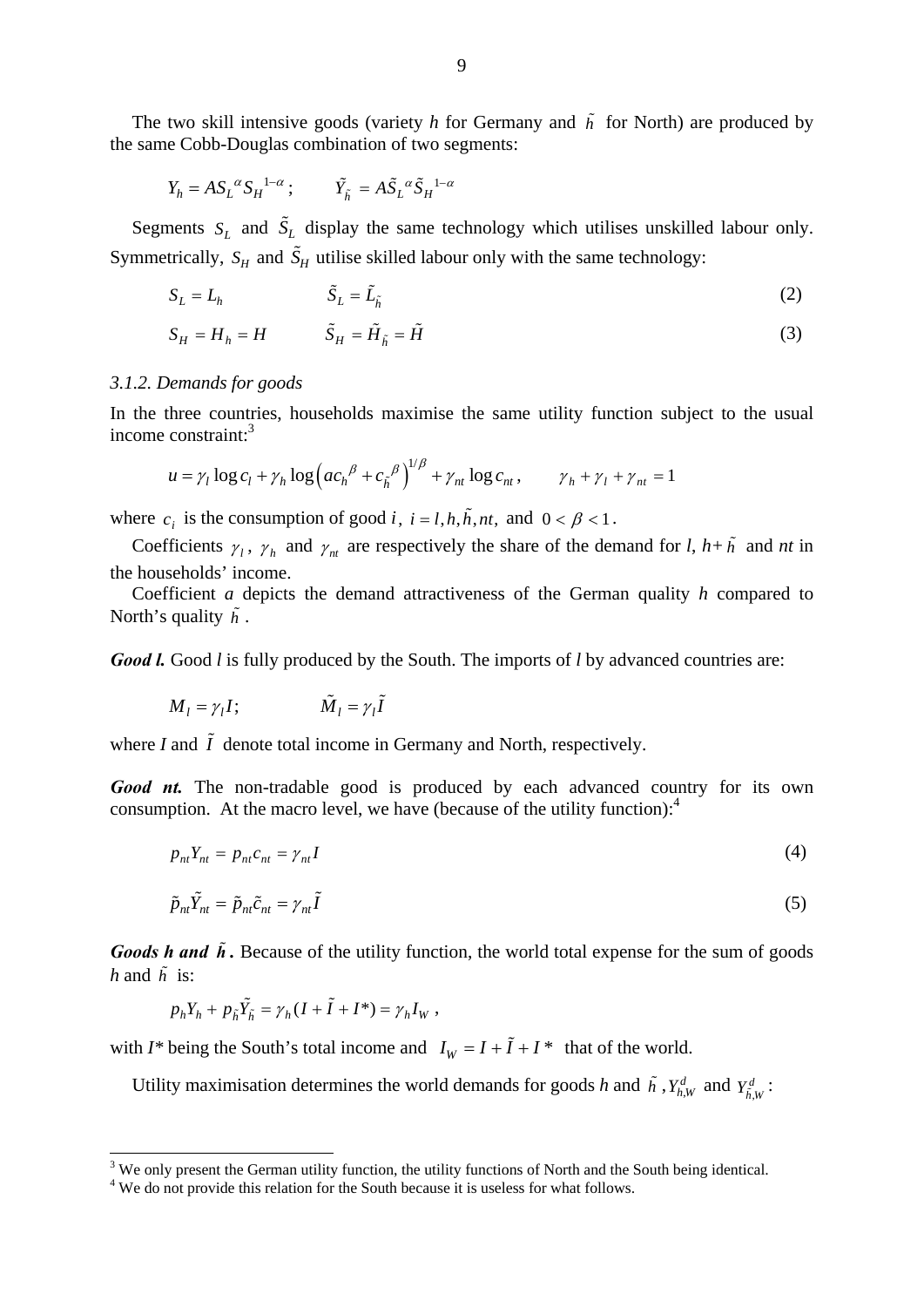$$
Y_{h,W}^d = \frac{a^{\sigma} \gamma_h I_W}{p_h^{\sigma} \left(a^{\sigma} p_h^{1-\sigma} + p_{\tilde{h}}^{1-\sigma}\right)} \Rightarrow p_h Y_{h,W}^d = \frac{a^{\sigma} \gamma_h I_W}{a^{\sigma} + (p_h / p_{\tilde{h}})^{\sigma-1}}
$$

$$
Y_{\tilde{h},W}^d = \frac{\gamma_h I_W}{p_{\tilde{h}}^{\sigma} \left(a^{\sigma} p_h^{1-\sigma} + p_{\tilde{h}}^{1-\sigma}\right)} \Rightarrow p_{\tilde{h}} Y_{\tilde{h},W}^d = \frac{\gamma_h I_W}{a^{\sigma} (p_{\tilde{h}} / p_h)^{\sigma-1} + 1}
$$

with  $\sigma = (1 - \beta)^{-1} > 1$  being the elasticity of substitution between goods *h* and  $\tilde{h}$ .

Finally, the demand for goods *h* and  $\tilde{h}$  from any country *j* is:

$$
p_h Y_{h,j}^d = \frac{a^{\sigma} \gamma_h I_j}{a^{\sigma} + (p_h / p_{\tilde{h}})^{\sigma-1}}
$$
\n<sup>(6)</sup>

$$
p_{\tilde{h}} Y_{\tilde{h},j}^d = \frac{\gamma_h I_j}{a^\sigma (p_{\tilde{h}} / p_h)^{\sigma - 1} + 1}
$$
 (7)

with  $I_i = I, \tilde{I}, I^*$  according to the considered country.

#### **3.2. Offshoring**

#### *3.2.1. Offshore production costs*

We assume that there are specific costs attached to producing offshore. These comprise transportation costs (to move the parts from a production site to another), extra-costs linked to low quality public equipment and services in the South, organisational costs (to match segments produced in different countries), training cost (to adapt the unskilled manpower to the imported technology), political, social and 'criminal' costs linked to low property right enforcement and corruption in the host country. This also covers the fact that labour productivity is typically lower in the South than in advanced countries.

As Ranjan (2013), we further assume that the cost of producing offshore is decreasing with time. This decrease derives from several channels: the decrease in transportation costs, the better enforcement of property rights, the improvement in public equipment and collective services linked to development, and the positive externalities due to better knowledge and insertion in the globalized economy generate a decrease in offshoring costs, etc.

In what follows, we focus on the offshore production cost of the German segment  $S_L$ .

We denote by  $\omega$  the cost per unit of efficient (German-equivalent) unskilled labour in the production of segment  $S_L$  when this segment is offshored to the South. Hence, producing one unit of segment  $S_L$  in the South has a cost  $\omega$  for German firms (Eq. 2).

The dynamics of the cost of producing offshore (henceforth '*offshore cost*') is then depicted by the simple functional form (*t* denotes time):

$$
\omega = \omega(t), \qquad \partial \omega / \partial t < 0 \tag{8}
$$

#### *3.2.2. Offshoring decision*

We denote by  $w_L^{NO}$  (*NO* for 'no-offshoring') the German full employment unskilled workers' wage when segment  $S_L$  is fully produced in Germany.

We denote by  $w$  the reservation wage in Germany, which is supposed (i) to be lower than  $w_L^{NO}$ :  $w \lt w_L^{NO}$  and (ii) to be positively related to social protection (unemployment and social benefits, union bargaining power, redistribution, etc.).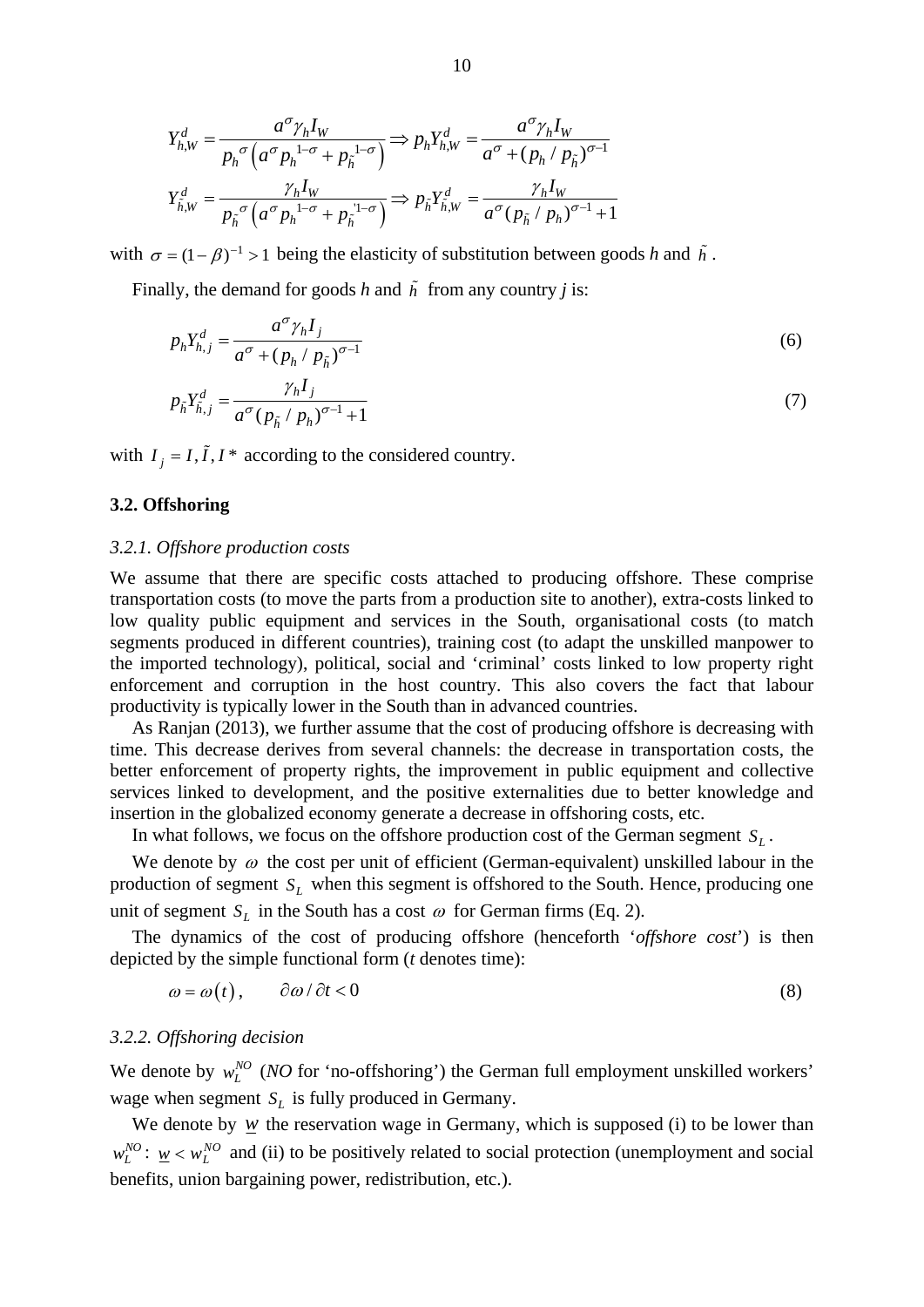Fig. 6 depicts the variation over time of the German unskilled workers' wage (bold curve) depending on the cost of producing offshore,  $\omega(t)$ , and on the German reservation wage  $w$ .



Figure 6. Offshoring and the phases of the scenario

As long as the offshore production cost  $\omega$  is higher than  $w_L^{NO}$ , i.e. before  $t_0$ , the German firms producing good *h* have no incentive to outsource segment  $S_L$ . In consequence, this segment is fully produced in Germany and the German unskilled workers' wage is  $w_L^{NO}$ .

From the moment when  $\omega$  goes below  $w_L^{NO}$ , i.e. from time  $t_0$ , German firms start to (partly) outsource the unskilled intensive segment  $S_L$  to the South. As long as the cost of producing this segment in the South  $\omega$  is higher than the reservation wage ( $\omega > w$ ), the German unskilled labour wage adjusts so that  $w_L = \omega$ ,<sup>5</sup> which is the case between  $t_0$  and  $t_1$ in Fig.6 6.

When the cost  $\omega$  becomes lower than the reservation wage  $\underline{w}$ , i.e. at time  $t_1$ , the German unskilled workers' wage remains at the reservation value  $w$  and German firms fully outsource the unskilled intensive segment  $S_L$ . This creates unemployment if the production of the non-tradable service does not employ all the available unskilled labour  $\overline{L}$  for  $w_L = \underline{w}$ .

If the reservation wage decreases from  $w$  to  $w' > \omega$  (time  $t_2$  in Fig. 6), then the unskilled workers wage  $w_L$  moves from <u>w</u> down to <u>w</u>'.

Finally, we limit our analysis to the case in which offshoring concerns the sole German variety *h* and does not affect North production of  $\tilde{h}$ . This simplification aims at focusing on the mechanisms linked to the behaviours of German firms and government, i.e., the interplay between outsourcing and labour market reforms. Nevertheless, the fact that German firms begin to outsource the production of  $S_L$  before North is shown by the model. In addition, the fact that the decrease in offshoring costs is larger for German firms compared to other European firms can be justified in two ways. First, in the 1990s and 2000s, German firms primarily offshored to Central and East European countries and this was clearly more profitable for them because of geographical and cultural proximity. Second, the cost of producing offshore decreases more rapidly for firms having already offshored (German firms)

1

l

<sup>&</sup>lt;sup>5</sup> until the moment when the demand for *L* by sector *nt* equals the German unskilled labour supply  $\overline{L}$ .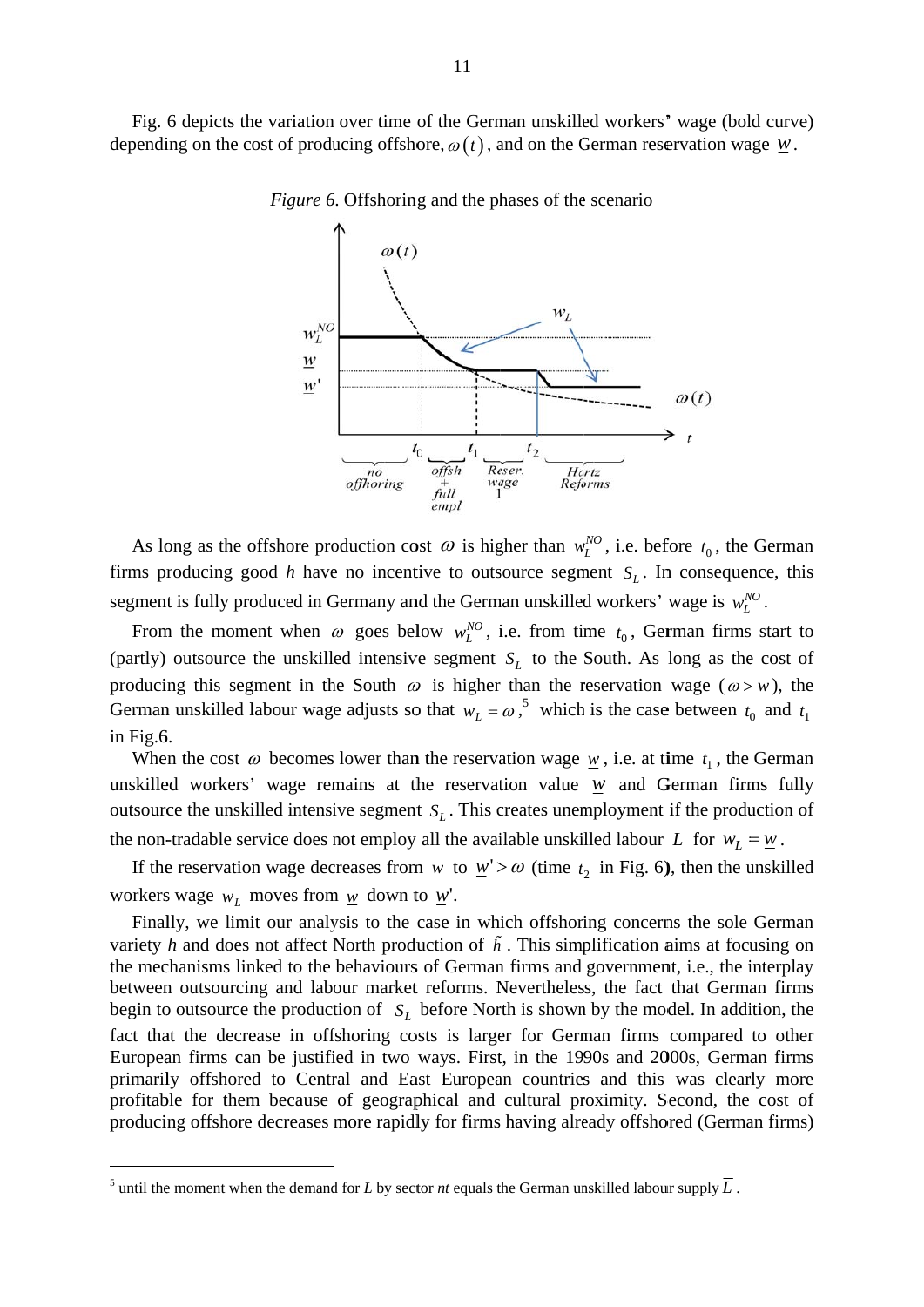than for other firms because of learning-by-doing, on-the-job training, improvement in organisation etc.

#### **3.3. The scenario**

From the above-described model, we develop the following four-stage scenario.

1) At the beginning, both advanced countries fully produce their own skill-intensive variety (*h* for Germany and  $\tilde{h}$  for North) because producing the unskilled segments of goods *h* remains more costly in the South than in Germany. In this equilibrium without offshoring, the demand for each variety (depending on parameter *a*) and the countries' endowments of skilled and unskilled labour determine the differences in both the skill premia and wages between Germany and North. Given the countries' characteristics, we show that the skill premium is lower, and the wage of unskilled workers higher, in Germany than in North.

2) As the offshore production cost decreases, there is a time when this cost becomes sufficiently low to incite German firms to offshore the unskilled segment of their variety *h*. German firms outsource first because the wage of unskilled labour is higher in Germany. This makes the wage of low skilled workers to decrease and the skill premium to increase in Germany. As long as the wage of low skilled workers decreases (because the offshore cost continues to fall), this causes a move in the German production pattern: the weight of the nontradable sector increases (because its relative price decreases) and a growing share of segment *<sup>L</sup> S* is offshored.

3) As the offshore cost continues to decrease, there is a moment when this cost becomes lower than the German reservation wage. From then, (i) the whole of the unskilled segment  $S_L$  is offshored to the South, and (ii) this creates unemployment of the unskilled in Germany.

4) Facing the increase in unemployment, the German government decides to implement labour market reforms that lessen the social net and the reservation wage. This lowers the unskilled labour wage and the price of non-tradables, increasing thereby the demand for and production of *nt*, which diminishes unemployment.

#### **3.4. Modelling strategy**

The core of the above scenario lies in the decrease in the offshore production cost.

A first way to model this scenario is to build a complete framework with the three countries' endowments in skilled and unskilled labour being given and to calculate the general equilibrium values related to each aforementioned stage. This modelling strategy is twice disputable. First, it assumes a given size of the South (given endowments  $\overline{L}$  \* and  $\overline{H}$  \*) which is at odds with the fact that a growing number of emerging countries have joined the globalized economy. Second, it comprises the calculations of all Southern values (production of each good, imports and exports, unskilled labour wage, etc.), implying thereby a complexity which is not necessary for our scenario which focuses on Germany. Finally, correcting the first shortcoming by assuming an increasing size of the South would reinforce the second critique.

In fact, there is a simpler way to model the same scenario. This consists in introducing the South through two elements, namely, the exogenously decreasing offshoring cost  $\omega$  and the South balanced trade constraint. The latter permits to calculate the Southern total income as a linear function of both the German and North total incomes. This modelling strategy significantly simplifies the calculations because it allows ignoring the South 'inside equilibrium', i.e., its unit wage, its equilibrium on the labour market, its production of nontradables, and finally its size. As we focus on equilibria in Germany and North, this is the strategy we select here. Then the different stages of our scenario can be modelled as follows.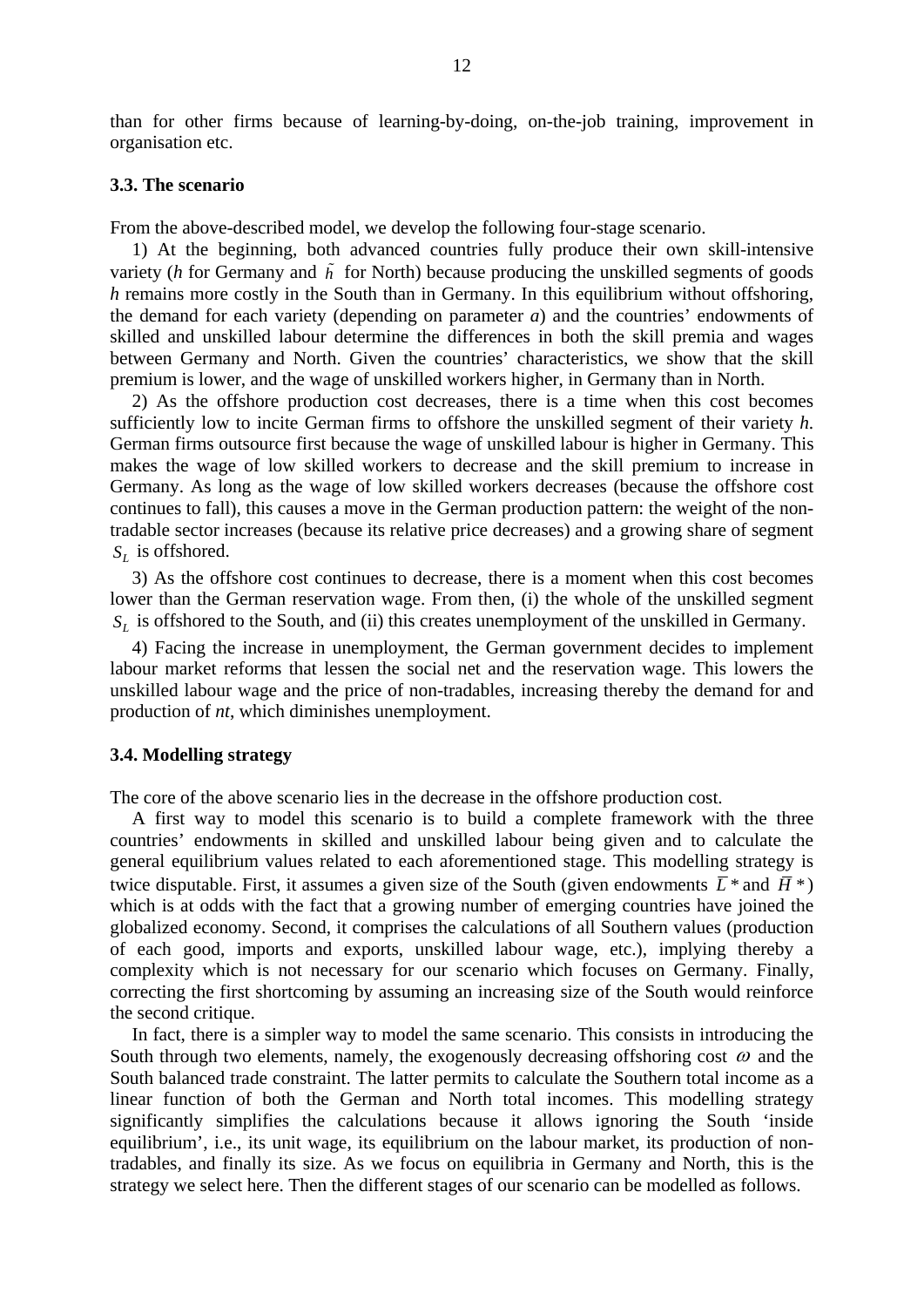We firstly determine the full employment equilibria when offshoring expands. In these cases, the German unskilled labour wage  $w_L$  is equal to the offshore production cost  $\omega$  as long as offshoring expands until the moment when segment  $S_L$  is fully offshored (otherwise, there would be unemployment of German unskilled workers). We thus calculate the successive full employment equilibria from the situation without offshoring to the situation where segment  $S_L$  is fully offshored with  $\omega = w_L$ . In particular, this permits to define the full employment unskilled labour wage with no-offshoring  $w_L^{NO}$  and the full employment unskilled labour wage with full offshoring  $w_L^{FO}$ .

We can then introduce the German reservation wage  $w$  which must lie between  $w_L^{NO}$  and  $w_L^{FO}$ . The decreasing offshore cost  $\omega$  becomes lower than  $w$  from a certain point in time. This leads to full offshoring (because the offshore production cost is lower than the German production cost of segment  $S<sub>L</sub>$  ) with unemployment of unskilled workers.

We finally introduce labour market reforms by making the reservation wage *w* decrease.

It must be noted that the model developed here is limited by construction and cannot thereby embrace a large number of specificities of the German experience. In particular, the successive equilibria assume balanced trade for the three countries, which cannot account for the large surplus of Germany. The impact of the German reunification is ignored. Finally, we shall suppose that North remains at full employment throughout the scenario so as to focus on the sole impacts of the interplay between offshoring and labour market institutions.

#### **4. Equilibria**

#### **4.1. Full employment equilibria**

#### *4.1.1. Equilibrium without offshoring in Germany*

Germany and North are at full employment. We also suppose that the cost of producing the unskilled-intensive segment is higher in Germany than in the South. Consequently, there is no offshoring.

We further assume the following two characteristics of the German economy:

1. The German relative endowment in skilled labour is higher than that of North. In fact, the proportion of workers with a tertiary degree within the working population is slightly lower in Germany compared to the rest of advanced countries, but the share of workers with post-secondary non-tertiary degree is substantially higher. This last characteristic corresponds to a specificity of the German education system in which in-the-firm apprenticeship has a significant weight. All in all, this shows that the German relative endowment in skilled labour is slightly higher than that of North, i.e.:

$$
\frac{\overline{H}}{\overline{L}} > \frac{\overline{\tilde{H}}}{\overline{\tilde{L}}}
$$
\n(9)

2. The following condition is met:

$$
a > \left(\frac{\overline{L}}{\overline{L}}\right)^{1/\sigma} \left(\frac{\overline{H}}{\overline{H}/\overline{L}}\right)^{(1-\alpha)(\sigma-1)}\tag{10}
$$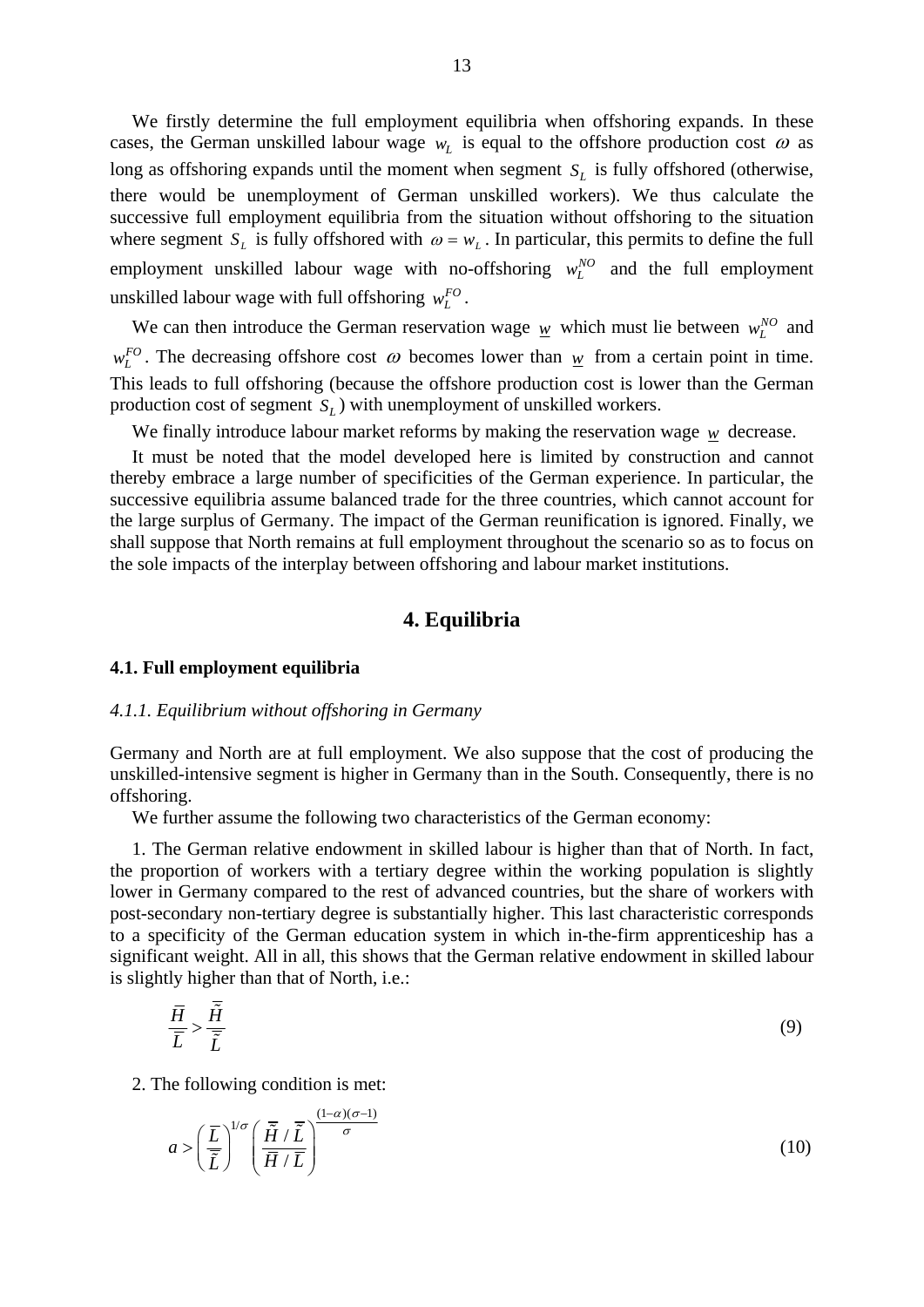Condition (10) establishes a relationship between (i) the demand attractiveness of the German quality, *a*, (ii) the relative endowment in skilled labour in both advanced countries, /  $\ddot{H}$  /  $\ddot{L}$ 

/  $\frac{\overline{H}}{\overline{H}}/\overline{L}$ , and (iii) the size of Germany in relation to North,  $\overline{L}$  /  $\overline{L}$  . In this relation,  $a > (\overline{L}/\overline{\tilde{L}})^{1/\sigma}$ 

corresponds to an attractiveness of the German good which is sufficiently high compared to the size of Germany. The full significance of Condition (10) is explained further on.

The full employment general equilibrium without offshoring is built in Appendix A. This equilibrium is characterised by the following values of the skill premia and of the wage of unskilled workers in Germany in relation to North:

$$
w_{NO} = \frac{(1-\alpha)(1-\gamma_{nt})}{\alpha+(1-\alpha)\gamma_{nt}}\frac{\overline{L}}{\overline{H}}
$$
\n(11)

$$
\tilde{w}_{NO} = \frac{(1-\alpha)(1-\gamma_{nt})}{\alpha+(1-\alpha)\gamma_{nt}} \frac{\overline{\tilde{L}}}{\overline{\tilde{H}}}
$$
\n(12)

$$
\frac{w_{NO}}{\tilde{w}_{NO}} = \frac{\overline{L}/\overline{H}}{\overline{\tilde{L}}/\overline{\tilde{H}}}
$$
(13)

$$
\frac{w_L^{NO}}{\tilde{w}_L^{NO}} = a \left(\frac{\overline{\tilde{L}}}{\overline{L}}\right)^{1/\sigma} \left(\frac{\overline{H}/\overline{L}}{\tilde{H}/\overline{\tilde{L}}}\right)^{\frac{(1-\alpha)(\sigma-1)}{\sigma}}
$$
(14)

where  $\tilde{w}_L^{NO}$  ( $\tilde{w}_L^{NO}$ ) and  $w_{NO}$  ( $\tilde{w}_{NO}$ ) are the unskilled labour wage and the skill premium in Germany (North) in the 'no-offshoring' (NO) stage of our scenario.

From the preceding values, we infer the following two propositions:

**Proposition 1**: *At the full employment equilibrium without offshoring, the skill premium is lower in Germany than in North*.

Proof. From (9) and (13).

**Proposition 2**: *At the full employment equilibrium without offshoring, the wage of unskilled workers is higher in Germany than in North*.

Proof. From (10) and (14).

The interpretation of Proposition 1 is straightforward: the skill premium is lower in Germany because of the German higher relative skill endowment.

As regards Proposition 2, three mechanisms combine to raise the wage of unskilled workers in Germany in relation to North:

1. A high coefficient *a* makes the German quality *h* to be highly demanded in relation to North's quality  $\tilde{h}$ . This increases the demand for both skilled and unskilled labour in Germany, and thereby the German wage for both types of labour.

2. A higher relative size of North  $(\overline{L}/\overline{L})$  increases the supply of both skilled and unskilled workers in North in relation to Germany, which increases the German wages for both types of labour in relation to North for a given attractiveness coefficient *a*.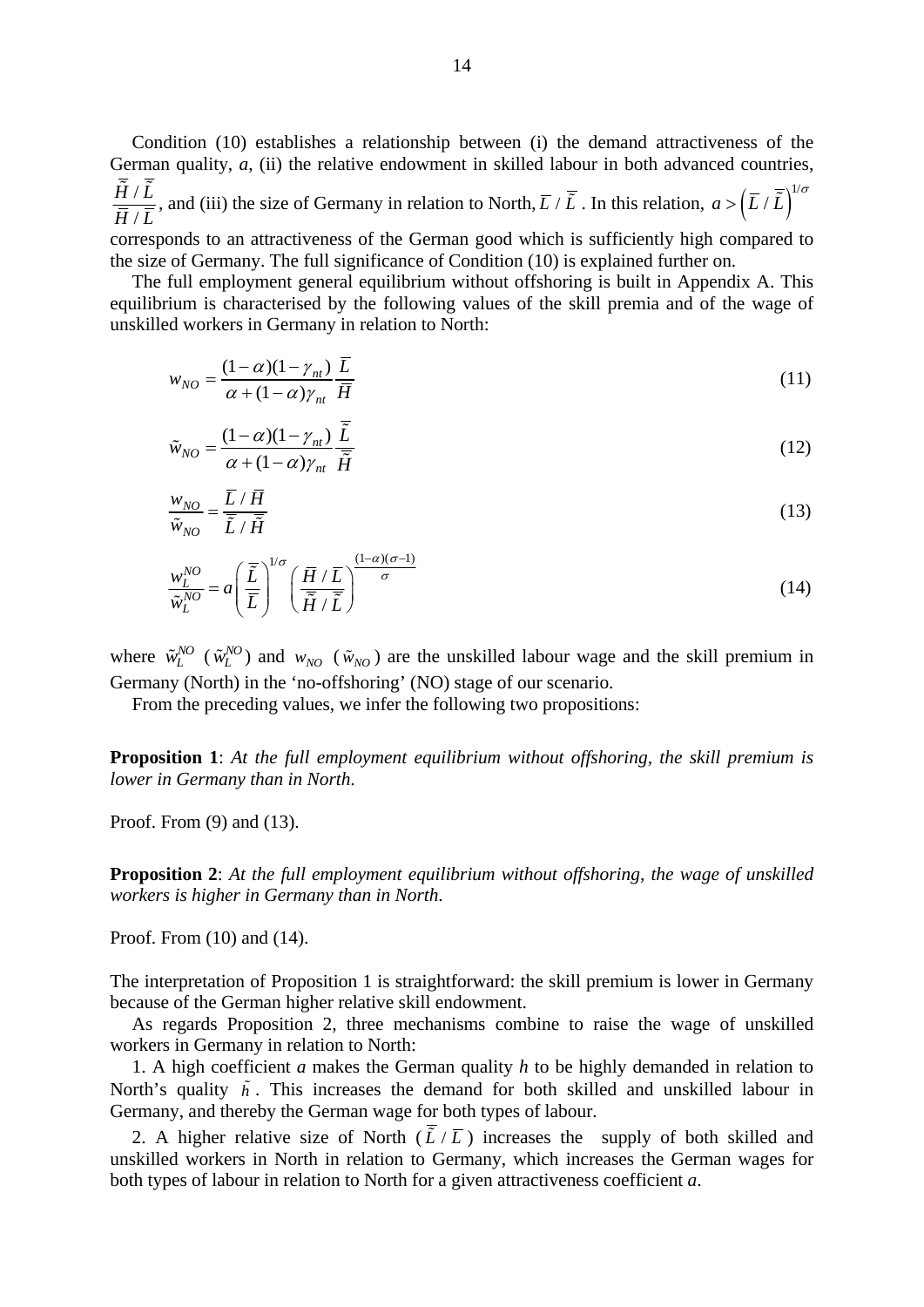3. A higher German skill endowment  $\overline{H}/\overline{L} > \overline{\tilde{H}}/\overline{\tilde{L}}$  signifies a lower relative supply of unskilled labour in Germany compared to North. This entails a higher wage of unskilled labour in Germany compared to North.

Mechanism 3 is obvious. Mechanisms 1 and 2 combine so as to determine the wage level in one country in relation to the other. If the variety produced by Germany is highly demanded (high coefficient *a*), then the size of Germany must be large enough to provide the world market with this good. If it is not the case, the price of this good increases which pushes up the German wages. This correspondence between the attractiveness *a* and the country size directly stems from Armington's hypothesis that states country-specific qualities of goods.

Proposition 2 can thus be interpreted as follows. The difference in skill endowments  $(\bar{H}/\bar{L} > \tilde{H}/\tilde{L})$  results in a higher *relative* wage of unskilled labour in Germany (Proposition 1). Thus, to have a wage of unskilled workers higher in Germany than in North, it is sufficient the attractiveness of the German quality, *a*, not to be too low compared to Germany's size (low attractiveness would reduce the relative price of the German quality and thus the wages of both skilled and unskilled workers in Germany compared to North). Note that an attractiveness of the German quality higher than that of North's (i.e., *a >* 1) is not required to reach such a result.

#### *4.1.2. Full employment equilibrium with offshoring*

We now suppose that (i) Germany remains at full employment and (ii) the cost  $\omega$  of unskilled labour in the offshored segment  $S_L$  is lower than  $w_L^{NO}$ . As soon as the offshoring cost moves below  $w_L^{NO}$ , German firms begin to outsource segment  $S_L$ . Then, the German wage  $w_L$  adjusts so as to ensure full employment. As long as segment  $S_L$  is not fully offshored, the wage adjustment imposes equality  $w_L = \omega$  to reach full employment. When  $\omega$  attains the value for which the German unskilled labour  $\overline{L}$  is fully employed in the sector of non-tradables, then the full employment German wage  $w_t$  cuts of from  $\omega$ . In addition:

**Proposition 3**. *In the skill-intensive sector, German firms begin to outsource their unskilled segment before North firms.* 

*Proof.* As  $w_L > \tilde{w}_L$ , the deceasing value  $\omega(t)$  attains  $w_L$  before  $\tilde{w}_L$ . Hence, German firms begin to outsource before North firms.

In what follows, we place ourselves in the situation in which Germany partially offshores its segment  $S_L$  whereas North still fully produces its quality  $\tilde{h}$ . The building of the model with full and partial offshoring is exposed in Appendix B and C. The decrease in the cost of producing offshore is introduced in the model through a decrease in the relative price  $\omega / \tilde{w}_L$ . The results of this modelling lead to the following proposition:

**Proposition 4.** *During the partial offshoring stage with full employment (implying*  $w_L = \omega$ *), the German skill premium increases from*  $w_{NO}$  *and tends towards the value* 

 $_{FO} = \frac{1 - \gamma_{nt}}{N} \frac{\overline{L}}{\overline{H}} > w_{NO}$ *nt*  $W_{FO} = \frac{1 - \gamma_{nt}}{\overline{R}} \frac{\overline{L}}{\overline{R}} > W$ *H* γ γ  $=\frac{1-\gamma_{nt}}{\overline{m}}\frac{\overline{L}}{\overline{m}}$  which ensures full employment of unskilled workers in the non*tradable sector.*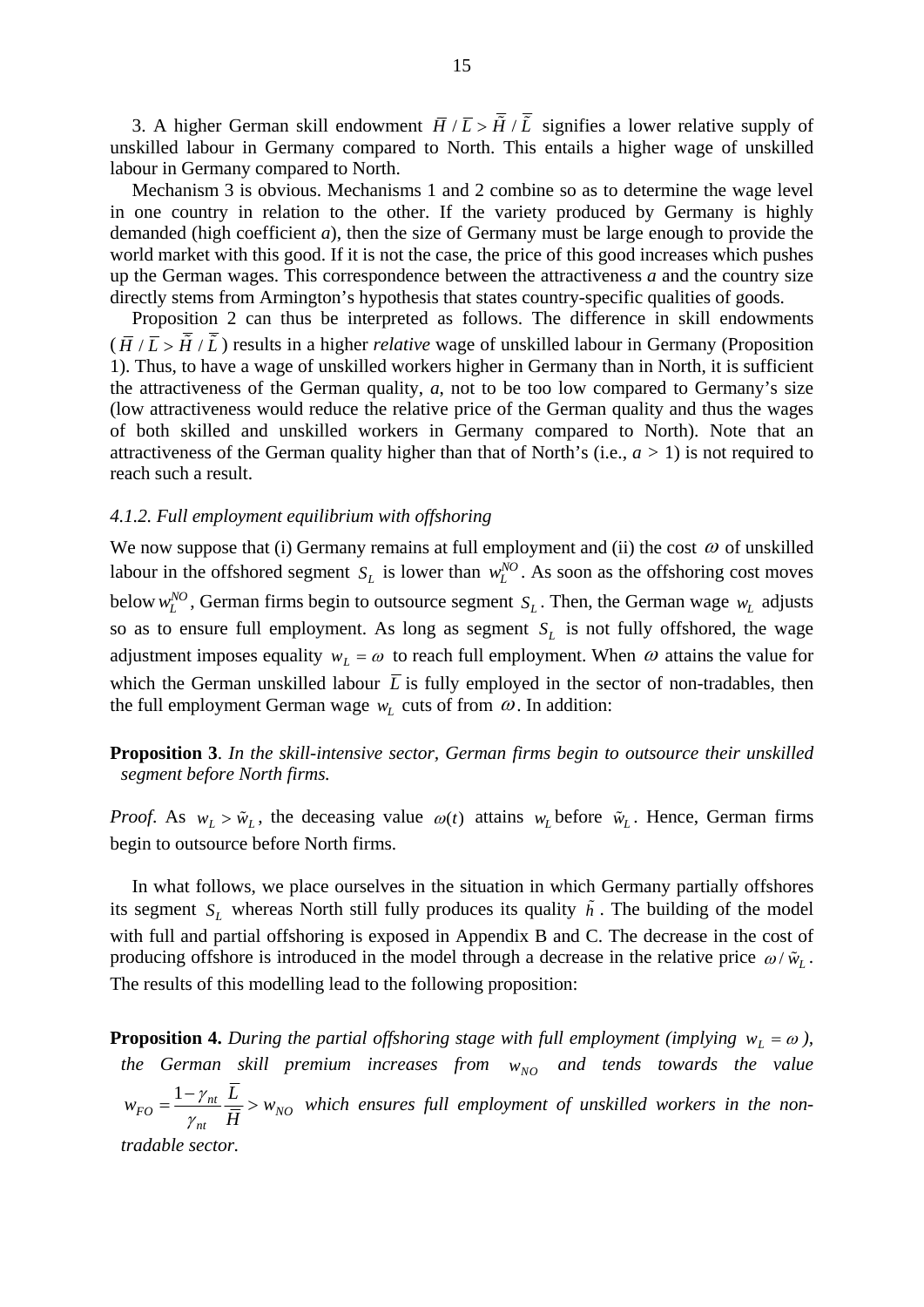#### **4.2. Reservation wage, unemployment and labour market reform**

We now introduce a reservation wage *w* in Germany. This reservation wage is assumed to be higher than the unskilled labour wage  $w_l^{FO}$  corresponding to the situation in which the nontradable sector generates full employment of the unskilled workers. The decrease in the offshore production cost  $\omega$  makes this cost to attain the reservation wage  $w$  at a certain point in time. From then, the production of segment  $S_L$  is fully offshored to the South, and unskilled labour is thus only employed by the non-tradable sector in Germany. Consequently, the feature  $w > w_L^{FO}$  generates unemployment of the unskilled workers in Germany. We can then establish propositions 5 and 6:

**Proposition 5.** Assume a reservation wage  $\underline{w}$  in Germany such that  $\underline{w} > w_L^{FO}$ . Then:

- 1) Segment  $S_L$  is fully offshored and there is an upward jump in unemployment of the *German unskilled workers as and when the offshore cost goes below the reservation wage w , and the higher w the higher unemployment.*
- 2) Unemployment subsequently decreases with the decrease in  $\omega$ .
- 3) When  $w > \omega$ , then the German skill premium with reservation wage  $w_{RW}$  is lower than *the skill premium without, and*  $w_{RW}$  *decreases with the reservation wage*  $\underline{w}$ *.*
- 4) The decrease in the offshore production cost  $\omega$  raises the German skill premium.

Proof. Appendix D, results D1, D2 and D3.

The explanation for Proposition 5 is as follows. When the offshore cost  $\omega$  goes below the reservation wage, the whole production of segment  $S<sub>L</sub>$  is immediately relocated to the South. This generates *a one-shot upward jump in German unemployment*. From then:

1) The German skill premium continues to rise with the decrease in  $\omega$  (Proposition 5, Feature 4), but the skill premium with reservation wage and unemployment is lower than the skill premium that would have arisen without reservation wage (Feature 3). The reason for this is simple. The decrease in  $w<sub>L</sub>$  is firstly prevented by the reservation wage, which slows the rise in the skill premium down. On the other hand, the decrease in  $\omega$  lowers the cost of producing *h* and increases thereby the world demand for *h*, leading to an increase in the demand for German skilled workers and thus a rise in  $w_H$  and in the skill premium.

2) After the one-shot jump in unemployment, the subsequent continuing decrease in the offshore cost  $\omega$  lessens unemployment. This is because, as the decrease in  $\omega$  increases the income of skilled workers  $w_H$  (explanation above), their demand for non-tradable services augments, which raises the number of unskilled workers employed in sector *nt*. This is a key result because it shows that the decrease in unemployment would have occurred even without the reform in the labour market provided that  $\omega$  continues to decrease (discussion hereafter).

3) A labour market reform that lowers the reservation wage typically lowers unemployment (Feature 1). Note that if this reform occurs when the decrease in unemployment has begun, both the reform and the decrease in  $\omega$  push unemployment down, which creates a substantial gain in employment.

Hence, unemployment displays an inverted-V curve from the time when  $\omega$  attains  $w$ . It firstly jumps upward and it subsequently decreases as  $\omega$  goes downwards, this decrease being speeded up when the reservation wage is lessened by the labour market reform.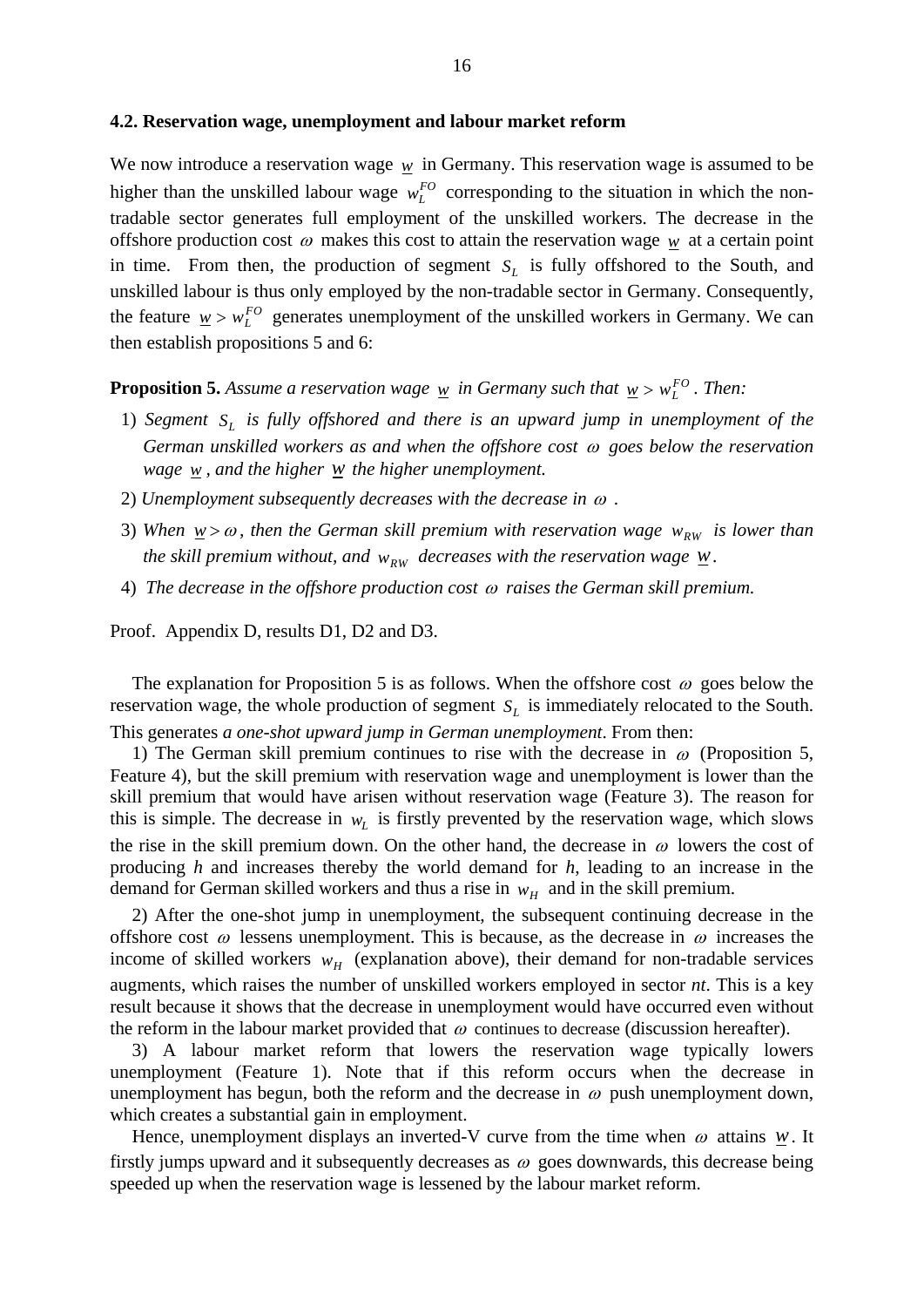**Proposition 6.** Assume a reservation wage <u>w</u> such that  $w > w_t^{FO}$ . Then:

- 1) *There is an upward jump in the ratio of exports to production in Germany as and when goes below the reservation wage.*
- 2) The subsequent decrease in  $\omega$  lessens this ratio.
- 3) *A labour market reform that decreases w has no impact on this ratio if full offshoring remains and it lessens this ratio in the opposite case.*

Proof. Appendix D, result D4, D5 and D6.

The combination of propositions 5 and 6 has several key consequences.

Firstly, at the moment of the upward jump in unemployment, Germany simultaneously displays an upward jump in its exports/production ratio (Proposition 6 Feature 1). Subsequently, the decrease in  $\omega$  reduces the exports/production ratio, lessens unemployment and augments the skill premium. This decrease in the X/I ratio results from the fact that a large share of the exports consists of re-exports of the imported segment  $S<sub>L</sub>$  the price of which is reduced by the decrease in  $\omega$ . Finally, the decrease in the reservation wage  $w$  due to the labour market reform reinforces both the decrease in unemployment and the rise in the skill premium. As regards the exports/production ratio, the effect of a decrease in *w* depends on whether this makes a part of  $S_L$  to be relocated in Germany or not. The first case corresponds to a new reservation wage such that  $w_L^{FO} < w < \omega$  and it results in a decrease in exports because of lower trade with the South (due to the lower imports of  $S_L$ ). In contrast the decrease in  $\mathbf{w}$  has no impact on the exports/production ratio if segment  $S_L$  remains fully offshored.

In short, unemployment and the exports on production ratio are moving in the same direction from the time when  $\omega$  attains  $w$ , firstly increasing as  $\omega$  goes below  $w$  and subsequently decreasing with the reduction in  $\omega$  and  $w$ .

### **5. Extended model and simulations**

The model developed in the preceding two sections is clearly better tailored to explain the observed facts than the 'traditional explanation' exposed in the introduction. Indeed, (i) the increase in the skill premium (inequality), the decrease in the wage  $w<sub>L</sub>$  and the increase in the exports on production ratio occur before the implementation of the labour market reform, (ii) the rise in inequality and in unemployment are simultaneous before the labour market reform, and (iii) the decrease in unemployment comes with a decrease in the export/production ratio after the reform. All these predictions are consistent with observed facts.

Nevertheless, the model generates a disputable outcome: the increases in both unemployment and the exports/production ratio display one-shot upward jumps whereas they persist for several years in the German experience. Hence, the increases in unemployment and in inequality never occur at the same time whereas they were simultaneous from 2000 to 2005.

These shortcomings obviously derive from two simplifying assumptions, i.e., (i) the existence of one skill intensive sector only with thereby one single offshoring cost and (ii) the fact that all unskilled workers are identical. These assumptions generate a one-shot rise in unemployment and make that rising inequality cannot come with rising unemployment. A simple way to smooth the increase in unemployment is to assume several *H*-utilising sectors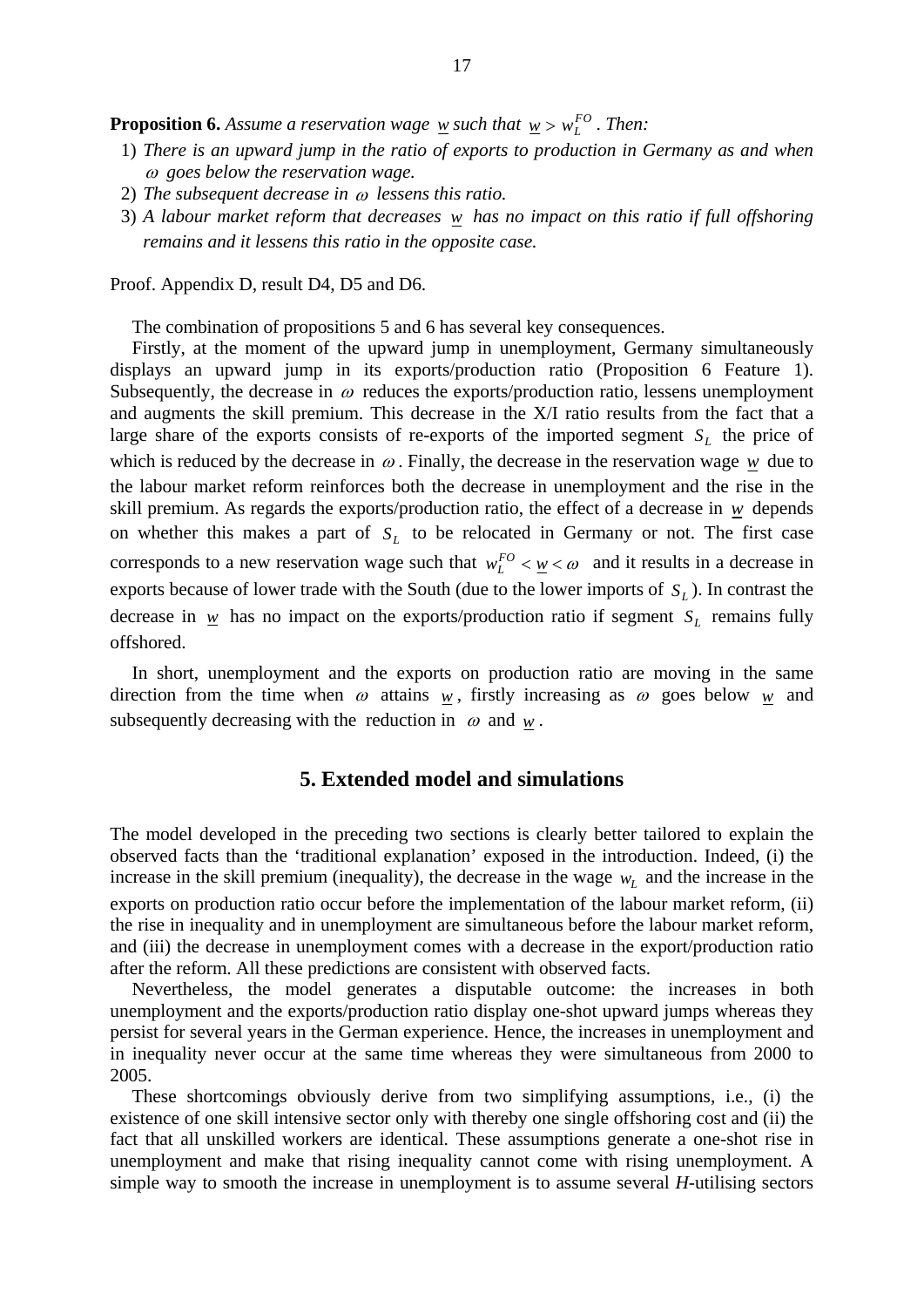with different offshoring costs. This is what we do now by extending the model to the case of a continuum of *H*-utilising goods.<sup>6</sup> Such an extension cannot generate simple analytical outcomes such as those found above. This is why the extended model is simulated so as to reveal variation profiles consistent with observed facts.

#### **5.1. The extended model**

We keep the same general framework, except that we assume a continuum of varieties in both sectors *h* (Germany) and  $\tilde{h}$  (North), with differences in the cost of producing offshore across varieties. So as to focus on the sole German experience, we assume as before that North does not outsource abroad its segment  $\tilde{S}_L$  throughout the analysed period.

The new extended framework is characterised by two major modifications:

1. Both sectors *h* (in Germany) and  $\tilde{h}$  (in North) comprise a continuum of varieties (the German varieties are denoted *i* and North's  $\tilde{i}$ ) over an interval normalised to 1, [0,1]. Hence, the utility function is now:

$$
u = \gamma_l \log c_l + \gamma_h \log \left( a \int_0^1 c_i^{\theta} di + \int_0^1 c_i^{\theta} d\tilde{i} \right)^{1/\theta} + \gamma_{nt} \log c_{nt}, \quad \gamma_h + \gamma_l + \gamma_{nt} = 1
$$

This generates the following demand for each German and North variety ( $Y_i^d$  and  $Y_i^d$ ):

$$
p_i Y_i^d = \frac{\gamma_h \mathcal{I}}{p_i^{\sigma-1} \left( \int_0^1 p_j^{1-\sigma} dj + a^{-\sigma} \int_0^1 p_j^{1-\sigma} dj \right)};
$$
  

$$
p_{\tilde{i}} Y_{\tilde{i}}^d = \frac{\gamma_h \mathcal{I}}{p_{\tilde{i}}^{\sigma-1} \left( a^{\sigma} \int_0^1 p_j^{1-\sigma} dj + \int_0^1 p_j^{1-\sigma} dj \right)}
$$

where  $p_i$  (resp.  $p_{\tilde{i}}$ ) is the price of the German (North) variety *i* ( $\tilde{i}$ ) and  $\mathcal{I}$  the total income of the considered area ( $\mathcal{I} = I$ ,  $\tilde{I}$ ,  $I^*$  or  $I_w$ ).

The German and North varieties *i* are produced with the same technologies as goods *h* and  $\tilde{h}$  in the simple model developed above. We then denote  $S_L(i) = L_{hi}$  and  $S_H(i) = H_{hi}$  the unskilled and skilled segments respectively in the production of variety *i* of sector *h*.

2. In the German sector *h*, the cost of producing offshore segment  $S_L$  (denoted  $\omega_{it}$  for variety *i* at time *t*) differs across varieties.

The goods  $i \in [0,1]$  are ranked in ascending order of offshore cost.

We assume that, at any time *t*, the offshore cost is linearly increasing in *i* from  $\omega_t$  to  $\overline{\omega}_t = \omega_t + \kappa$ , i.e.:

 $\omega_i = \underline{\omega}_i + i \times \kappa, \qquad i = 0,...,1$ 

1

Suppose that, at time  $t$ , the *L*-segments of the German varieties  $[0, k]$  are offshored whereas the varieties  $[k,1]$  are fully produced in Germany. This means that the cost of

<sup>&</sup>lt;sup>6</sup> Another way to get the same outcome is to assume heterogeneity between unskilled workers so that they do not share either the same reservation wage, or the same productivity.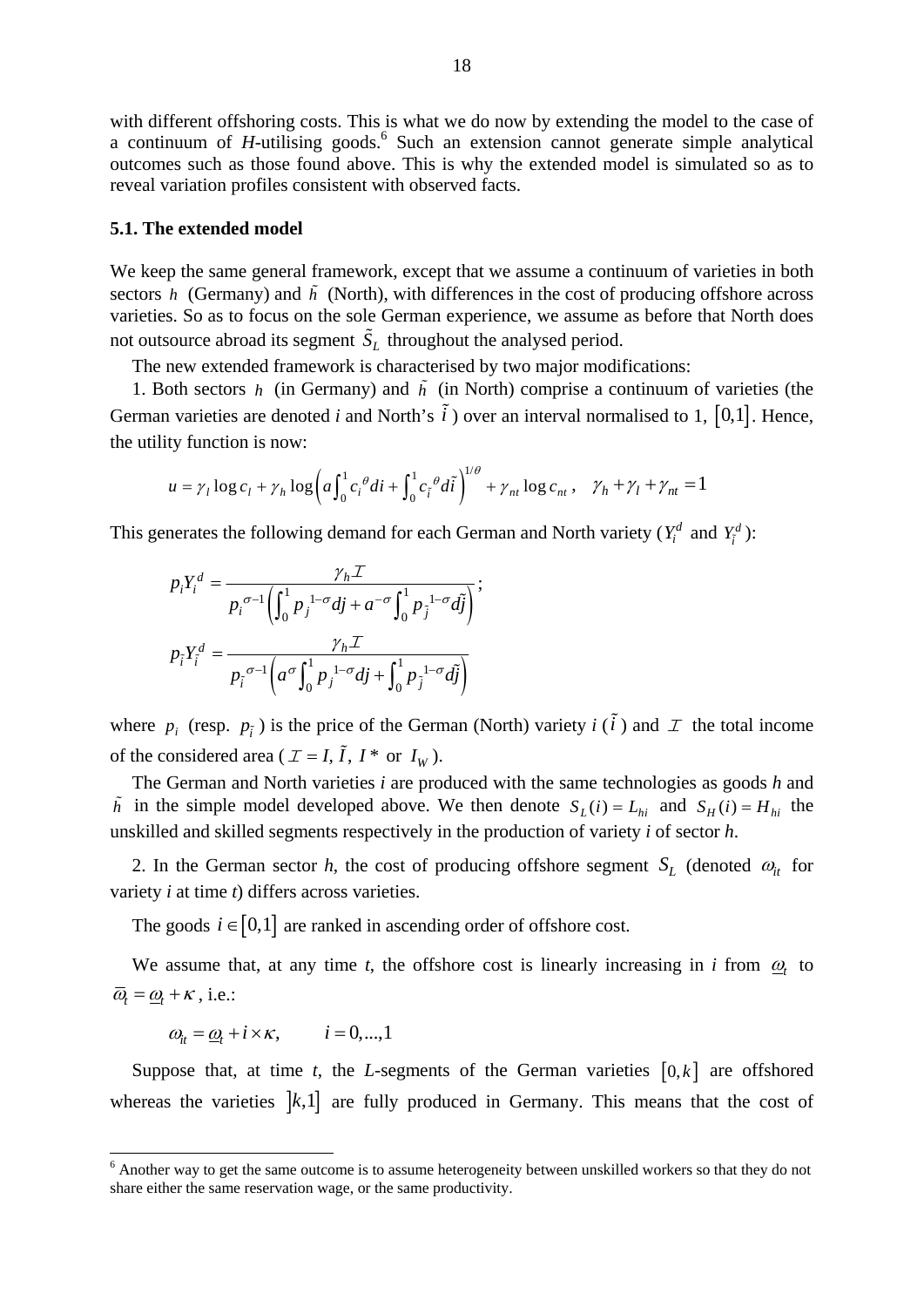producing offshore segment  $S_L$  for good k is exactly equal to the cost of producing it in Germany, i.e., to the unskilled labour wage  $w_L$ . Hence:

$$
\omega_{kt} = \underline{\omega}_t + k \times \kappa = w_{Lt} \Rightarrow \underline{\omega}_t = w_{Lt} - k \times \kappa
$$

And (*t* is omitted for the sake of simplification):

$$
\omega(i) = w_L - (k - i)\kappa, \qquad i = 0,...,1
$$
\n(15)

The varieties with offshored segments  $S_L$  are those with an offshore cost  $\omega$  lower than the cost of producing  $S_L$  in Germany  $w_L(\omega(i) = w_L - (k - i)\kappa < w_L$  for variety *i*). Consequently, the decrease in  $\omega_t$  can be modelled as an increase in k, i.e., in the number of varieties with segment  $S_L$  being offshored.

#### **5.2. Modelling and simulation strategy**

From the above-described assumptions, we determine the general equilibrium values for Germany and North (skill premia, nominal and real unskilled labour wages, rate of unemployment and ratio of exports to total income), corresponding to the following four phases:

1) *Phase NO*: No offshoring of any German segment  $S_l(i)$  and full employment in Germany. In this case,  $\omega(0) > w_L^{NO}$ , where 0 is the German variety with the lowest offshore cost and  $w_L^{NO}$  the German unskilled labour wage at full employment with no offshoring.

2) *Phase OFE*: We subsequently calculate the general equilibrium values in the situation where Germany remains at full employment and offshores a growing number of segments  $S_L(i)$ . This corresponds to the lowest offshore cost  $\omega(0)$  lower than  $W_L^{NO}$  and to a growing number of varieties *i* with an offshore cost lower than the full employment unskilled labour wage in Germany. As indicated above, this is modelled by making *k* increase from 0 to 1 with (i) varieties  $[0, k]$  having their segments  $S_L(i)$  offshored, (ii) varieties  $[k, 1]$  having their segments  $S_L(i)$  produced in Germany, (iii)  $\omega(i) = w_L^{OFE}(k) - (k - i)\kappa$  and (iv)  $w_L^{OFE}(k)$ ensuring full employment in Germany.

3) *Phase RW*: We then select a value of the reservation wage *w* between  $w_l^{NO}$  and  $w_L^{OFE}(1)$ , and we calculate the general equilibrium with reservation wage for the *k* such that  $w_t^{OFE}(k) < w$ . This generates unemployment of unskilled workers.

4) *Phase HR*: We finally introduce the labour market (Hartz) reforms by assuming a decrease in the reservation wage that moves from  $w$  to  $w' < w$ .

The simulation of the last phase (corresponding to the implementation of the Hartz reforms) requires additional assumptions on (i) the offshoring behaviour of firms and (ii) the rhythm at which the reservation wage decreases. A limit situation is when (i) the reservation wage decrease is one-off, and (ii) all German firms whose offshore production cost is higher than the new reservation wage decide to 'in-shore', i.e., to relocate in Germany their segment  $S_L$ , even if they will soon move it back again to the South as the offshore cost continues to decrease. These assumptions can be considered as extreme because (i) the Harts reforms have been implemented over several years, which shows that the decrease in the reservation wage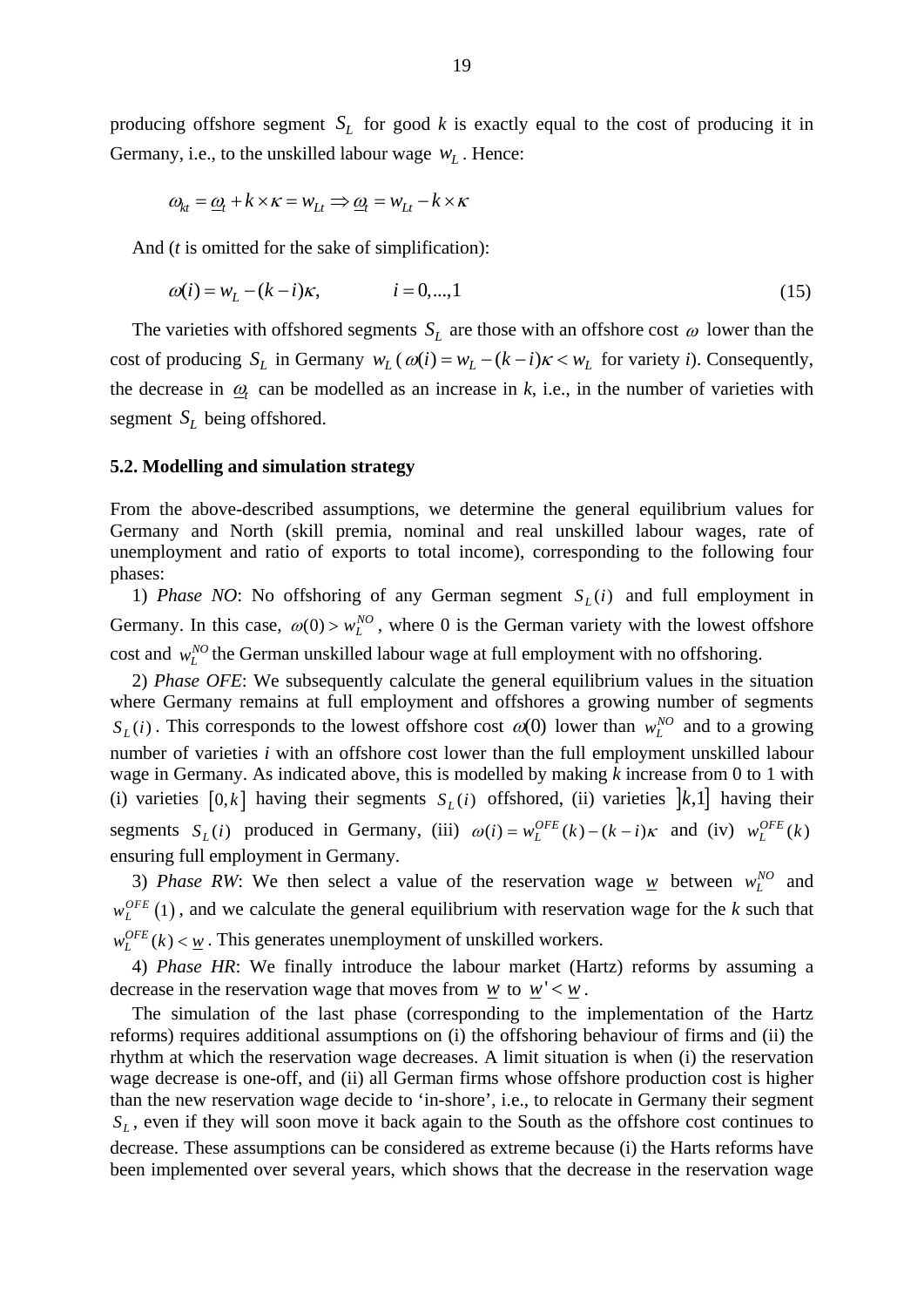has been spread out, and (ii) the fact that firms that have offshored their *L*-segment can bring it back to Germany and offshore it again later is rather unlikely. This is because there are fixed costs of both offshoring and 'in-shoring' (not accounted for in our model) that render these moves non-profitable. Our simulation strategy will thus be twofold. We shall firstly calculate the values corresponding to a one-shot decrease in the reservation wage with relocation of  $S<sub>t</sub>$  to Germany for all firms with an offshore cost lower that the new reservation wage. This corresponds to the extreme and unrealistic scenario just described. For each variable, we shall secondly draw the line that joins the value corresponding to the former reservation wage at the moment when this reservation wage starts changing and the value corresponding to the moment when  $k = 1$  (full offshoring of unskilled intensive segments) for the new reservation wage. The latter corresponds to the combination of a lack of in-shoring with a smooth decrease in the reservation wage.

The systems of equation corresponding to the first three cases are described in Appendix E and their construction is available from the authors upon request.

#### **5.3. Parameters**

Table 1 depicts the values of the parameters utilised in the simulations and Table 2 the factor endowments. the unskilled labour wage in North  $\tilde{w}_L$  is taken as numéraire.

|              | Table 1. The model's parameters      |              |               |                        |       |   |  |   |  |  |  |  |
|--------------|--------------------------------------|--------------|---------------|------------------------|-------|---|--|---|--|--|--|--|
| $\gamma_{I}$ |                                      | $\gamma_{h}$ | $\gamma_{nt}$ | $\alpha$               |       |   |  | a |  |  |  |  |
| 0.25         |                                      | 0.35         | (1.4)         | 0.25                   |       |   |  |   |  |  |  |  |
|              | Table 2. Factor endowments and wages |              |               |                        |       |   |  |   |  |  |  |  |
|              |                                      |              |               | $\overline{\tilde{H}}$ | $W_I$ | w |  |   |  |  |  |  |
|              |                                      |              |               |                        |       |   |  |   |  |  |  |  |

The  $\gamma_i$ ,  $j = h, l, nt$ , are selected so as to broadly represent the share of traditional goods, durables goods and 'new' industries, and non-tradable services in total demand. Of course, these values are very partial because a lot of sectors and public services (health, education, justice and police etc.) are not accounted for. As most of the publicly provided services are (very) skill-intensive and given that the public manpower represents between 15% and 20% of the working population in most advanced countries, we have reduced the amount of skilled workers by about 20% in relation to what was observed in Germany and North in the late 1990s. Coefficient  $\alpha$  is equal to 0.25, which shows that the share of less skilled workers in the total income paid by sectors *h* and  $\tilde{h}$  is 1/4. The labour productivity in sector *nt* is  $\delta = 1$ . This unit value permits to simplify the calculations without affecting the results since the share of sector *nt* in total expenditure is unchanged and equal to 40%. Coefficient *a* is chosen so as to verify Condition (10) and to have a wage of unskilled workers in Germany that is 30% higher than in North.

Factor endowments are such that (i) Germany accounts for 12.5% of the total labour force in advanced economies, and (ii) Germany is slightly better endowed with skill labour than North. The unskilled labour wage in North is chosen as numeraire and the reservation wage is assumed to be initially lower than  $w_L^{NO}$  by about 30%, and to be reduced by 20% when the labour market reform is achieved. Finally, we suppose that the difference between the lowest and the highest offshore cost,  $\kappa$ , is equal to 30% of the wage  $w_L^{NO}$ .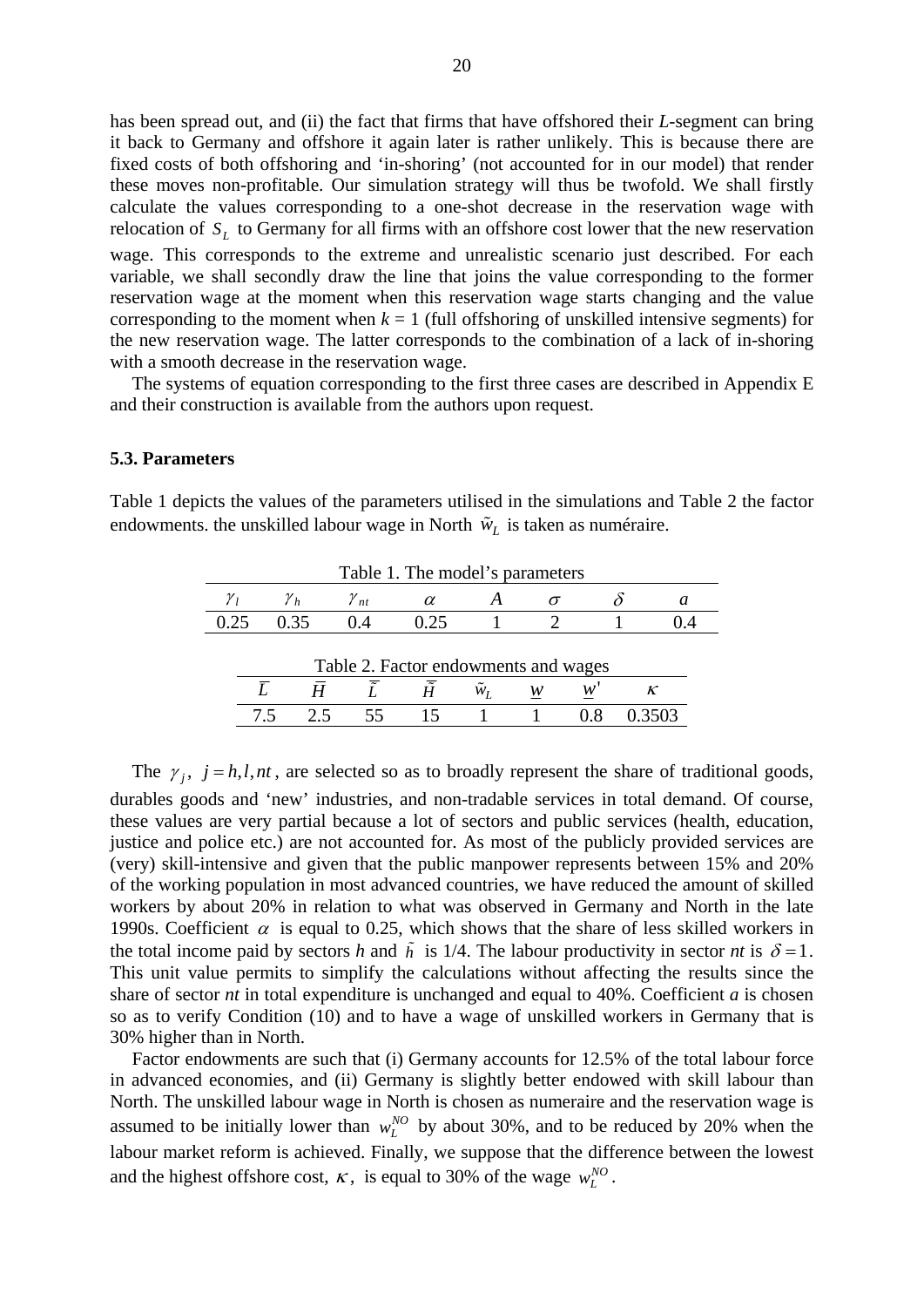#### **5.4. Results**

#### *5.4.1. Initial values (no-offshoring, scenario NO)*

*I I*

Table 3 depicts the model values at the starting point, i.e., with full employment and nooffshoring in Germany (i.e., the offshore cost is higher than the unskilled workers wage).

As expected, the skill premium is higher in North and the wage of unskilled workers higher in Germany. In addition, the real income per capita is higher in Germany ( $y_{real}$ ) than in North  $(\tilde{y}_{real})$ . Finally, the ratio of exports on production is 55%. This rather high level is obtained because public services are not inserted in the model.

|          | <i>raove</i> s. Tangos at the starting point |                  |                |                 |      |       |                                    |       |                       |           |                   |  |
|----------|----------------------------------------------|------------------|----------------|-----------------|------|-------|------------------------------------|-------|-----------------------|-----------|-------------------|--|
| $W_{NO}$ | $\tilde{\phantom{a}}$<br>$W_{NO}$            | $W_I^{NO}$<br>., | r <sub>h</sub> | $n_{\sim}$<br>h |      | ʻnt   | $\mathbf{r}$<br>$\mu_{\tilde{n}t}$ |       | $\tilde{\phantom{a}}$ | $wr^{NO}$ | $\tilde{w}r^{NO}$ |  |
| 2.454    |                                              | 1.168            | 4.019          |                 | 3.45 | 1.168 |                                    | 1.641 | 1.542                 | 0.7115    | 0.648             |  |

*Table 3*. Values at the starting point

|  |  |  |                      |  | $W_{NO}$ $\mid$ $W_{NO}$ $\mid$ $W_L^{VO}$ $\mid$ $P_h$ $\mid$ $P_{\tilde{h}}$ $\mid$ $P_{h}$ $\mid$ $P_{nt}$ $\mid$ $P_{\tilde{h}t}$ $\mid$ $P$ $\mid$ $P$ $\mid$ $W_L^{VO}$ $\mid$ $W_L^{VO}$ |  |
|--|--|--|----------------------|--|-------------------------------------------------------------------------------------------------------------------------------------------------------------------------------------------------|--|
|  |  |  |                      |  |                                                                                                                                                                                                 |  |
|  |  |  | $\pi$ 11 0/ $\cdots$ |  |                                                                                                                                                                                                 |  |

|  |  |  | Table 3 (continuing) |  |
|--|--|--|----------------------|--|
|--|--|--|----------------------|--|

 $I^*$   $V_{real}$  #  $\tilde{V}_{real}$  #  $\tilde{V}_{real}$  #  $\tilde{V}$ 

| $\sim$<br>-<br>u.<br>10.JJ | 100 | $\Omega$<br>ΩO.<br>82.80 | ററ<br>∼<br>1. <i>4</i> | 1 Q<br>$\overline{\phantom{a}}$<br>1.10 | $- - -$<br>J.JJZ |
|----------------------------|-----|--------------------------|------------------------|-----------------------------------------|------------------|
|                            |     |                          |                        |                                         |                  |

 $*_{y_{real}}$  ( $\tilde{y}_{real}$ ) is the real income per capita in Germany (North).  $^{#}$ Export/production ratio.

#### *5.4.2. Partial offshoring with full employment (Scenario OFE)*

 $\tilde{I}$   $I^*$ 

We now make *k* to move from 0 (no-offshoring) to 1 (offshoring of all *L*-segments).

Figures 7-8 depict the changes in the unskilled workers' nominal ( $w<sub>r</sub>$ ) and real ( $w<sub>r</sub>$ / $P$ ) wages and in the skill premium. The moves in other variables  $(I, \tilde{I}, I^*, \tilde{y}_{real}$  and  $\tilde{y}_{real}$ ) are available from the authors upon request.

*Figure 7*. Unskilled workers' wage (Scenario OFE): *(a)* nominal; *(b)* real



*Figures 8*. The skill premium (Scenario OFE)

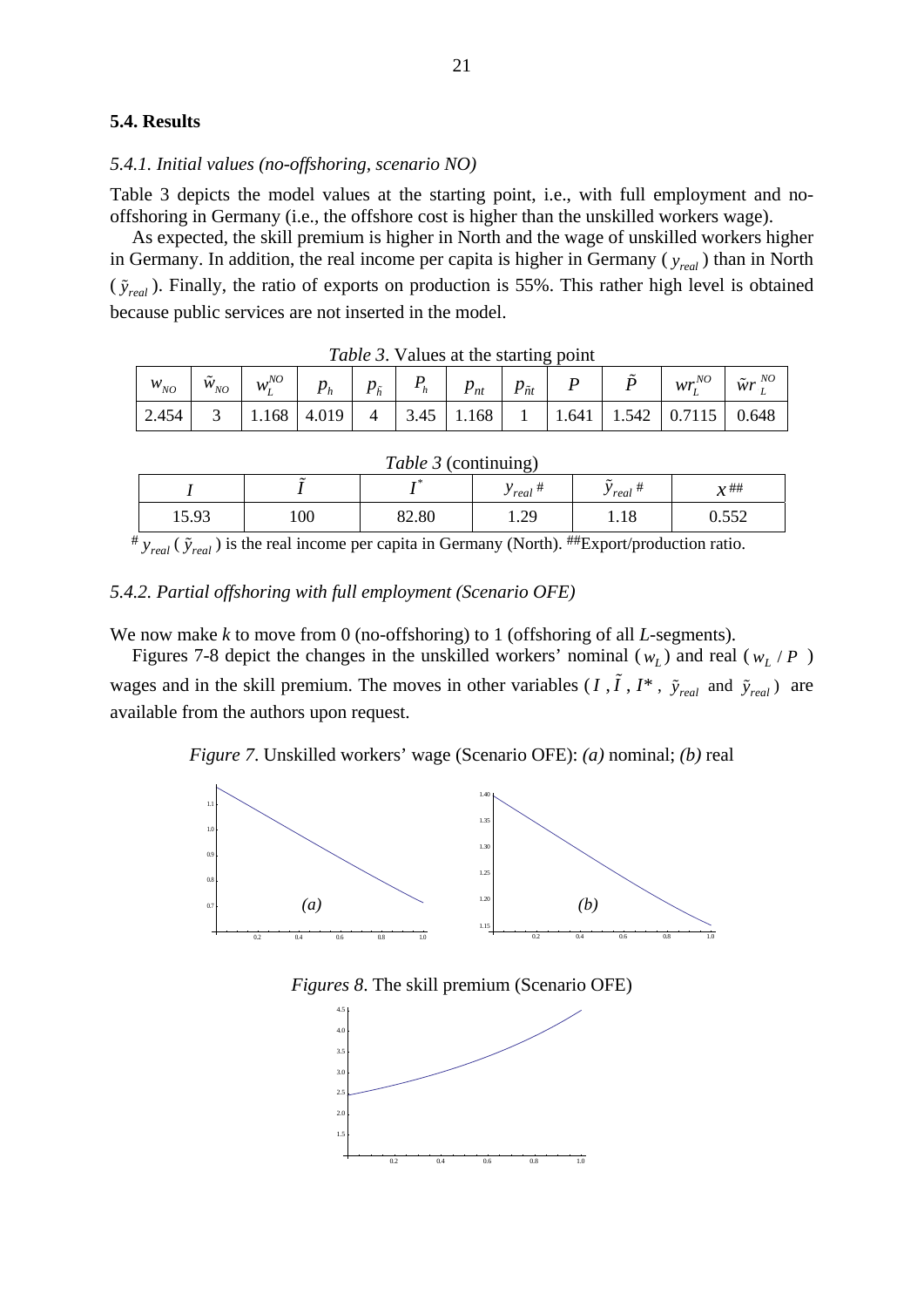Offshoring results in a huge increase in the skill premium that moves from 2.45 up to 4.5. Both the nominal and real wages of unskilled workers decline. The decline in the real wage is however less intense because offshoring entails a decrease in prices.

Finally, the increase in offshoring results in an increase in trade in relation to production, the exports/production ratio (*x*) moving from 0.55 up to 0.75.

#### *5.4.3. Offshoring with reservation wage (Scenario RW)*

We now suppose that there is a reservation wage in Germany, the value of which is  $w = 1$ . As previously, we make *k* move from 0 to 1 so as to depict the offshoring dynamics linked to the decrease in the offshore production cost. Then, the changes in variables are the same as those depicted in the previous Scenario OFE as long as the German unskilled labour wage at full employment is higher than  $w$ . From the moment when this full employment wage goes below *w* , unemployment emerges.

Figures 9-11 depict the variations in the nominal and real wage of unskilled workers, in the skill premium, in unemployment and in the exports/production ratio.

As expected, the skill premium continues to increase but at a slower pace once Germany attains the reservation wage, i.e., from the value  $w = 2.92$  (Figure 10). This reflects the fact that, even if  $w_L$  remains constant at value  $w_L$ ,  $w_H$  continues to increase because the rise in the demand for German skilled workers due to the decline in the price of the German varieties in sector  $h$  (as  $\omega$  decreases).

It must be noted that, if the German unskilled workers' nominal wage remains constant once it has reached the reservation wage, the related real wage increases. This reflects the decrease in the general price index linked to the decrease in the price  $p_{\mu}$ .

Figure 11a depicts the unemployment rate of unskilled workers and Fig. 11b the total unemployment rate, i.e., the ratio of unskilled unemployed to total employment. The unemployment rate increases during the period of partial offshoring (*k* increasing up to 1) with reservation wage ( $w_t = w$ ) and decreases afterwards, i.e., once all segments  $S_t$  are offshored, as predicted by the theoretical approach (Proposition 5, point 2). This reflects the fact that the continuing rise in  $w_H$  increases the demand for non-tradables, and thus employment in this sector.



*Figure 9*. Unskilled workers' wage (Scenario RW): *(a)* nominal; *(b)* real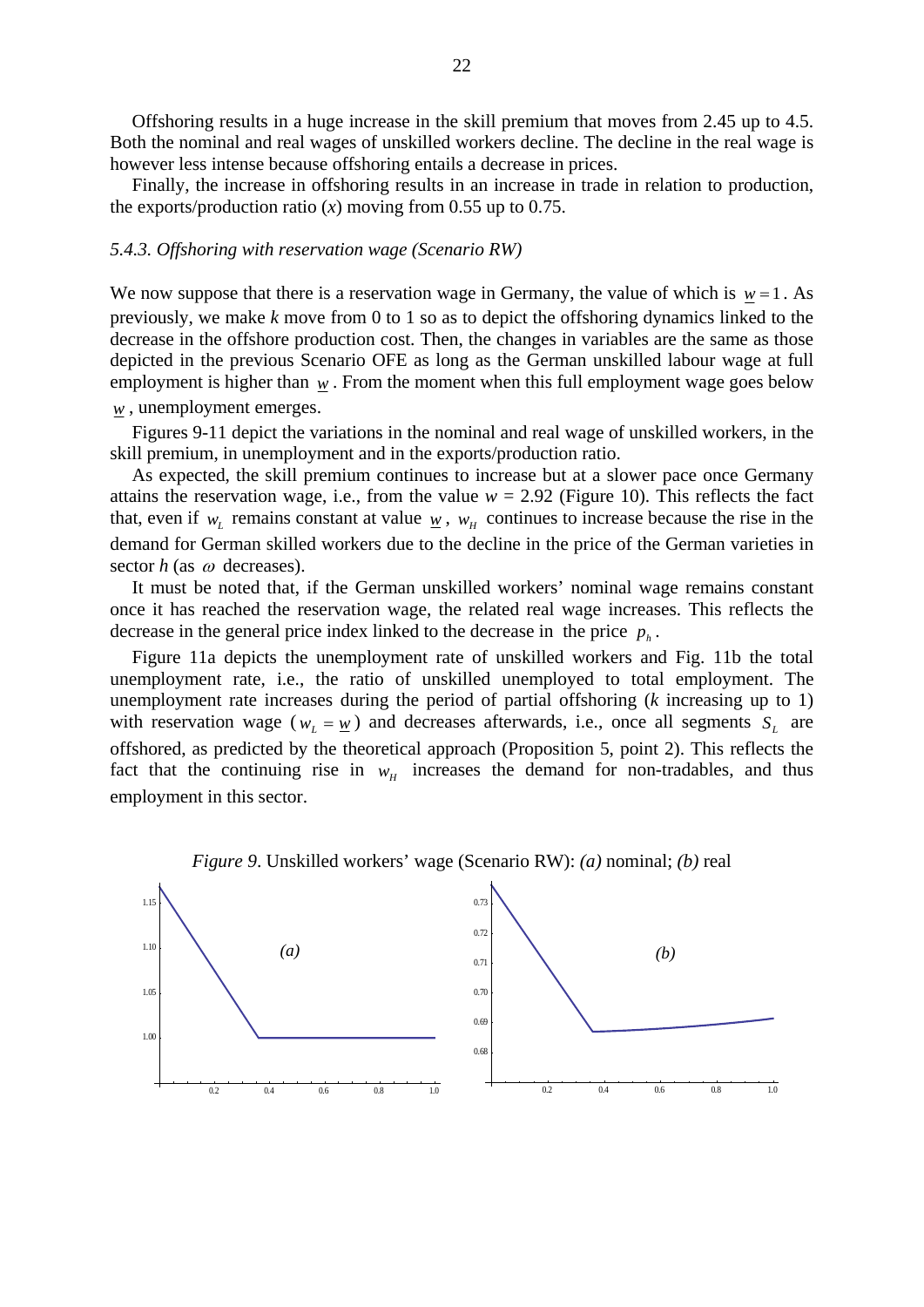



*Figure 11*. Unemployment rate (Scenario RW): (a) unskilled workers; (b) total



*5.4.4. H Hartz reform ms (Scenario o HR)*

We now assume that the government introduces labour market reforms w unemployment rate attains 15%, which corresponds to an unemployment rate of 20% for the unskilled workers. The reform makes the reservation wage to move from  $w = 1$  to  $w' = 0.8$ , i.e., a decrease by 20%.

Figures 12-15 depict the changes in the different variables during the successive three phases corresponding (i) to Scenario OFE for  $\omega = w_L^{OFE} > w_L$ , (ii) to scenario RW for  $w_L^{OFE} < \underline{w} = w_L$  until the unemployment rate of 15%, and (iii) to the subsequent implementation of the reservation wage  $w' = 0.8$ . In the latter case, the variations of the different variables are between two limits. The first limit corresponds (i) to a one-shot jump in the reservation wage from 1 to 0.8 and (ii) to all the L-segments that become cheaper in Germany because of the new reservation wage going back to Germany, albeit they will later be offshored again to the South. The second limit corresponds to (i) all the segment  $S_L$  already offshored that remain offshored, and (ii) a gradual decrease in the reservation wage. The dimmed surfaces correspond to the possible points between these two extreme trajectories.

Logically, the decrease in the reservation wage results in both a decrease in the unskilled workers' wage (Fig.12) and a significant increase in the skill premium (Fig. 13) and a substantial decrease in unemployment (Fig. 14). This decrease combines both the increase in the demand for unskilled workers from the sector of non-tradables and the return to Germany of a number of *L*-segments previously offshored. In the extreme situation where (i) the decrease in the reservation wage and its effects are immediate and (ii) all the *L*-segments that become cheaper in Germany return to Germany, then Germany goes back to full employment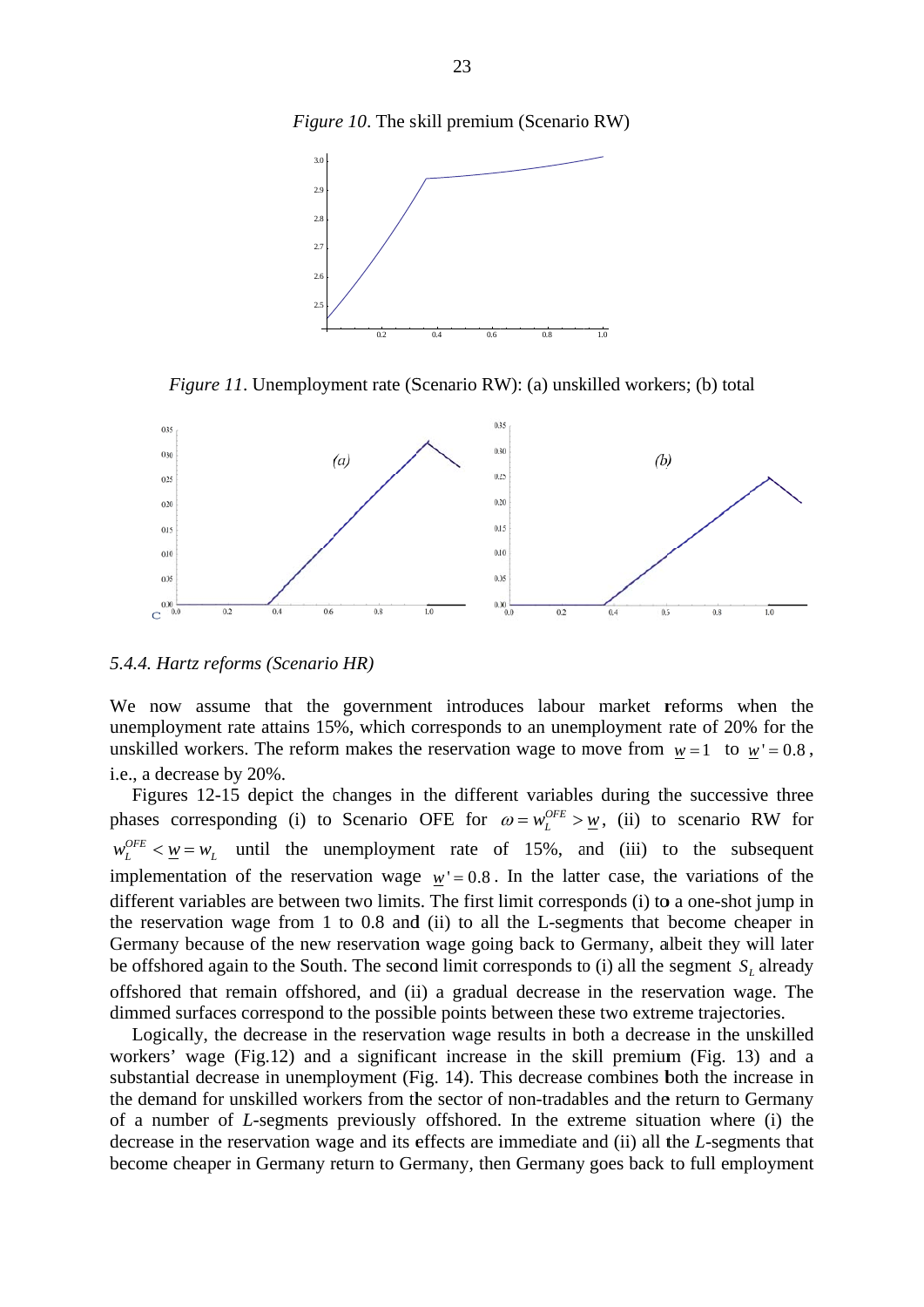and remains there for a time (i.e., the time for the unskilled wage  $w_L^{OFE}$  to become lower than the new reservation wage  $w'$ ). In the more realistic case in which the decrease in the reservation wage is gradual and only a limited part of the already offshored segment are relocated to Germany, the variations in the skill premium and unemployment are depicted by the dashed curve in Figure 13 and 14.



*Figure 14*. Unemployment rates (Scenario HR): (a) Unskilled workers; (b) Total



*Figure 15*. Exports/production ratio (Scenario HR)

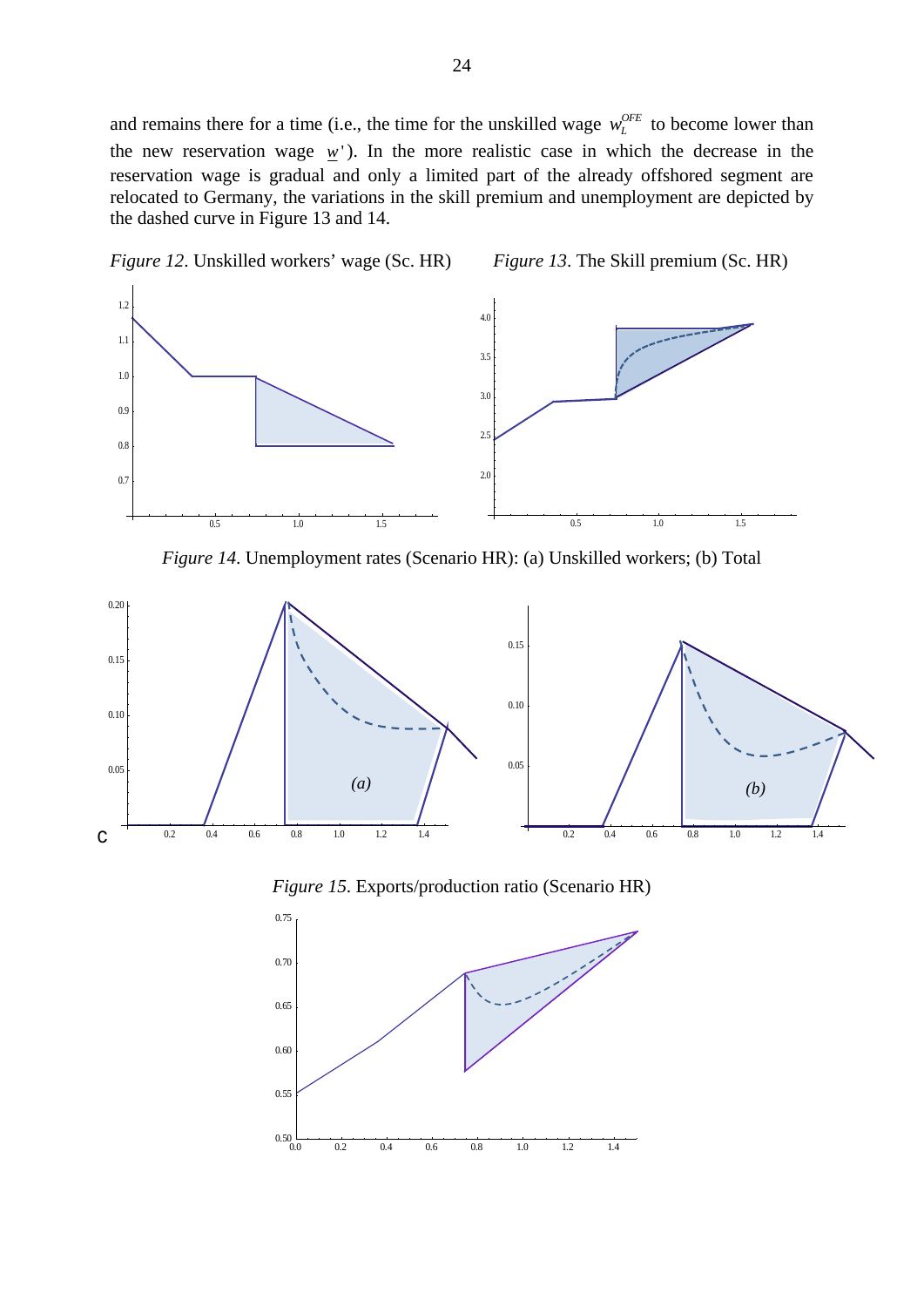Three characteristics of the simulated development can be highlighted:

1) As regard the skill premium, the curve in Figure 13 assuming the realistic scenario (dashed curve) reveals a profile which is very similar to the observed variation in inequality depicted in Figure 5 (Section 2.1).

2) As regards unemployment, its huge decrease due to the lower reservation wage in the periods following the implementation of the labour market reforms can be seen as a key explanation of the feeble impact of the 2008 crisis upon employment in Germany, as depicted in Figure 1b (Section 2.1). There are of course other explanations, such as the choice of German firms to transitorily lower the working time of their employees rather than dismissing them. Nevertheless, the increase in the number of mini-jobs and temporary agency workers (Fig. 3a) show that the economic recession that followed the 2008 financial crisis had a limited impact on German employment. This suggests that, by lessening the wage the unemployed were prepared to accept (i.e., the reservation wage), the labour market reforms have created new jobs in non-tradable services and helped maintaining jobs that would have otherwise been outsourced abroad.

Note that the fact that unemployment remains at a rather high level compared to what is observed in Germany can be explained by the fact that the public sector (representing about 15% of the working population in Germany, with a proportion of skilled worker significantly higher than the average) is not included in our model.

Finally and as before, the reduction in the offshore production cost entails a decrease in unemployment once all the segments  $S_t$  are offshored (Fig.14).

3) As regards the exports/production ratio, the simulated scenario reproduces rather well the observed profile. The major increase in this ratio occurred before the Hartz reform whereas this ratio has stopped increasing from 2006. This is exactly what is predicted by our model. The ratio exports/production increases during the phase of offshoring with full employment. This increase speeds up when unskilled workers are paid the reservation wage *w* , and it successively decreases to rise again but moderately after the labour market reforms.

Finally, the simulation also reveals that the lower reservation wage comes with a slowdown of the rise in the weight of the non-tradable sector in total employment (Figure available upon request), which can be related to the observed slow-down in the increase in the share of the working population employed in services after the implementation of the Harz reforms. The slow-down in the rise of the weight of non-tradable services in employment, despite the increase in employment in this sector, reflects the fact that the labour market reform temporarily stops the offshoring dynamics and can even cause the return to Germany of certain unskilled segments already offshored, which augments employment in manufacturing.

### **6. Discussion**

We firstly compare our results to the stylised facts highlighted in Section 2. We subsequently discuss the policy implications of our model.

#### **6.1. The model's results facing observed facts**

We have developed a model in which the cost of producing offshore decreases with time. Unlike the usual explanation described in the introduction, the model generates variations in the skill premium (inequality), in unemployment, and in the export/production ratio that fit with observed facts. In addition, if the simple analytical framework developed in sections 3 and 4 shows certain limits due to the one-shot jumps in unemployment and in the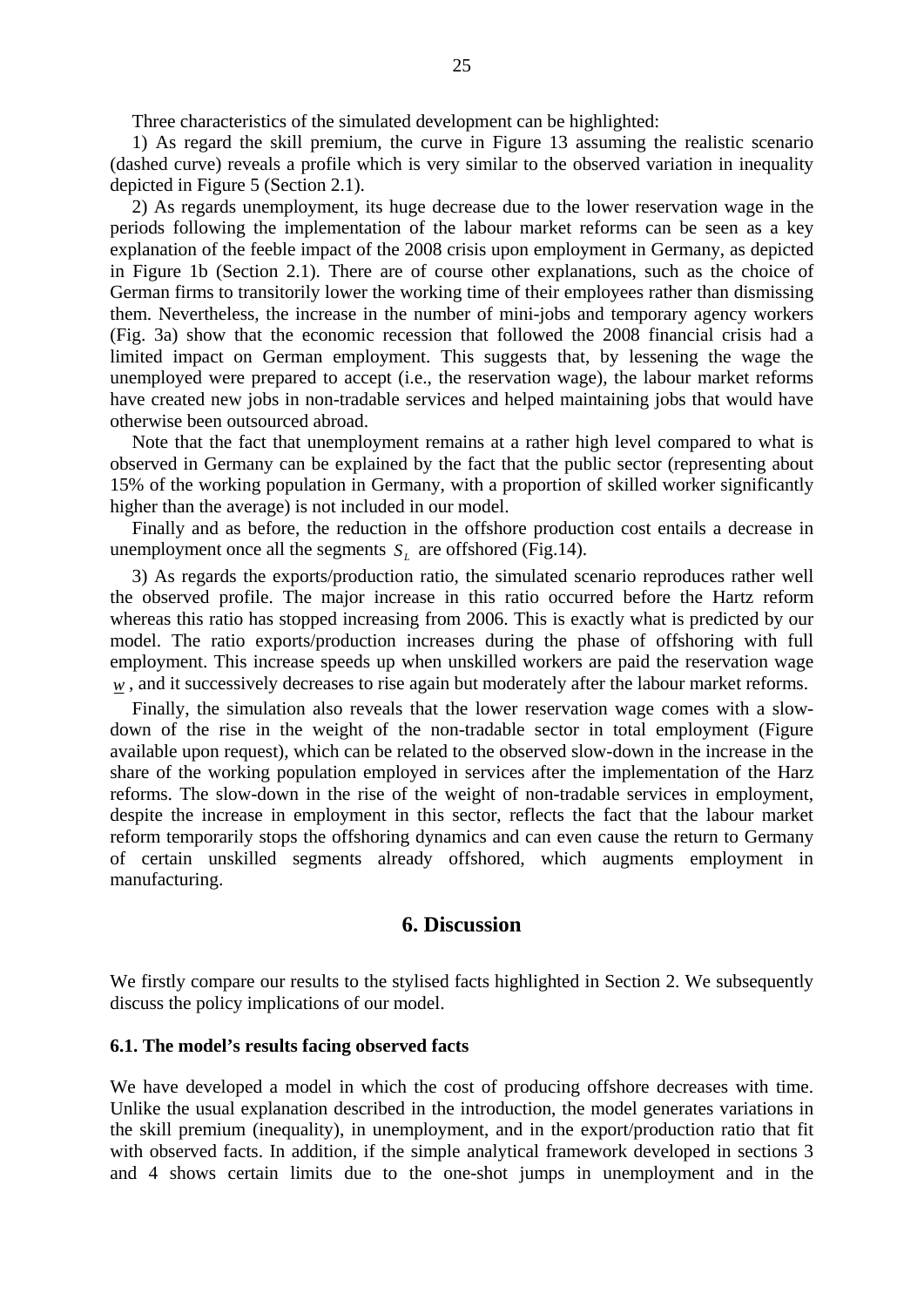exports/production ratio, the simulations performed from our extended model accurately replicate the sequence of observed facts.

On top of this adequacy, the model reveals that the decrease in unemployment would have occurred even without the Harts reforms, although later and less intensively. This is because, if the offshore production cost continues decreasing after the full offshoring of segment  $S<sub>i</sub>$ ,

then the related rise in the wage of skilled workers makes them increase their demand for nontradable services, which lowers the unemployment of unskilled workers. Of course this unemployment reduction comes to an end (as well as the increase in the skill premium) when the offshore production cost stops decreasing.

Finally the model provides an explanation for two additional observed facts:

1) The stop of the increase in the exports on production ratio from 2003 whereas one could have expected a speeding up due to the impact of wage moderation on competitiveness on foreign markets.

2) The slowdown of the rise in the share of the service sector in total employment that follows the Hartz reforms.

In summary, the model provides a rather convincing picture of the main characteristics and mechanisms that compose the German experience since 1995.

#### **6.2. Policy implications**

1

In the scenario modelled in this paper, (i) firms decide to offshore their unskilled-intensive stage of production when the offshore production cost has sufficiently decreased, (ii) this generates a decrease in the unskilled labour wage as long as the latter is downward flexible, and (iii) this creates unemployment from the time when the unit cost of producing abroad has attained the German reservation wage. Then, labour market reforms that lessen the reservation wage permit to reduce unemployment by creating jobs in the non-tradable sector.

One additional consequence of this strategy is that it generates inequality, which can make the least skilled to fall below the poverty line (the poverty rate has significantly increased in Germany since 1999, for both working and unemployed individuals). Low pay is the price for low unemployment, which may be considered as damaging<sup>7</sup>.

We now tackle the following two issues: a) Is this 'strategy' applicable to other Eurozone countries? b) Is it possible to generate the same mechanism, i.e., job creation in the nontradable sector, without reducing the wage of the less skilled?

#### *6.2.1. Extension to other Eurozone countries*

We focus on Eurozone countries because, as they share the same currency, wage moderation is the only short term way to increase price-competitiveness amongst these countries.

One frequent critique brought to the Hartz reforms is that it is a 'beggar my neighbour' policy<sup>8</sup>. If this is true, the implementation of similar reforms in other Eurozone countries could just set the record straight. However, this critique directly stems from the 'usual' diagnosis that wage moderation is the main driver of German competitiveness on foreign markets. In contrast, the 'beggar my neighbour' impact remains marginal if, according to our interpretation, the labour market reforms essentially act through the employment of low skilled workers in non-tradable services.

Our model makes it possible to analyse the effects of such reforms in other Eurozone countries. First, offshoring begins in other countries when the cost of producing segment  $\tilde{S}_L$ in the South attains the wage  $\tilde{w}_L^{NO}$  corresponding to full employment without offshoring in

<sup>7</sup> See Dumont (2013) and Hellier and Chusseau (2010) for analyses of the inequality-unemployment trade-off.

E.g.: Interview of C. Lagarde in the Financial Times, March 14th 2010.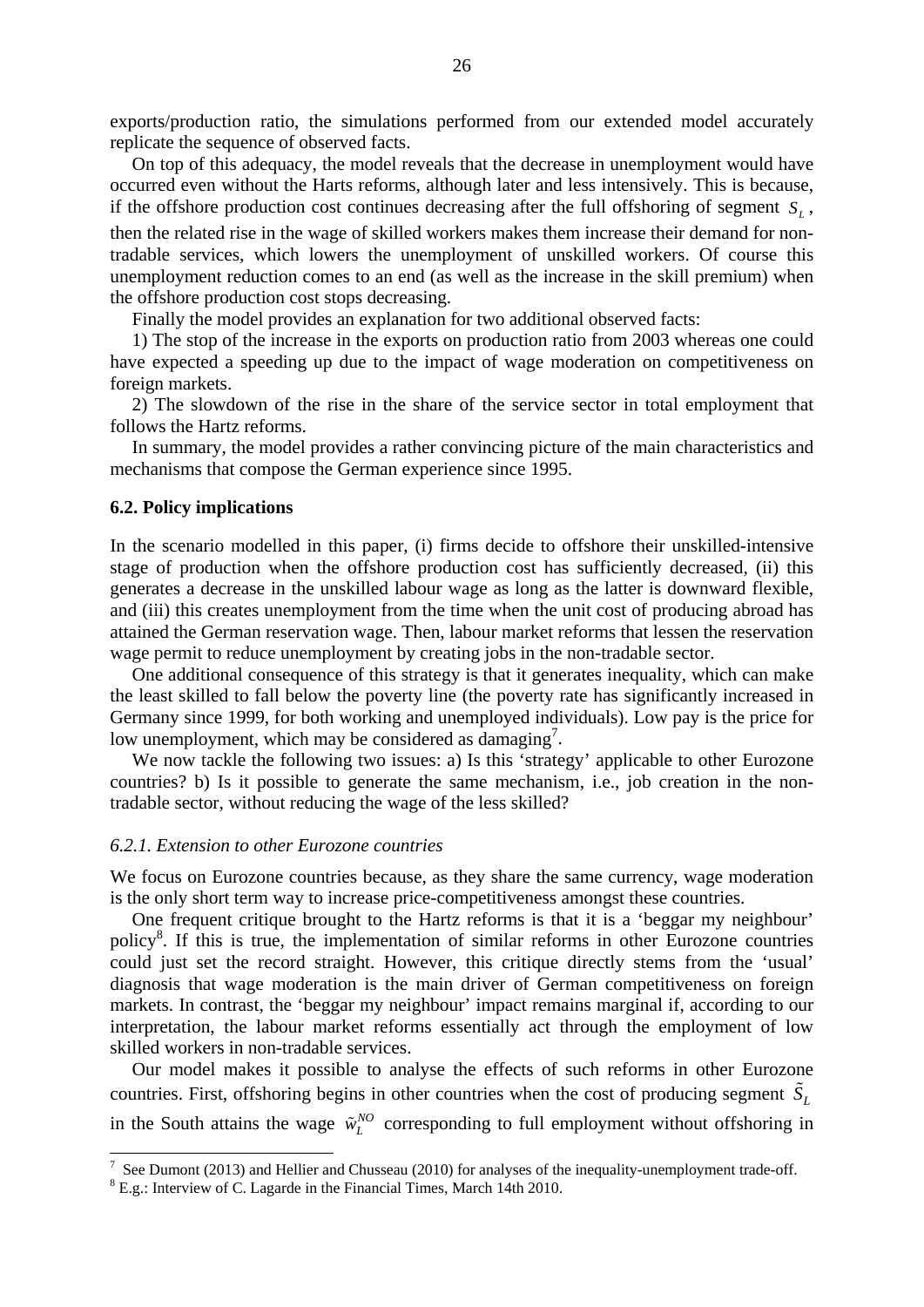North (which has not been introduced in our model for the sake of simplification). From then on, the same story as displayed for Germany applies. As long as  $\tilde{w} < \omega < \tilde{w}_L^N$ , unskilled workers' wage decreases and the skill premium increases in North, which maintains full employment. Once  $\omega$  has reached the reservation wage  $\tilde{\psi}$ , the production of  $\tilde{S}_L$  is fully offshored and unemployment appears. As in the German scenario, a set of reforms that lowers the reservation wage typically allows reducing unemployment. It must however be noted that:

1) As for Germany, this policy increases inequality, and the inequality-unemployment trade-off should be more intense in North than in Germany because North has a lower relative endowment of skilled workers.

2) The catching up of German competitiveness in the *H*-intensive sector could take time because German firms benefit from the cost advantage linked to the fact that they were the first to outsource to the South. In fact, part of the decrease in the offshore production cost occurs in-the-firm, and the firms that offshore earlier benefit from higher cost reductions. In addition, Germany benefits from a cost advantage when offshoring towards Central and Eastern European country, due to geographic and historical cultural proximity.

#### *6.2.2. Alternative policies*

In the short term, there is obviously a way to boost employment in the non-tradable sector without lessening wages. This consists in subsidising production in this sector and taxing the tradable goods to finance the subsidies. This could be implemented by modulating the value added tax or the social levies according to sectors. This strategy permits to increase the demand for non-tradables without lessening the reservation wage and without increasing inequality. Of course, this typically raises the levies on tradable goods, but this rise may be offset by cuts in the taxes on the non-tradable sector. A number of countries have attempted to increase their international competitiveness by lowering the cost of unskilled labour through both a decrease in wages and a decrease in the social contributions paid by firms on low wages, the related losses in levies being offset by an increase in the value added tax. A more targeted strategy that concentrates subsidies or decreases in contributions in the non-tradable services with a high elasticity of unskilled labour demand could prove to be more appropriate.

In the longer term, it is clear that skill upgrading is an efficient means to prevent the offshoring-related rise in inequality. Ceteris paribus, a decrease in the relative supply of unskilled labour reduces the skill premium. This provides an additional reason to prefer the sector-targeted policy to the low wage strategy. In fact, as revealed by a numerous literature, growing inequality tends to reduce human capital accumulation when the credit market is imperfect and education is costly (surveyed by Chusseau & Hellier, 2013). By impoverishing the low-skilled part of the working population, a policy that fosters inequality could be counterproductive in the longer term.

In summary, short term subsidies to, or lower levies on, the unskilled-intensive nontradable sectors combined with an active pro-skill education and training policy could be an alternative strategy that avoids the inequality-unemployment trade-off that characterises the Hartz reforms.

### **7. Conclusion**

From a three-country general equilibrium model in which (i) production is segmented in the skill-intensive sector, (ii) there is a decreasing cost of producing offshore and (iii) there is a non-tradable sector, we have built a scenario that aims at portraying the key characteristics and mechanisms of the German experience since the mid-nineties. The model replicates the key observed facts and sequences characterising the German economy since 1995: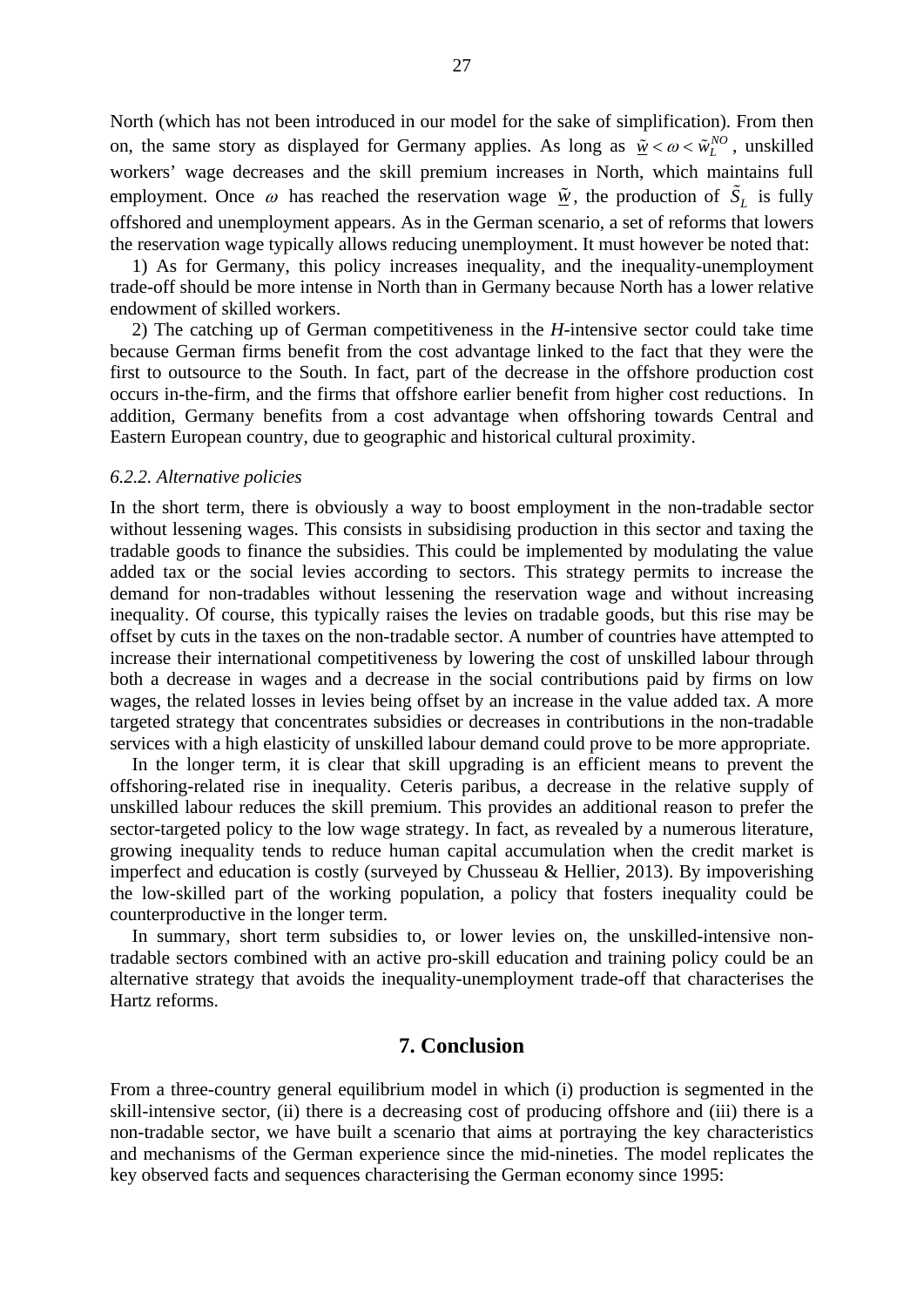1) The model explains why Germany started offshoring earlier and more intensively than other advanced countries.

2) The increase in competitiveness and in the exports/production ratio occurs before the setting of the labour market reform, and this comes with both higher inequality and higher unemployment.

3) The implementation of the labour market reform that lowers the reservation wage allows reducing unemployment and increasing production by creating new and cheaper jobs in the non-tradable sector, and this comes with a decrease in the exports/production ratio and an increase in inequality.

The model also predicts that the decrease in unemployment would have occurred even without the Hartz laws, but later and less intensively.

The same strategy can obviously be applied in other Eurozone countries once their firms have started to offshore their unskilled intensives stages of production. However, the catching up of the German external competitiveness could be difficult and slow. This is because the first country whose firms decide to offshore benefits from a lasting cost advantage and Germany could have an offshoring cost that remains lower than that of other countries in Central European countries.

In addition, the channel by which the labour market reform lessens unemployment and boosts production is the creation of jobs in non-tradable services. Based on this diagnosis, we have discussed the possibility to implement alternative policies that could act through this channel without increasing inequality.

The increase in the production of non-tradables can actually be attained by subsidising or decreasing levies on non-tradable services and increasing taxes on tradable sectors, . Such a policy could lessen unemployment without rising inequality. Combined with training and skill upgrading, this pictures a strategy that permits to escape from the inequality-unemployment trade-off, both in the short and the longer term. The sources of employment linked to such a policy are potentially substantial given the growing needs linked to the rising age of the population, the expansion of female activity and the prevention and control of pollution in most advanced economies.

#### **References**

- Alber, J. and J. P. Heisig (2011), 'Do New Labour Activation Policies Work? A Descriptive Analysis of the German Hartz Reforms', Discussion Paper SP I 2011-211, Social Science Research Center Berlin (WZB).
- Antonczyk, D., T. DeLeire, and B. Fitzenberger (2010) 'Polarization and Rising Wage Inequality: Comparing the U.S. and Germany', *IZA Discussion Paper No. 4842*.
- Arent, S. and W. Nagl (2011) 'Unemployment Benefit and Wages: The Impact of the Labor Market Reform in Germany on (Reservation) Wages', *ifo Working Paper* No. 101.
- Becker, S., K. Ekholm. and M-A. Muendler (2013) 'Offshoring and the onshore composition of tasks and skills', *Journal of International Economics*, 90, 91-106.
- Biewen, M. (2000) 'Income Inequality in Germany during the 1980s and 1990s', *Review of Income and Wealth*, 46, 1-20.
- Biewen, M. and A. Juhasz (2012) 'Understanding Rising Income Inequality in Germany, 1999/2000-2005/2006', *Review of Income and Wealth*, 58, 622-647.
- Bonin, H. (2012) 'The Two German Labour Market Miracles: Blueprints for Tackling the Unemployment Crisis?', *Comparative Economic Studies*, 54, 787-807.
- Braun, S. and J. Scheffel (2007) 'Does International Outsourcing Depress Union Wages?' *SFB 649 Discussion Paper 2007-033*, Humboldt-Universität zu Berlin.
- Busl, C. & A. Seymen (2013) 'The German Labour Market Reforms in a European Context: A DSGE Analysis', *ZEW Discussion Paper*, No. 13-097.
- Chang, W.W. (2012) 'The Economics of Offshoring', Paper presented to the Conference on Global Economy, Seattle, March 17-18, 2012.
- Chusseau N. and M. Dumont (2013) 'Growing Income Inequalities in advanced countries' in: J. Hellier & N. Chusseau Eds., *Growing Income Inequalities*, Palgrave Macmillan, 13-47.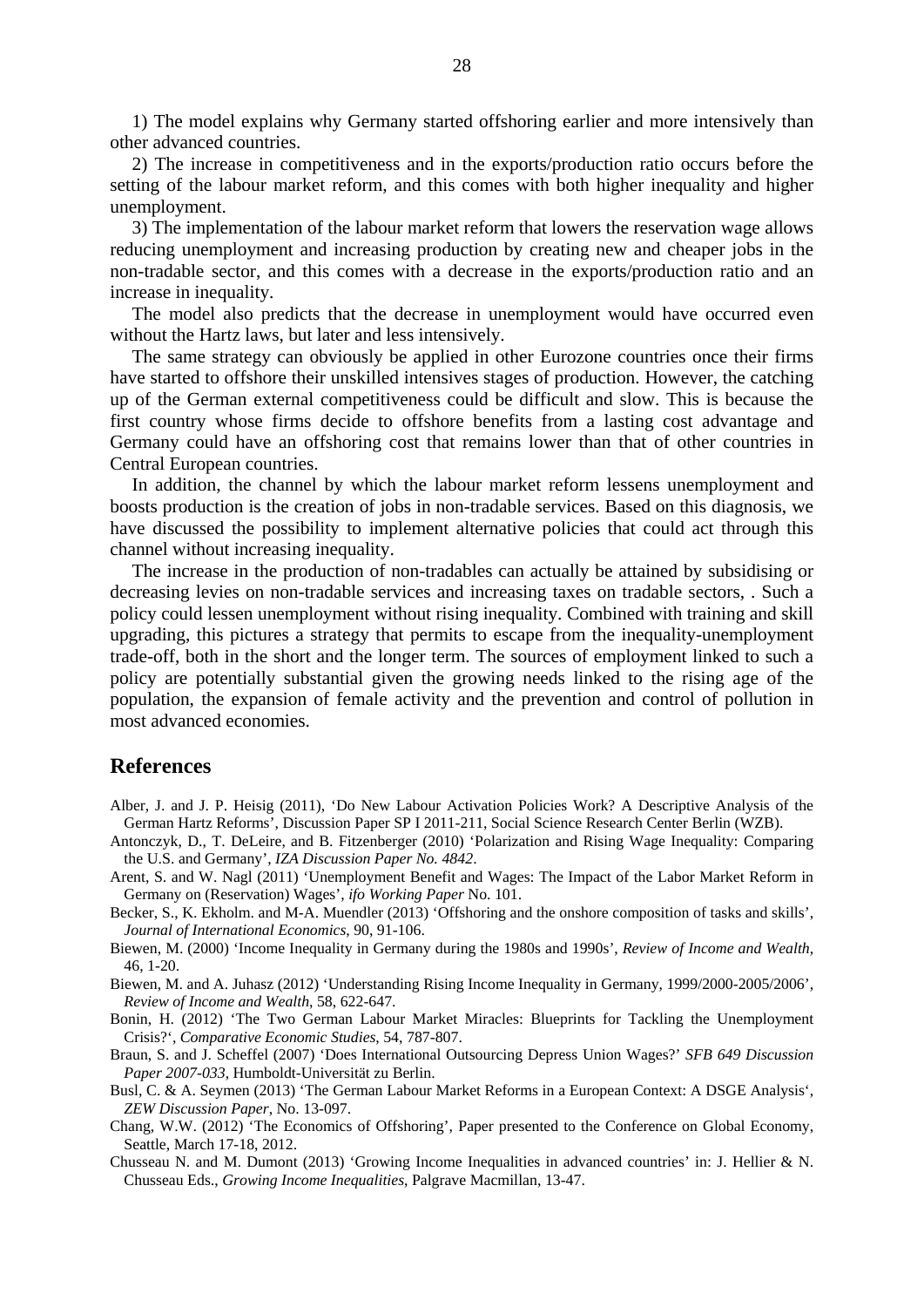- Crinò, R. (2009) 'Offshoring, Multinationals and Labour Market: A Review of the Empirical Literature', *Journal of Economic Surveys*, 23(2): 197-249.
- Dumont, M. (2013) 'Is there a trade-off between wage inequality and unemployment?', in: J. Hellier & N. Chusseau Eds., *Growing Income Inequalities*, Palgrave Macmillan, 147-172.
- Dustmann, C., J. Ludsteck, and U. Schönberg (2009) 'Revisiting the German Wage Structure', *Quarterly Journal of Economics*, 124, 843–81.
- Dustmann, C., B. Fitzenberger, U. Schönberg & A. Spitz-Oener (2014) 'From Sick Man of Europe to Economic Superstar: Germany's Resurgent Economy', *Journal of Economic Perspectives*, 28(1), 167-188.
- Economist (2004), "Germany on the Mend", November 17. http://www.economist.com/node/3352024.
- Eichhorst, W., T. Hinz, P. Marx, A. Peichl, N. Pestel, S. Siegloch, E. Thode and V. Tobsch (2012), Geringfügige Beschäftigung: Situation und Gestaltungsoptionen, *IZA Research Report No. 47*.
- Fahr, R. and U. Sunde (2009) 'Did the Hartz Reforms Speed-up the Matching Process? A Macroevaluation using Empirical Matching Functions', *German Economic Review*, 10, 284–316.
- Falk, M. and B. M. Koebel (2002) 'Outsourcing, Imports and Labour Demand', *Scandinavian Journal of Economics*, 104(4), 567-586.
- Fertig, M., J. Kluve and C.M. Schmidt (2006) 'Die makroökonomische Wirkung aktiver Arbeitsmarktpolitik: Eine Panelanalyse auf Ebene regionaler Arbeitsmärkte' (The Macroeconomic Impact of Active Labor Market Policy: A Longitudinal Analysis for Regional Labor Markets), *Zeitschrift für ArbeitsmarktForschung*, 39(3/4), 575–601.
- Fuchs-Schündeln, N., D. Krüger, and M. Sommer (2010), 'Inequality Trends for Germany in the Last Two Decades: A Tale of Two Countries', *Review of Economic Dynamics*, 13, 103–32.
- Geishecker, I. (2006) 'Does Outsourcing to Central and Eastern Europe Really Threaten Manual Workers' Jobs in Germany?', *World Economy*, 29, 559-583.
- Geishecker, I. and H. Görg (2008) 'Winners and Losers: a Micro-Level Analysis of International Outsourcing and Wages', *Canadian Journal of Economics*, 41(1), 243-270.
- Gernandt, J. and F. Pfeiffer (2007) 'Rising Wage Inequality in Germany', *Journal of Economics and Statistics*, 227, 358–80.
- Hellier J. and N. Chusseau (2010) "Globalisation and the Inequality-Unemployment Trade-off", *Review of International Economics,* 15(1), 1028-1043.
- Hertweck, M.S. and O. Sigrist (2013) 'The Aggregate Effects of the Hartz Reforms in Germany', *SOEPpapers on Multidisciplinary Panel Data Research 532-2013*.
- Hohendanner, C. and J. Stegmaier (2012) 'Umstrittene Minijobs: Geringfügige Beschäftigung in deutschen Betrieben', *IAB-Kurzbericht* 24/2012.
- Jacobi, L. and J. Kluve (2007) 'Before and After the Hartz Reforms: The Performance of Active Labour Market Policy in Germany', *Zeitschrift für ArbeitsmarktForschung*, 40(1), 45–65.
- Jahn, E. and D. Pozzoli (2013) 'The Pay Gap of Temporary Agency Workers Does the Temp Sector Experience Pay Off?', *Labour Economics*, 24, 48-57.
- Kirkegaard, J. F. (2014), 'Making Labor Market Reforms Work for Everyone: Lessons from Germany', *Policy Brief*, No. PB14-1, Peterson Institute for International Economics.
- Klinger, S. and T. Rothe (2012) 'The Impact of Labour Market Reforms and Economic Performance on the Matching of Short-term and Long-term Unemployed', *Scottish Journal of Political Economy*, 59, 90–114.
- Krause, M. U. and H. Uhlig (2012) 'Transitions in the German Labor Market: Structure and Crisis', *Journal of Monetary Economics*, 59(1), 64–79.
- Krebs, T. and M. Scheffel (2013) 'Macroeconomic Evaluation of Labor Market Reform in Germany', *IMF Working Paper*, WP/13/42.
- Launov, A and K. Wälde (2013) 'Estimating Incentive and Welfare Effects of Nonstationary Unemployment Benefits', *International Economic Review*, 54(4), 1159-1198.
- Prasad, E.S. (2004) 'The Unbearable Stability of the German Wage Structure: Evidence and Interpretations', *IMF Staff Papers No. 51*, International Monetary Fund.
- Ranjan, P. (2013) 'Offshoring, unemployment, and wages: The role of labor market institutions', *Journal of International Economics*, 89, 172–186.
- Rinne, U. and K. F. Zimmermann (2013), 'Is Germany the North Star of Labor Market Policy?', *IZA Discussion Paper*, No. 7260.
- RWI (2012) 'Studie zur Analyse der geringfügigen Beschäftigungsverhältnisse', Projektbericht, Rheinisch-Westfälisches Institut für Wirtschaftsforschung.
- Steiner, V. & K. Wagner (1998) 'Has Earnings Inequality in Germany Changed in the 1980s?', *Zeitschrift für Wirtschafts-und Sozialwissenschaft*, 118, 29-54.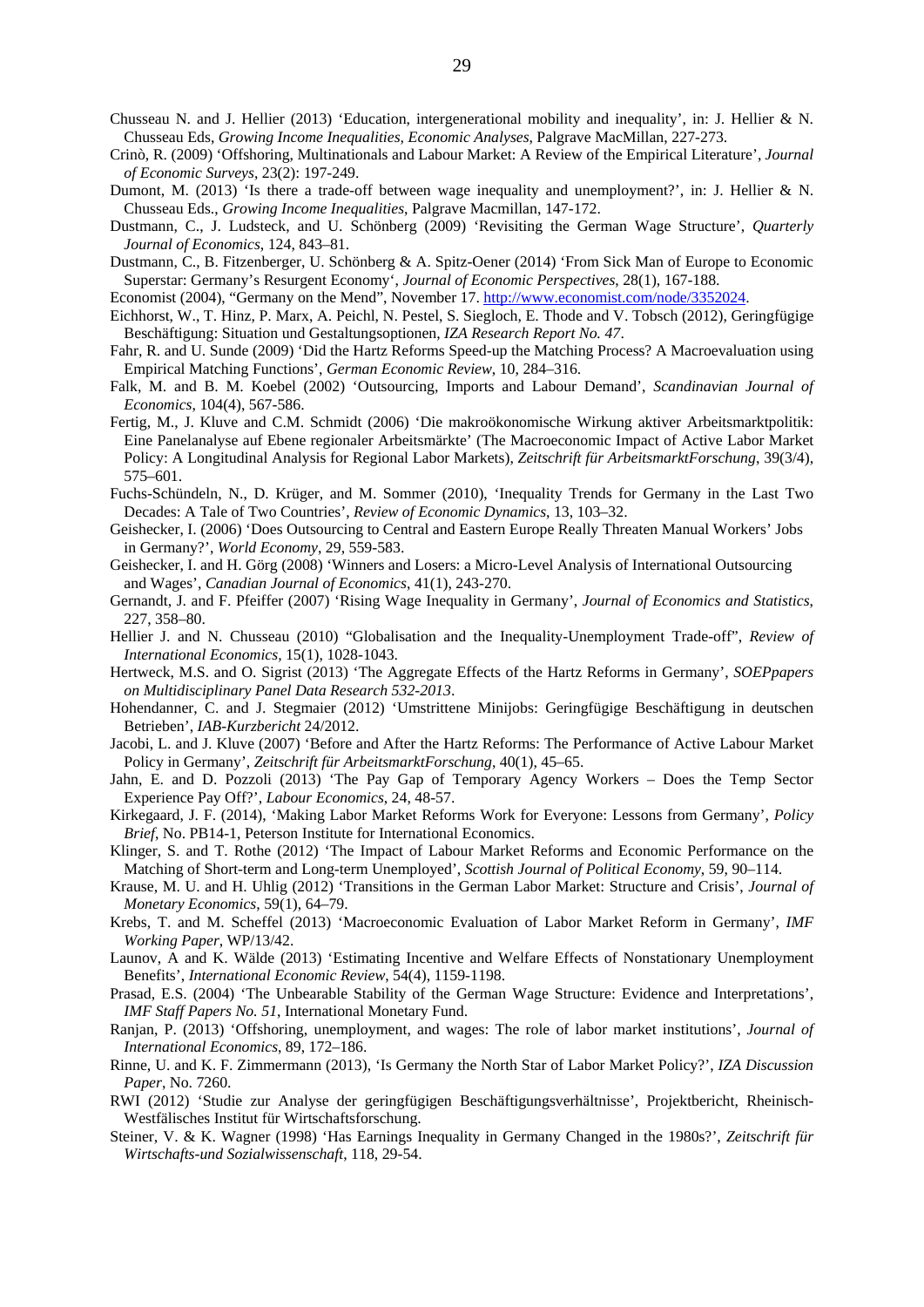Timmer, M.P., B. Los, R. Stehrer and G.J. de Vries (2013) 'Fragmentation, incomes and jobs: An analysis of European competitiveness', *Economic Policy*, October, 613–661.

#### **Appendix A**. Equilibrium with no-offshoring (NO) & full employment

Both segments of  $h$  and  $\tilde{h}$  are fully produced in the related advanced country, i.e., without international outsourcing.

Assuming perfect competition on the markets for goods and because of the Cobb-Douglas

technology, we have 
$$
p_h = A^{-1} \left(\frac{w_H}{1-\alpha}\right)^{1-\alpha} \left(\frac{w_L}{\alpha}\right)^{\alpha}
$$
,  $p_{\tilde{h}} = A^{-1} \left(\frac{\tilde{w}_H}{1-\alpha}\right)^{1-\alpha} \left(\frac{\tilde{w}_L}{\alpha}\right)^{\alpha}$ , and thus:  
\n
$$
\frac{p_h}{\tilde{p}_{\tilde{h}}} = \frac{w_L}{\tilde{w}_L} \left(\frac{w}{\tilde{w}}\right)^{1-\alpha}
$$
\n(A1)

### *Balanced trade in the South and determination of I\**

Balanced trade of the South allows defining  $I^*$  in terms of *I* and  $\tilde{I}$ .

Let  $M_i^*$  be the value of imports of good *i* by the South and  $X_i^*$  the South's exports of good *j* value. We have  $M_h^* + M_{\tilde{h}}^* = \gamma_h I^*$  and  $X_l^* = \gamma_l (I + \tilde{I})$ . Balanced trade  $(X_l^* = M_h^* + M_{\tilde{h}}^*)$ implies:

$$
I^* = \frac{\gamma_l}{\gamma_h} (I + \tilde{I})
$$
 (A2)

#### *Labour demands*

Demand is denoted by superscript *d*.

*<u>From the non-tradable sectors.</u> Because of zero profit,*  $p_{nt}Y_{nt} = w_L L_{nt}^d$  *and*  $\tilde{p}_{nt}\tilde{Y}_{nt} = \tilde{w}_L \tilde{L}_{nt}^d$ *.* Hence:

$$
L_{nt}^d = p_{nt} Y_{nt} / w_L = \gamma_{nt} I / w_L ; \qquad \tilde{L}_{nt}^d = \gamma_{nt} \tilde{I} / \tilde{w}_L
$$

*From the skill-intensive sectors.* Because of the Cobb-Douglas technology and relations (4) and (5) in the text:

$$
L_h^d = \frac{\alpha p_h Y_h}{w_L} = \frac{\alpha a^{\sigma} \gamma_h I_W}{w_L p_h^{\sigma-1} \left(a^{\sigma} p_h^{1-\sigma} + p_{\tilde{h}}^{1-\sigma}\right)}; \quad \tilde{L}_{\tilde{h}}^d = \frac{\alpha p_{\tilde{h}} Y_{\tilde{h}}}{\tilde{w}_L} = \frac{\alpha \gamma_h I_W}{\tilde{w}_L p_{\tilde{h}}^{\sigma-1} \left(a^{\sigma} p_h^{1-\sigma} + p_{\tilde{h}}^{1-\sigma}\right)}
$$

*Demand for unskilled labour in each advanced country*

$$
L^{d} = L_{h} + L_{nt} = \frac{\alpha a^{\sigma} \gamma_{h} I_{W}}{w_{L} p_{h}^{\sigma-1} \left( a^{\sigma} p_{h}^{1-\sigma} + p_{\tilde{h}}^{1-\sigma} \right)} + \gamma_{nt} \frac{I}{w_{L}}
$$

$$
\tilde{L}^{d} = \tilde{L}_{\tilde{h}}^{d} + \tilde{L}_{nt}^{d} = \frac{\alpha \gamma_{h} I_{W}}{\tilde{w}_{L} p_{\tilde{h}}^{\sigma-1} \left( a^{\sigma} p_{h}^{1-\sigma} + p_{\tilde{h}}^{1-\sigma} \right)} + \gamma_{nt} \frac{\tilde{I}}{\tilde{w}_{L}}
$$

Finally, inserting (A2) into the above relations:

$$
L^{d} = \frac{\alpha a^{\sigma} (1 - \gamma_{nt})(I + \tilde{I})}{w_{L} \left(a^{\sigma} + \left(p_{h} / \tilde{p}_{h}\right)^{\sigma - 1}\right)} + \gamma_{nt} \frac{I}{w_{L}}
$$
(A3)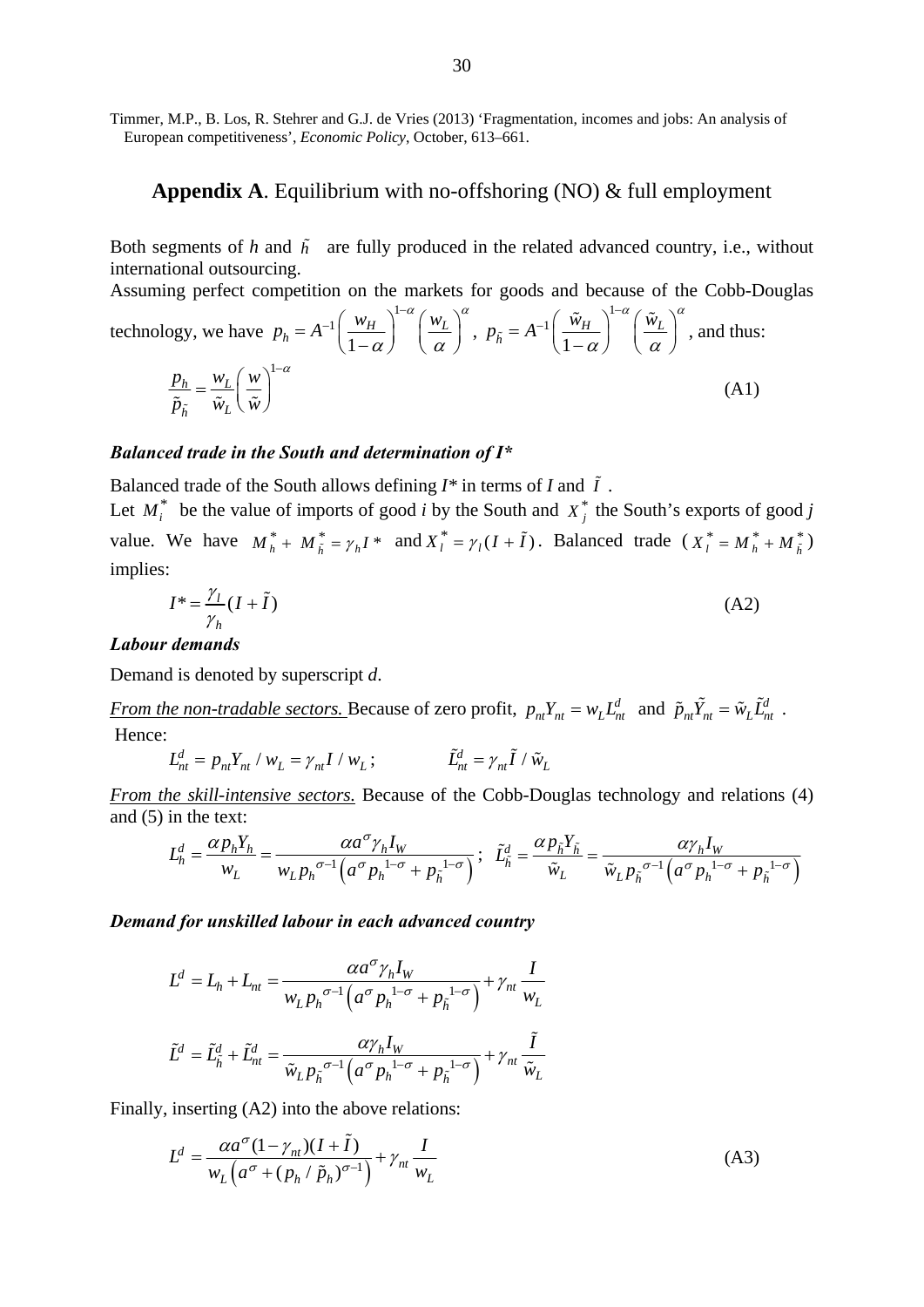$$
\tilde{L}^d = \frac{\alpha (1 - \gamma_{nt})(I + \tilde{I})}{\tilde{w}_L \left( a^{\sigma} (p_{\tilde{h}} / p_h)^{\sigma - 1} + 1 \right)} + \gamma_{nt} \frac{\tilde{I}}{\tilde{w}_L}
$$
\n(A4)

#### *Balanced trade in Germany*

We now assume balanced trade in Germany. This will determine a relationship between *I* and  $\tilde{I}$ . Note that, when trade is balanced in both the South and Germany, it is *ipso facto* balanced in the third country (North).

$$
M_l = \gamma_l I, \ M_{\tilde{h}} = \frac{\gamma_h I}{a^{\sigma} (\tilde{p}_h / p_h)^{\sigma - 1} + 1} \text{ and } X_h = \frac{a^{\sigma} \gamma_h (\tilde{I} + I^*)}{p_h^{\sigma - 1} (a^{\sigma} p_h^{1 - \sigma} + \tilde{p}_h^{1 - \sigma})} \text{ because of (6) in the}
$$

text, the latter inducing  $X_h = \frac{\sqrt{h+1}}{1 + e^{-\sigma}(h + \tilde{h})^{\sigma-1}}$  $(\gamma_h + \gamma_l)$  $1 + a^{-\sigma}(p_h / \tilde{p}_h)$  $h = \frac{(y_h + y_l)\mathbf{i} + y_l}{1 + \mathbf{j} - \sigma (x_l + z_l)}$ *h h*  $X_h = \frac{(\gamma_h + \gamma_l)\hat{I} + \gamma_l I}{\sqrt{(\gamma_h + \gamma_l)I} + \gamma_l I}$  $a^{-\sigma}(p_h/\tilde{p}_h)^{\sigma}$  $\mathcal{Y}_h + \mathcal{Y}_l \mathcal{Y}_l + \mathcal{Y}_l$  $=\frac{(\gamma_h+\gamma_l)\tilde{I}+\gamma_l I}{1+a^{-\sigma}(p_h/\tilde{p}_h)^{\sigma-1}}$  $\frac{\gamma_1}{\tilde{p}_h}$  because of (A2). Balanced trade

 $M_l + M_{\tilde{h}} = X_h$  entails:

$$
(p_h / \tilde{p}_h)^{\sigma - 1} I = a^{\sigma} \tilde{I}
$$
 (A5)

#### *Equilibrium on labour markets, skill premia and unskilled labour wages*

Because of full employment, total incomes in Germany and North are:

$$
I = w_L \overline{L} + w_H \overline{H} = w_L (\overline{L} + w \overline{H})
$$
 (A6)

$$
\tilde{I} = \tilde{w}_L \overline{\tilde{L}} + \tilde{w}_H \overline{\tilde{H}} = \tilde{w}_L \left( \overline{\tilde{L}} + \tilde{w}\overline{\tilde{H}} \right)
$$
\n(A7)

By inserting (A5), (A6) and (A7) into (A3) and (A4) yields (NO indicate the no-offshoring equilibrium):

$$
w_{NO} = \frac{(1-\alpha)(1-\gamma_{nt})}{\alpha + (1-\alpha)\gamma_{nt}} \frac{\overline{L}}{\overline{H}}
$$
(A8)

$$
\tilde{w}_{NO} = \tilde{w} = \frac{(1 - \alpha)(1 - \gamma_{nt})}{\alpha + (1 - \alpha)\gamma_{nt}} \frac{\overline{\tilde{L}}}{\overline{\tilde{H}}}
$$
\n(A9)

Hence:

1

$$
\frac{w_{NO}}{\tilde{w}_{NO}} = \frac{\overline{L}/\overline{H}}{\overline{\tilde{L}}/\overline{\tilde{H}}}
$$
(A10)

By inserting  $(A1)$ , and  $(A6)$  to  $(A10)$  into  $(A5)$ :

$$
\frac{w_L^{NO}}{\tilde{w}_L^{NO}} = a \left( \frac{\overline{\tilde{L}}}{\overline{L}} \right)^{1/\sigma} \left( \frac{\overline{H} / \overline{L}}{\overline{\tilde{H} / \overline{L}}} \right)^{(1-\alpha)(\sigma-1)} \tag{A11}
$$

Note that *relation* (A9) *that determines North's skill premium is always valid when North*  firms do not offshore and North stands at full employment.<sup>9</sup> Hence, North's skill premium will be denoted  $\tilde{w}$  and equal to the value given by relation (A9) in all the stages of our scenario.

$$
{}^{9}\tilde{L}_{\tilde{h}} = \frac{\alpha}{1-\alpha}\frac{\tilde{w}_{H}}{\tilde{w}_{L}}\tilde{H}_{\tilde{h}} = \frac{\alpha}{1-\alpha}\tilde{w}\overline{\tilde{H}}; \ \tilde{L}_{nt} = \gamma_{nt}\frac{\tilde{I}}{\tilde{w}_{L}} = \gamma_{nt}(\overline{\tilde{L}} + \tilde{w}\overline{\tilde{H}}); \ \tilde{L}^{d} = \tilde{L}_{\tilde{h}} + \tilde{L}_{nt} = \overline{\tilde{L}} \Rightarrow \tilde{w} = \frac{(1-\alpha)(1-\gamma_{nt})}{\alpha+(1-\alpha)\gamma_{nt}}\frac{\overline{\tilde{L}}}{\tilde{H}}
$$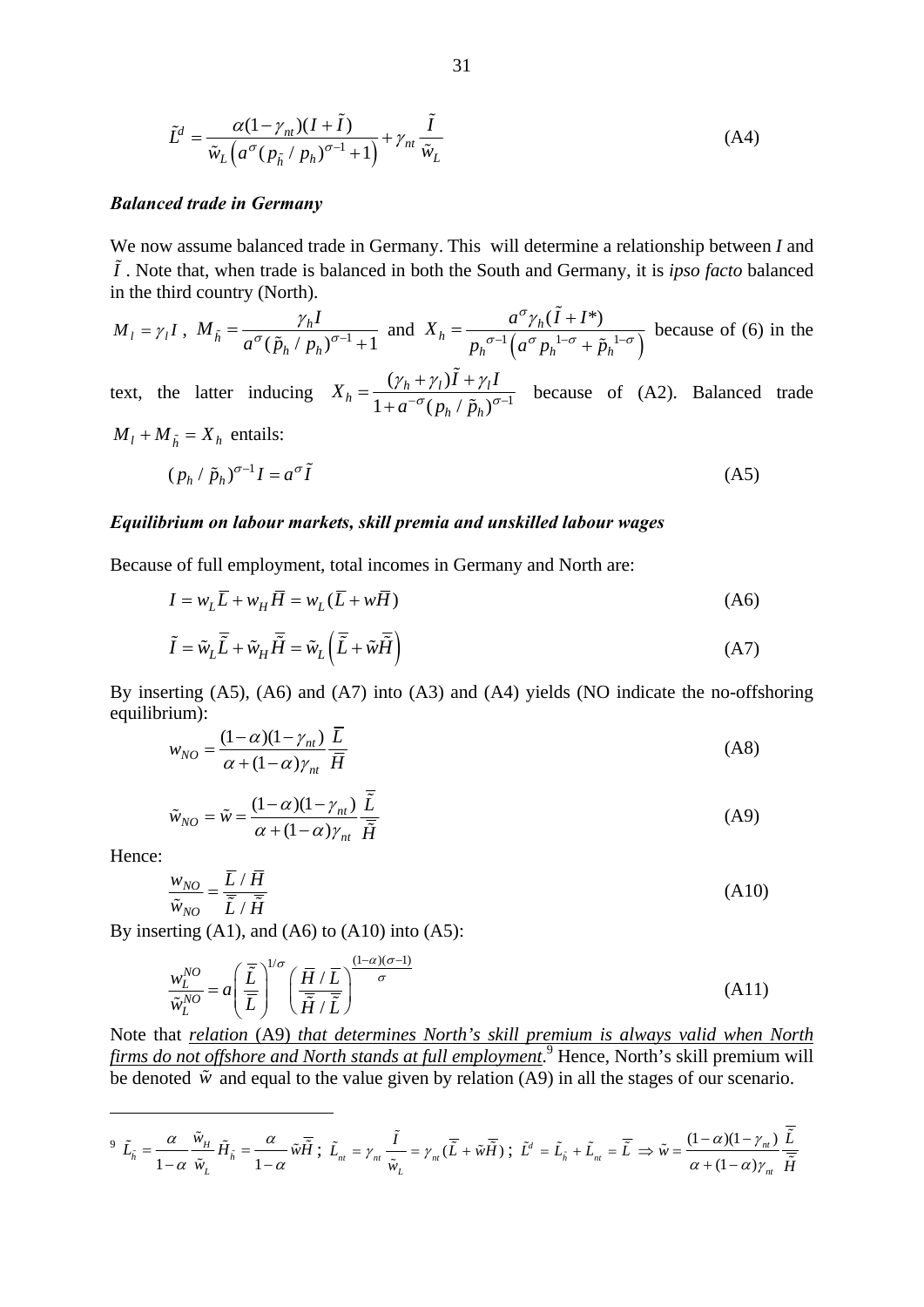# **Appendix B**. Full offshoring and full employment in Germany with  $w_L = \omega$

We determine the skill premium  $w_{FO}$  and the relative unskilled labour wage  $w_L^{FO}/\tilde{w}_L$  at the conclusion of the offshoring dynamics with full employment in Germany, i.e., when the offshore cost  $\omega$  attains the German unskilled labour wage that ensures full employment when all German unskilled workers are employed in the non-tradable services. In this situation, the total German unskilled labour  $\overline{L}$  is employed in sector *nt* at a wage equal to the offshore cost  $\omega$  and the segment *S<sub>L</sub>* of sector *h* is fully offshored to the South. We thus have  $w_L^{FO} = \omega$ , where *FO* indicates the case of full offshoring and full employment.

We suppose that segment  $S_L$  is produced in the South, then exported to Germany where it is combined with  $S_H$ . Germany then exports good *h* produced from the combination of  $S_L$  and *S<sub>H</sub>*. Because of the Cobb-Douglas technology:

$$
p_h = A^{-1} \left(\frac{w_H}{1-\alpha}\right)^{1-\alpha} \left(\frac{\omega}{\alpha}\right)^{\alpha}; \quad \tilde{p}_{\tilde{h}} = A^{-1} \left(\frac{\tilde{w}_H}{1-\alpha}\right)^{1-\alpha} \left(\frac{\tilde{w}_L}{\alpha}\right)^{\alpha}
$$

$$
\vdots
$$

$$
p_h \left(w\right)^{1-\alpha} \omega
$$
 (B1)

Hence:

$$
\frac{p_h}{\tilde{p}_{\tilde{h}}} = \left(\frac{w}{\tilde{w}}\right)^{1-\alpha} \frac{\omega}{\tilde{w}_L}
$$
\n(B1)

#### *Demands for goods*

These are not changed by offshoring. Consequently:

$$
M_{l} = \gamma_{l} I; \qquad \tilde{M}_{l} = \gamma_{l} \tilde{I}
$$
  

$$
p_{nl} Y_{nl}^{d} = \gamma_{nl} I; \qquad \tilde{p}_{nl} \tilde{Y}_{nl}^{d} = \gamma_{nl} \tilde{I}
$$

#### *Unskilled Labour demand in Germany*

*From the sectors of non-tradables.* Because of zero profit, and as the total of unskilled labour is employed in sector *nt* in Germany:

$$
L^{d} = L_{nt}^{d} = p_{nt} Y_{nt} / w_{L} = \gamma_{nt} I / w_{L} \Rightarrow w_{L} = \omega = \gamma_{nt} I / L_{nt}
$$
  

$$
L^{d} = L_{nt}^{d} = \gamma_{nt} I / w_{L}
$$
 (B2)

#### *Skill premium in Germany*

The demand for *nt*,  $\gamma_{nt}I$ , is equal to the supply of *nt*,  $p_{nt}Y_{nt} = w_L L$ . As  $I = w_L L + w_H H$ , this yields:

$$
w_L = \frac{\gamma_{nt}I}{L} = \frac{\gamma_{nt}(w_L L + w_H H)}{L} = \gamma_{nt}(w_L + w_H H / L) \Rightarrow w = \frac{w_H}{w_L} = \frac{1 - \gamma_{nt}}{\gamma_{nt}} \frac{L}{H}
$$

At full employment:

$$
w_{FO} = \frac{1 - \gamma_{nt}}{\gamma_{nt}} \frac{\overline{L}}{\overline{H}}
$$
 (B3)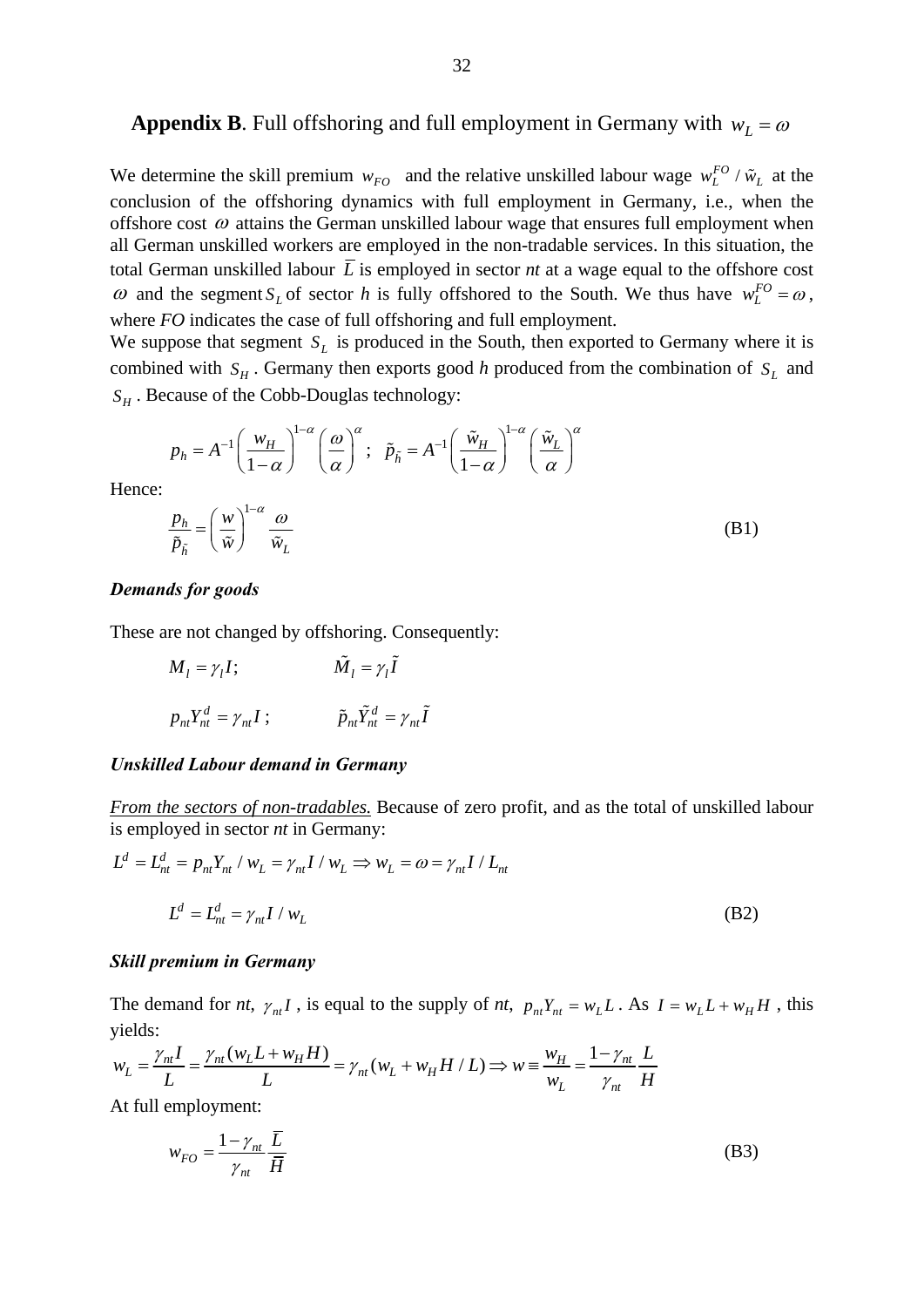**Remark**: the German skill premium is always equal to  $w = \frac{1 - \gamma_m}{n}$ *nt*  $w = \frac{1 - \gamma_{nt}}{I}$ *H* γ  $=\frac{1-\gamma_{nt}}{\gamma_{nt}}\frac{L}{\bar{H}}$  when segment  $S_L$  is fully offshored, with L being the total unskilled labour employment.

Finally note that  $w_{FO} > w_{NO}$ :  $w_{NO} = \frac{(1-\alpha)(1-\gamma_{nt})}{\alpha+(1-\alpha)\gamma_{nt}} \frac{\overline{L}}{\overline{H}} < \frac{1-\gamma_{nt}}{\gamma_{nt}} \frac{\overline{L}}{\overline{H}} = w_{FO}$  $nt$ <sup>11</sup>  $y$ <sub>nt</sub>  $W_{NO} = \frac{(1-\alpha)(1-\gamma_{nt})}{\sqrt{\pi}} \frac{\overline{L}}{\sqrt{\pi}} < \frac{1-\gamma_{nt}}{\sqrt{\pi}} \frac{\overline{L}}{\sqrt{\pi}} = W$  $\bar{H}$   $\gamma_{nt}$   $\bar{H}$  $\alpha$ )(1- $\gamma_{nt}$ ) L 1- $\gamma$  $\alpha + (1-\alpha)\gamma_{nt}$  H  $\gamma$  $=\frac{(1-\alpha)(1-\gamma_{nt})}{\alpha} \frac{\overline{L}}{\overline{R}} < \frac{1-\gamma_{nt}}{\overline{R}} \frac{\overline{L}}{\overline{R}} =$  $+(1-$ 

#### *Skill premium in North*

As North does not outsource segment  $\tilde{S}_L$  and is at full employment, Relation (A9) applies:

$$
\tilde{w} = \frac{(1-\alpha)(1-\gamma_{nt})}{\alpha+(1-\alpha)\gamma_{nt}}\frac{\overline{\tilde{L}}}{\overline{\tilde{H}}}
$$

Note that the ratio of the skill premium in Germany to the skill premium in North is higher in the case FO than in the case NO (no offshoring):

$$
\frac{w_{FO}}{\tilde{w}_{FO}} = \left(1 + \frac{\alpha}{1 - \alpha} \gamma_{nt}^{-1}\right) \frac{\overline{\tilde{H}} / \overline{\tilde{L}}}{\overline{\tilde{H}} / \overline{\tilde{L}}} > \frac{w_{NO}}{\tilde{w}_{NO}} = \frac{\overline{\tilde{H}} / \overline{\tilde{L}}}{\overline{H} / \overline{L}}.
$$

#### *Balanced trade in the South and determination of I\**

Balanced trade in the South allows defining  $I^*$  in terms of  $I$  and  $\tilde{I}$ . Let  $M^*$  and  $M_i^*$  be respectively the values of the South total imports and imports of good *i*, and  $X^*$  and  $X_j^*$  the values of the South total exports and exports of good *j*. The South imports goods  $h$  and  $\tilde{h}$ . Hence:

$$
M^* = M_h^* + M_{\tilde{h}}^* = \gamma_h I^*
$$

The South total export is  $X^* = X_I^* + X_{SL}^*$ 

$$
X_{l}^{*} = \gamma_{l}(I + \tilde{I}) \text{ and } X_{SL}^{*} = \omega L_{SL}^{*} = \frac{\alpha}{1 - \alpha} w_{H} \overline{H} \text{ because of the Cobb-Douglas technology.}
$$
  

$$
X^{*} = X_{l}^{*} + X_{SL}^{*} = \gamma_{l}(I + \tilde{I}) + \frac{\alpha}{1 - \alpha} w_{H} H
$$

Balanced trade implies  $X^* = M^*$ . By inserting the above relations in this equality:

$$
I^* = \frac{\gamma_l}{\gamma_h} (I + \tilde{I}) + \frac{\alpha}{1 - \alpha} \gamma_h^{-1} w_H H
$$
 (B4)

*Balanced trade in Germany and determination of*  $\frac{\partial F_0}{\partial \tilde{r}_I} = \frac{W_I}{\tilde{W}}$  $FQ = \frac{w_L^{FO}}{L}$  $\frac{\omega_{FO}}{\tilde{w}_L} = \frac{w_L^{Fe}}{\tilde{w}_L}$ 

Germany exports the final good *h* (including both segments) and imports (i) the total of segment  $S_L$  from the South, (ii) good *l* from the South and (iii) good  $\tilde{h}$  from the North.

$$
M_l = \gamma_l I \, ; \, M_{\tilde{h}} = \tilde{p}_h Y_{\tilde{h}}^d = \frac{\gamma_h I}{a^\sigma (\tilde{p}_h / p_h)^{\sigma - 1} + 1}; \, M_{SL} = X_{SL}^* = \frac{\alpha}{1 - \alpha} w_H \overline{H}
$$
 because of the Cobb-Douglas;

Because of Relation (6) in the text:  $X_h = \frac{u^2/h(x+1)}{a^2 + (x-h)^{2}}$  $(I+I^*)$  $(p_h/\tilde{p}_h)$ *h h h h*  $a^{\sigma}\gamma_h(\tilde{l}+l)$  $a^{\sigma}$  +  $\left(p_h/\tilde{p}\right)$  $X_h = \frac{a^{\sigma}}{g}$  $\sigma$   $($   $($   $\sim$   $)$   $\sim$   $\sim$   $\sigma$  $=\frac{a^{\sigma}\gamma_h(\tilde{I}+I^*)}{a^{\sigma}+(p_h/\tilde{p}_h)^{\sigma-}}$  $\tilde{I}$  $\frac{1}{(\tilde{p}_h)^{\sigma-1}}$ .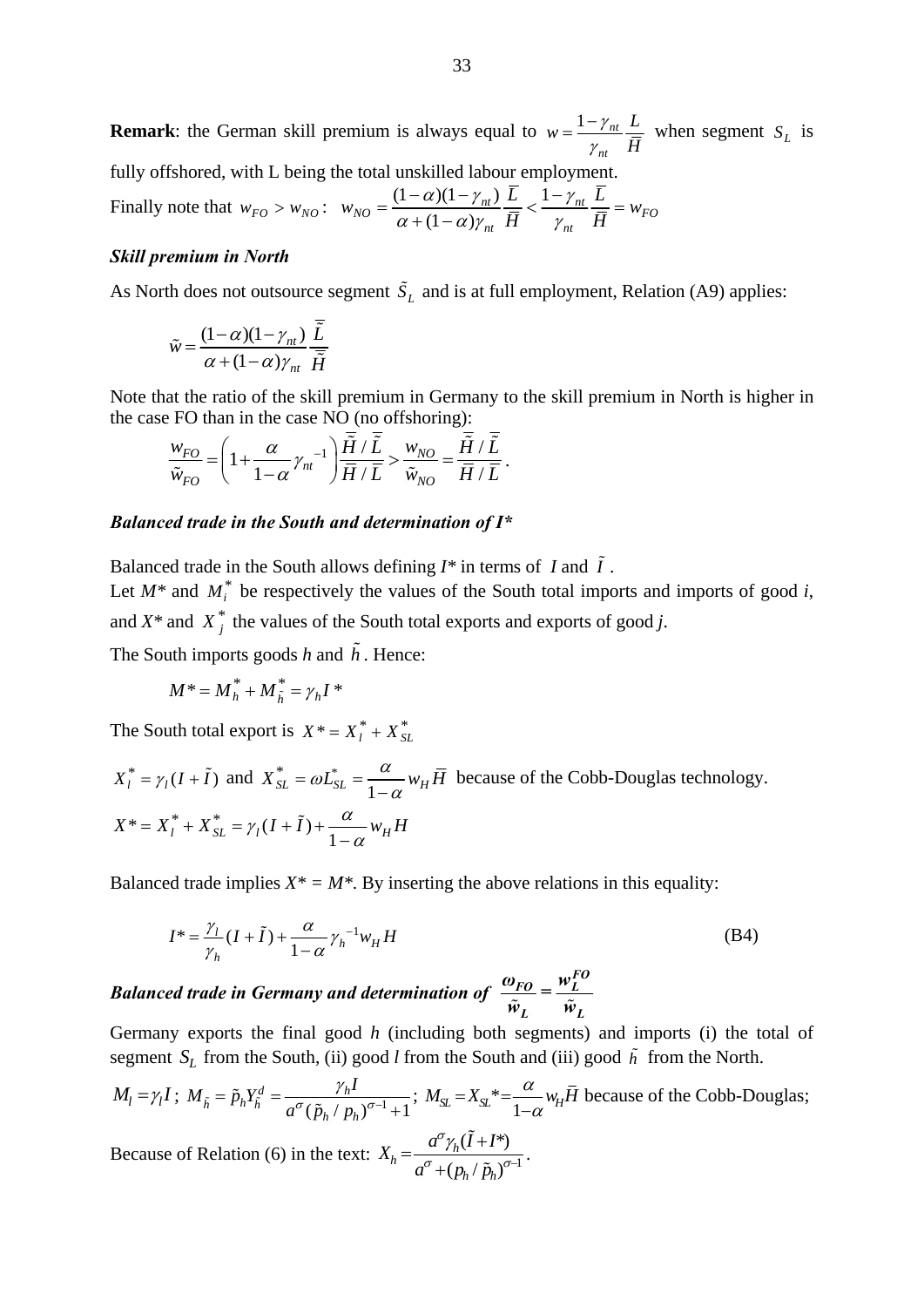Balanced trade implies  $M_l + M_{\tilde{h}} + M_{SL} = X_h$ , i.e.:

$$
\gamma_l I + \frac{\gamma_h I}{\left(a^{\sigma}(\tilde{p}_h / p_h)^{\sigma-1} + 1\right)} + \frac{\alpha}{1 - \alpha} w_H H = \frac{\gamma_h (\tilde{I} + I^*)}{\left(1 + a^{-\sigma} (p_h / \tilde{p}_h)^{\sigma-1}\right)}
$$

And after re-arranging:

$$
\left(a^{\sigma}\left(\frac{\tilde{p}_h}{p_h}\right)^{\sigma-1} + 1\right) \gamma_l I + \gamma_h I + \left(a^{\sigma}\left(\frac{\tilde{p}_h}{p_h}\right)^{\sigma-1} + 1\right) \frac{\alpha}{1-\alpha} w_H H = a^{\sigma}\left(\frac{\tilde{p}_h}{p_h}\right)^{\sigma-1} \gamma_h (\tilde{I} + I^*)
$$

Inserting (B4), (B1), (B3) and (A9) into the preceding equation:

$$
\frac{\omega_{FO}}{\tilde{w}_L} = \left(\frac{(1-\alpha)\gamma_{nt}}{\alpha + (1-\alpha)\gamma_{nt}}\right)^{\frac{(1-\alpha)\sigma + \alpha}{\sigma}} a \left(\frac{\overline{L}}{\overline{L}}\right)^{1/\sigma} \left(\frac{\overline{H}/\overline{L}}{\overline{H}/\overline{L}}\right)^{\frac{(1-\alpha)(\sigma-1)}{\sigma}}
$$
(B5)  
As  $\frac{w_L^{NO}}{\tilde{w}_L} = a \left(\frac{\tilde{L}}{L}\right)^{1/\sigma} \left(\frac{H/L}{\overline{H}/\overline{L}}\right)^{\frac{(1-\alpha)(\sigma-1)}{\sigma}}$ .  $\frac{\omega_{FO}}{\tilde{w}_L} = \frac{w_L^{FO}}{\tilde{w}_L} < \frac{w_L^{NO}}{\tilde{w}_L}$ 

#### **Appendix C**. Partial offshoring with full employment (OFE)

The decrease in the offshore cost results in a growing share of segment  $S_L$  that is offshored to the South from the moment when the offshore cost  $\omega$  attains the German unskilled labour wage  $w_L$ . The wage of unskilled labour in North is taken as numéraire (we could write  $\tilde{w}_L = 1$ but we prefer to keep  $\tilde{w}_L$  into the equations to facilitate their understanding. Hence, we make

the cost of producing offshore  $\omega / \tilde{w}_L$  decrease from  $1/\sigma$   $\frac{(1-\alpha)(\sigma-1)}{2}$ / / *NO L L*  $\left(\frac{w_L^{NO}}{z} - a\right) \left(\frac{\bar{L}}{\bar{z}}\right) \left(\frac{\bar{H}/\bar{L}}{\bar{z} - \bar{z}}\right)$  $\tilde{w}_L$   $\left(\begin{array}{c|c} \bar{L} \end{array}\right)$   $\left(\begin{array}{c|c} \tilde{H}/\tilde{L} \end{array}\right)$  $\sigma$   $(1-\alpha)(\sigma)$  $\sigma$   $\frac{\overline{L}}{\widetilde{W}_I} = a \left( \frac{\overline{L}}{\overline{L}} \right) \left( \frac{\overline{L} \overline{T}}{\overline{H}/\overline{L}} \right)$  to

$$
\frac{\omega_{FO}}{\tilde{w}_L} = \left(\frac{(1-\alpha)\gamma_{nt}}{\alpha + (1-\alpha)\gamma_{nt}}\right)^{\frac{(1-\alpha)\sigma + \alpha}{\sigma}} a \left(\frac{\overline{H}/\overline{L}}{\tilde{H}/\overline{\tilde{L}}}\right)^{\frac{(1-\alpha)(\sigma-1)}{\sigma}} \left(\frac{\overline{\tilde{L}}}{\overline{L}}\right)^{1/\sigma}.
$$
 This situation of (partial)

offshoring with full employment in Germany is denote *OFE*. Because of full employment and partial outsourcing, we have:

$$
w_L = \omega \tag{C1}
$$

Because of the Cobb-Douglas technologies:

$$
\frac{p_h}{p_{\tilde{h}}} = \left(\frac{w_H}{\tilde{w}_H}\right)^{1-\alpha} \left(\frac{\omega}{\tilde{w}_L}\right)^{\alpha} = \left(\frac{w}{\tilde{w}}\right)^{1-\alpha} \left(\frac{\omega}{\tilde{w}_L}\right)
$$
(C2)

#### *Skill premium in North*

As North's firms do not outsource and North is at full employment, relation (A9) applies:

$$
\tilde{w} = \frac{(1-\alpha)(1-\gamma_{nt})}{\alpha + (1-\alpha)\gamma_{nt}} \frac{\tilde{L}}{\tilde{H}}
$$
\n(C3)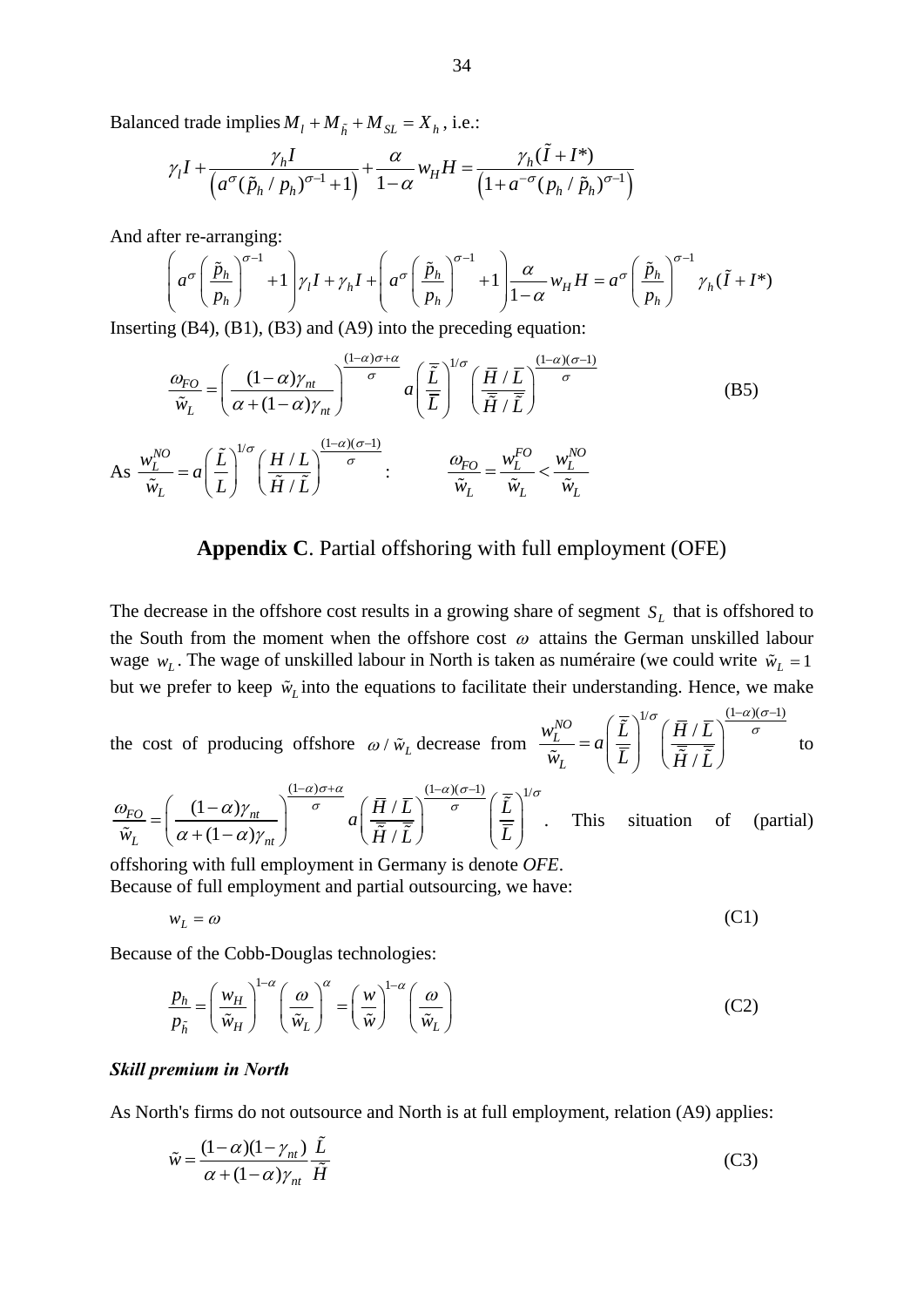#### *Balanced trade in the South*

Imports of the South:  $M^* = M_h^* + M_h^* = \gamma_h I^*$ 

Exports of the South:  $X^* = X_l^* + X_{SL}^* = \gamma_l (I + \tilde{I}) + \omega S_L^*$ ,

where  $S_L^*$  is the portion of the unskilled-intensive segment of *h* which is relocated to the South and fully exported to Germany to be combined with segment  $S_H$  to produce *h*. Let  $S_L^W$  be the complete unskilled-intensive segment (concurrently produced by the South and Germany) and  $S_L$  the part of  $S_L^W$  produced in Germany. Hence:

$$
S_L^* = S_L^W - S_L
$$

Because of the Cobb-Douglas technology:

$$
\omega S_L^W = \alpha p_h Y_h = \frac{\alpha}{1 - \alpha} w_H \overline{H}
$$

As we stand at full employment,  $S_L = L_h^d$  $S_L = L_h^d = \overline{L} - L_{nt}^d$ , and:

$$
S_L = \overline{L} - L_{nt} = \overline{L} - \gamma_{nt} I / \omega \Longrightarrow \omega S_L = \omega \overline{L} - \gamma_{nt} I
$$

Hence:

$$
\omega S_L^* = \omega S_L^W - \omega S_L = \frac{\alpha}{1 - \alpha} w_H \overline{H} - \omega \overline{L} + \gamma_{nt} I
$$

And for the total exports from the South:

$$
X^* = \gamma_l (I + \tilde{I}) + \frac{\alpha}{1 - \alpha} w_H \overline{H} - \omega \overline{L} + \gamma_{nl} I = \gamma_l (I + \tilde{I}) + \frac{\alpha}{1 - \alpha} w_H \overline{H} - \omega \overline{L} + \gamma_{nl} I
$$

Equalising  $M^* = X^*$ :

$$
\gamma_h I^* = \gamma_l \tilde{I} + \frac{\alpha}{1 - \alpha} w_H \overline{H} - \omega \overline{L} + (1 - \gamma_h) I \tag{C4}
$$

### *Balanced trade in North and relation between*  $\omega / \tilde{w}_L$  *and*  $w_{OFF}$

North exports good  $\tilde{h}$ . Because of relation (7) in the text:  $\tilde{X} = \tilde{X}_{\tilde{h}} = \frac{\gamma_h (I + I^*)}{\sigma^{\sigma} (n - h)^{\sigma-1}}$  $(p_{\tilde{i}} / p_{h})^{\sigma-1} + 1$ *h h*  $\tilde{h}$ <sup> $\prime$ </sup>  $Ph$  $\tilde{X} = \tilde{X}_{\tilde{k}} = \frac{\gamma_h (I + I)}{\tau_i}$  $a^{\sigma} (p_{\tilde{i}} / p_h)^{\sigma}$ γ  $=\tilde{X}_{\tilde{h}} = \frac{\gamma_h (I + I^*)}{a^{\sigma} (p_{\tilde{h}} / p_h)^{\sigma-1}}$  $\tilde{X} = \tilde{X}_{\tilde{h}} = \frac{\gamma_h (I + I^*)}{\sigma \sqrt{1 - 1} \sigma^2}$ Inserting (C4) and as  $I = \omega \overline{L} + w_H \overline{H}$ :

$$
\tilde{X} = \frac{\gamma_l \tilde{I} + \frac{1}{1 - \alpha} w_H \overline{H}}{\alpha^{\sigma} (p_{\tilde{h}} / p_h)^{\sigma - 1} + 1}
$$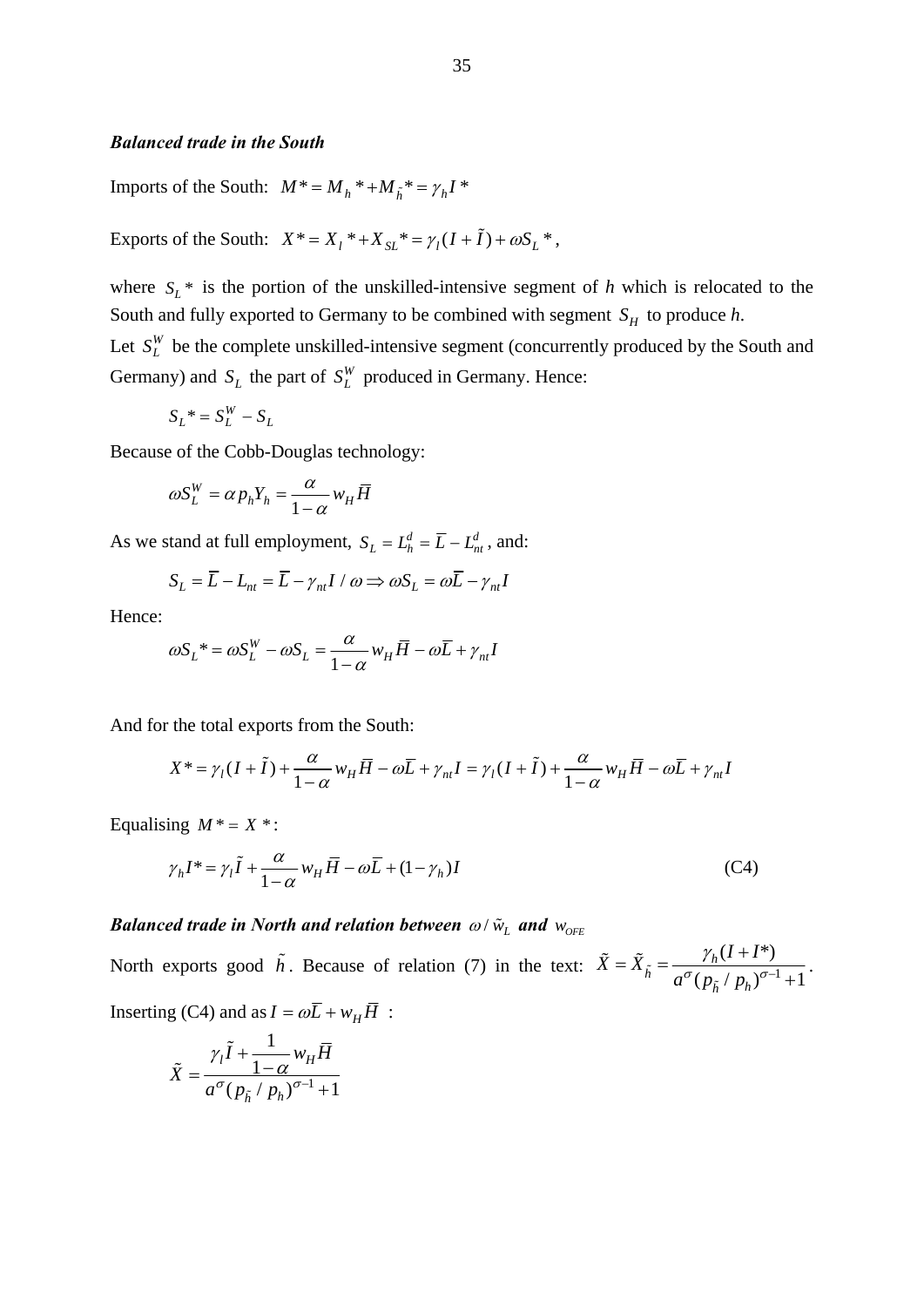North imports goods *l* and *h*:  $\tilde{M} = \tilde{M}_l + \tilde{M}_h$ . We know that  $\tilde{M}_l = \gamma_l \tilde{I}$  and Relation (6) implies:  $\tilde{M}_h = \frac{a^b h^b}{a^b + (p_h/p_i)^{b^b}}$  $h$ <sup> $\prime$ </sup>  $P_{\tilde{h}}$  $a^{\sigma} \gamma_{h} I$  $a^{\sigma}$  + ( $p_{h}$  /  $p$  $\tilde{M}_h = \frac{a^{\sigma}}{a^{\sigma}}$  $\sigma$   $\prime$   $\prime$   $\sim$   $\sigma$  $=\frac{a^{\sigma}\gamma_{h}I}{a^{\sigma}+(p_{h}/p_{\tilde{h}})^{\sigma-1}}$  $\tilde{A}_{h} = \frac{a^{\sigma} \gamma_{h} \tilde{I}}{a^{\sigma} \gamma_{h} \tilde{I}}$ . Hence:  $\sigma$  $\tilde{A} = \gamma_i \tilde{I} + \frac{a^{\sigma} \gamma_h \tilde{I}}{a^{\sigma} \gamma_h \gamma_h}$ 

$$
\tilde{M} = \gamma_i \tilde{I} + \frac{a^{\sigma} \gamma_h \tilde{I}}{a^{\sigma} + (p_h / p_{\tilde{h}})^{\sigma-1}}
$$

Balanced trade ( $\tilde{X} = \tilde{M}$ ) can thus be written:

$$
\frac{\gamma_i \tilde{I} + \frac{1}{1-\alpha} w_{\scriptscriptstyle H} \bar{H}}{a^{\sigma} (p_{\tilde{h}} / p_{\scriptscriptstyle h})^{\sigma-1} + 1} = \gamma_i \tilde{I} + \frac{a^{\sigma} (p_{\tilde{h}} / p_{\scriptscriptstyle h})^{\sigma-1} \gamma_{\scriptscriptstyle h} \tilde{I}}{a^{\sigma} (p_{\tilde{h}} / p_{\scriptscriptstyle h})^{\sigma-1} + 1}
$$

Inserting  $(C2)$  and  $(C3)$  and after re-arranging:

$$
w_{OFE} = a^{\frac{\sigma}{(1-\alpha)\sigma+\alpha}} \frac{(1-\alpha)(1-\gamma_{nt})}{\alpha+(1-\alpha)\gamma_{nt}} \frac{\overline{\tilde{L}}}{\overline{\tilde{H}}} \left(\frac{\overline{\tilde{H}}}{\overline{H}}\right)^{\frac{1}{(1-\alpha)\sigma+\alpha}} \left(\frac{\omega}{\tilde{w}_L}\right)^{-\frac{\sigma}{(1-\alpha)\sigma+\alpha}}
$$
(C5)

And:

$$
\frac{\partial w_{OFE}}{\partial(\omega/\tilde{w}_L)} = -\frac{\sigma a^{\frac{\sigma}{(1-\alpha)\sigma+\alpha}}}{(1-\alpha)\sigma+\alpha} \frac{(1-\alpha)(1-\gamma_{m})}{\alpha+(1-\alpha)\gamma_{m}} \frac{\overline{\tilde{L}}}{\overline{\tilde{H}}} \left(\frac{\overline{\tilde{H}}}{\overline{H}}\right)^{\frac{1}{(1-\alpha)\sigma+\alpha}} \left(\frac{\omega}{\tilde{w}_L}\right)^{-\frac{\sigma}{(1-\alpha)\sigma+\alpha}-1} < 0
$$
  
Hence,  $\frac{\partial w_{PO}}{\partial(\omega/\tilde{w}_L)} < 0$  and:

**Result C.** *The decrease in*  $(\omega / \tilde{w}_L)$  *induces an increase in*  $w_{OFE}$ .

### **Appendix D**. Reservation wage & Unemployment

 $w$  is the reservation wage and  $w_{RW}$  the reservation skill premium in Germany

We suppose that the German reservation wage is higher than the cost of unskilled labour in the outsourced segment  $S_t$ ,  $w > \omega$ , and higher than the full employment unskilled labour wage with full outsourcing of  $S_L$ ,  $\psi > w_L^{FO}$ . Thus, Germany fully outsources the unskilled segment  $S_L$  of the production of *h* whereas this segment is still domestically produced in North. Then, German unskilled workers are only employed by the non-tradable sector and the demand for non-tradables is determined by the reservation wage. As this wage is higher than that which ensures full employment within this production configuration,  $w_L^{FO}$ , this generates unemployment.

Because of the Cobb-Douglas technology:

$$
p_h = A^{-1} \left(\frac{w_H}{1-\alpha}\right)^{1-\alpha} \left(\frac{\omega}{\alpha}\right)^{\alpha}; \ \ p_{\tilde{h}} = A^{-1} \left(\frac{\tilde{w}_H}{1-\alpha}\right)^{1-\alpha} \left(\frac{\tilde{w}_L}{\alpha}\right)^{\alpha}
$$

And:

$$
\frac{p_h}{p_{\tilde{h}}} = \left(\frac{w_{RW}}{\tilde{w}_{RW}}\right)^{1-\alpha} \left(\frac{\omega}{w}\right)^{\alpha} \left(\frac{\underline{w}}{\tilde{w}_L}\right)
$$
(D1)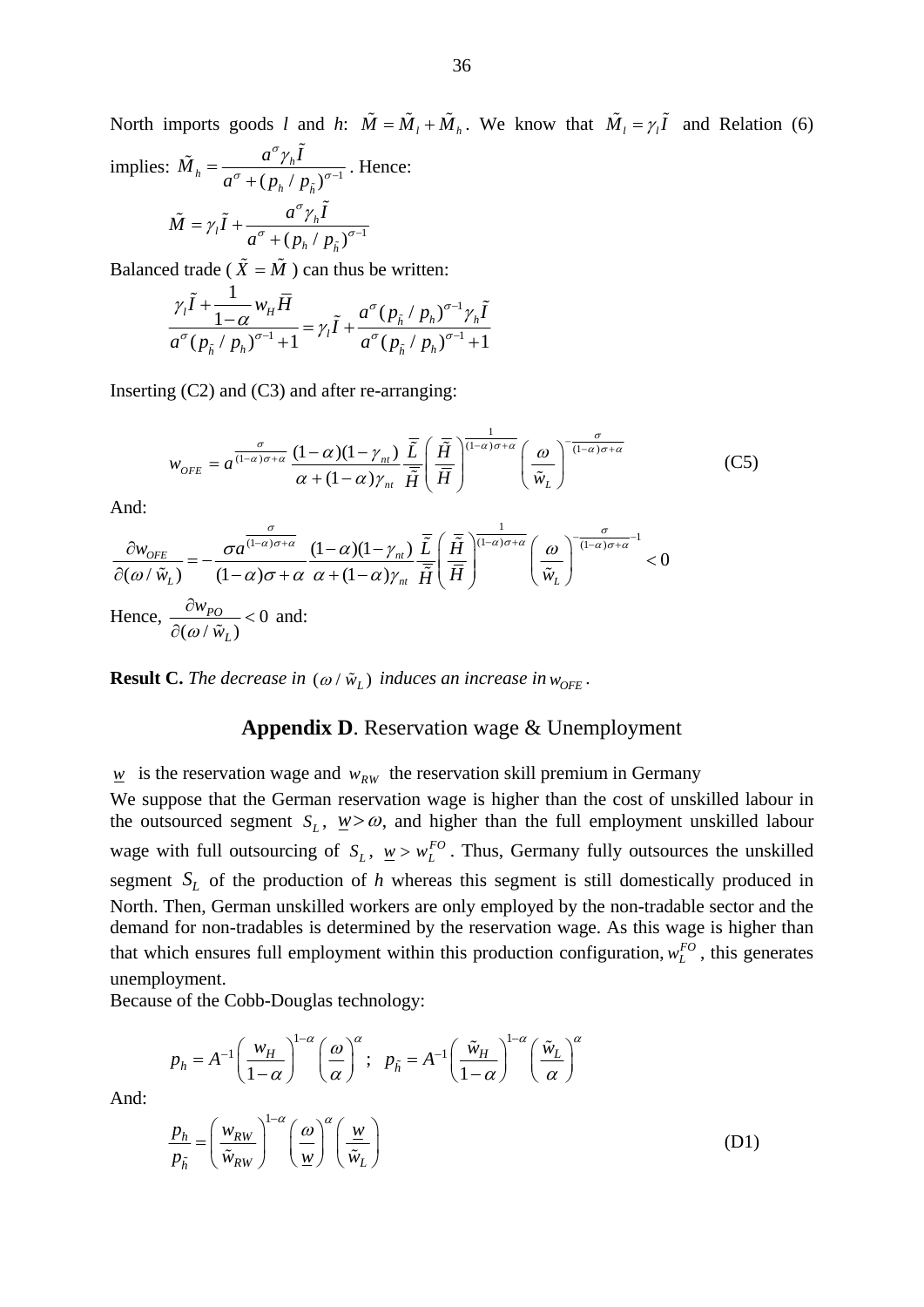#### *Unskilled Labour demand in Germany*

The total of the German unskilled labour is employed in sector *nt*. Hence:  $\underline{W}L_{nt} = p_{nt}Y_{nt} = \gamma_{nt}I \implies L_{nt} = \gamma_{nt}I/\underline{w}$  and  $L_{RW} = L_{nt} \implies L_{RW} = \gamma_{nt}I/\underline{w}$ . As  $I = \underline{W}(L_{RW} + w_{RW}\overline{H})$ :

$$
L_{RW} = \frac{\gamma_{nt}}{1 - \gamma_{nt}} w_{RW} \overline{H}
$$
 (D2)

#### *Skill premium in North*

As usual, relation (A9) applies:

$$
\widetilde{w} = \frac{(1-\alpha)(1-\gamma_{nt})}{\alpha+(1-\alpha)\gamma_{nt}}\frac{\widetilde{\overline{L}}}{\widetilde{\overline{H}}}
$$

#### *Balanced trade in the South and determination of I\**

Balanced trade of the South allows defining  $I^*$  in terms of *I* and  $\tilde{I}$ . Let  $M_i^*$  be the import of good *i* by the South and  $X_i^*$  the South's exports of good *j*. we have:

Imports:  
\n
$$
M^* = M_h^* + M_{\tilde{h}}^* = \gamma_h I^*
$$

Exports:<br> $X^* = X_I^* + X_{SL}^*$ ;  $X_I^* = \gamma_I (I + \tilde{I})$ 

As  $w_{RW} > \omega$ , segment  $S_L$  is fully produced in the South. Hence:  $X_{SL}^* = \omega L_{SL}^* = \frac{\alpha}{1-\alpha} w_H \overline{H}$ because of the Cobb-Douglas technology. Hence:

$$
X^* = X_I^* + X_{SL}^* = \gamma_I (I + \tilde{I}) + \frac{\alpha}{1 - \alpha} w_H \overline{H}
$$

Balanced trade implies  $X^* = M^*$ . By inserting the relations above in this equality:

$$
\gamma_h I^* = \gamma_l (I + \tilde{I}) + \frac{\alpha}{1 - \alpha} w_H \overline{H}
$$
 (D3)

#### *Balanced trade in North and determination of the skill premium*  $w_{RW}$

Exports: North exports good  $\tilde{h}$ :  $\tilde{X} = \tilde{X}_{\tilde{h}} = \frac{\gamma_h (1 + I^{\infty})}{\sigma^{\sigma}(n - h^{\alpha})^{\sigma-1} + 1} = \frac{\gamma_h (1 + I^{\infty})}{\sigma^{\sigma}(n - h^{\alpha})^{\sigma-1}}$  $(I + I^*)$   $=$   $\frac{(\gamma_h + \gamma_l)I + \gamma_l \tilde{I} + \gamma_l}{1}$  $(p_{\tilde{i}} / p_{\tilde{j}})^{\sigma-1} + 1$   $a^{\sigma} (p_{\tilde{i}} / p_{\tilde{j}})^{\sigma-1} + 1$  $I_h(I+I^*)$   $-\frac{(V_h+\gamma_l)I+\gamma_lI+\sqrt{1-\alpha}W_H}{1-\alpha}$  $\tilde{h}$  *h*  $h$   $\tau$  **h**  $\tau$  **h**  $\tau$   $\mu$   $\mu$ *h*  $(I+I^*)$   $(\gamma_h+\gamma_l)I+\gamma_l\tilde{I}+\frac{\alpha}{1-\alpha}w_H\tilde{H}$  $a^{\sigma}(p_{\tilde{i}}/p_{h})^{\sigma-1}+1$   $a^{\sigma}(p_{h})$  $\ddot{X} = \ddot{X}$  $\sigma(p_{\tilde{i}}/p_{\tilde{j}})^{\sigma-1}+1$   $a^{\sigma}(p_{\tilde{i}}/p_{\tilde{j}})^{\sigma}$  $\gamma_h(I+I^*)$   $(\gamma_h+\gamma_l)I+\gamma_l\tilde{I}+\frac{\alpha}{1-\alpha}$  $=\dot{X}_{\tilde{h}}=\frac{r_{h}(1+r_{h})}{\sigma^{2}(r_{h}+r_{h})^{\sigma-1}+1}=\frac{1}{\sigma^{2}(r_{h}+r_{h})^{\sigma-1}}$  $+I^*)$   $-\frac{(\gamma_h+\gamma_l)I+\gamma_lI+\frac{\sigma_l}{l-1}}{1-I}$  $\tilde{a}_{\tilde{h}} = \frac{a^{\sigma}(p_{\tilde{h}}/p_h)^{\sigma-1} + 1}{a^{\sigma}(p_{\tilde{h}}/p_h)^{\sigma-1} + 1}$  $\tilde{I}$  $\tilde{X} = \tilde{X}$ Imports: North imports goods *l* and *h*:  $\tilde{M} = \tilde{M}_l + \tilde{M}_h = \gamma_l \tilde{I} + \frac{\gamma_h I}{1 + a^{-\sigma} (p_h / p_{\tilde{k}})^{\sigma - 1}}$  $h \,$ *h*  $\mu$  $\hat{h}$  $\tilde{M} = \tilde{M}_l + \tilde{M}_h = \gamma_l \tilde{I} + \frac{\gamma_h \tilde{I}}{I}$  $=\tilde{M}_{l} + \tilde{M}_{h} = \gamma_{l} \tilde{I} + \frac{\gamma_{h} I}{1 + a^{-\sigma} (p_{h} / p_{\tilde{h}})^{\sigma-1}}$  $\tilde{M} = \tilde{M}_{\cdot} + \tilde{M}_{\cdot} = \gamma \tilde{I} + \frac{\gamma h \tilde{I}}{h}$ 

Balanced trade:  $X = M \Rightarrow \frac{1-\alpha}{\sqrt{\alpha(n-1)n}} = \gamma_l I + \frac{7h^2}{1+\sqrt{\alpha(n-1)n}} = \gamma_l I + \frac{7h^2}{1+\sqrt{\alpha(n-1)n}}$  $(\gamma_h + \gamma_l)I + \gamma_l I + \frac{1}{1}$  $(p_{\tilde{h}}/p_h)^{\sigma-1}+1$   $l + a^{-\sigma}(p_h/p_{\tilde{h}})$  $\frac{h^{\dagger} f_l I^{\dagger} f_l I^{\dagger} - \alpha}{1 - \alpha} = \gamma_l \tilde{I} + \frac{\gamma_h}{1 - \sigma \sqrt{2}}$  $h_h^2$  *h*  $h$  <sup>+1</sup> **h**  $h_h$   $h_h^2$  $\tilde{M} \Rightarrow \frac{(\gamma_h + \gamma_l)I + \gamma_l I + \frac{\alpha}{1 - \alpha} w_H \overline{H}}{\sigma_l \sqrt{1 - \frac{\alpha}{1 - \alpha} w_H \overline{H}}} = \gamma_l \tilde{I} + \frac{\gamma_h \tilde{I}}{\sqrt{1 - \frac{\alpha}{1 - \alpha} w_H \overline{H}}}$  $a^{\sigma}(p_{\tilde{i}}/p_{h})^{\sigma-1}+1$   $a^{-\sigma}(p_{h}/p_{h})$ *X*  $\sigma (p_{\tilde{i}} / p_{h})^{\sigma-1} + 1$   $1 + a^{-\sigma} (p_{h} / p_{\tilde{i}})^{\sigma}$  $(\gamma_h + \gamma_l)I + \gamma_l \tilde{I} + \frac{\alpha}{1 - \alpha} w_H \overline{H} = \gamma_l \tilde{I} + \frac{\gamma_h \tilde{I}}{1 + \alpha^{-\sigma} (n + \alpha)^{\sigma-1}}$  $+\gamma_{I}I + \gamma_{I}\tilde{I} +$  $=\tilde{M} \Rightarrow \frac{\gamma_{h} + \gamma_{l} \gamma_{l} + \gamma_{l} \gamma_{l}}{a^{\sigma} (p_{\tilde{h}} / p_{h})^{\sigma-1} + 1} = \gamma_{l} \tilde{I} + \frac{\gamma_{h} I}{1 + a^{-\sigma} (p_{h} / p_{\tilde{h}})}$  $\tilde{X} = \tilde{M} \Rightarrow \frac{(\gamma_h + \gamma_l)I + \gamma_l \tilde{I} + \frac{\alpha}{1 - \alpha} w_H \overline{H}}{1 - \alpha} = \gamma_l \tilde{I} + \frac{\gamma_h \tilde{I}}{1 - \alpha}$ 

After simplifying:  $I = a^{\sigma} (p_{\tilde{h}} / p_h)^{\sigma-1} \tilde{I} - \frac{a}{(1 - \alpha)(\gamma_h + \gamma_l)} w_h$  $I = a^{\sigma} (p_{\tilde{i}} / p_{h})^{\sigma-1} \tilde{I} - \frac{\alpha}{\alpha} w_{H} \overline{H}$  $= a^{\sigma} (p_{\tilde{h}} / p_h)^{\sigma-1} \tilde{I} - \frac{\alpha}{(1-\alpha)(\gamma_h + \gamma)}$ 

Inserting  $I = \underline{w}L + w_H \overline{H}$  and  $\tilde{I} = \tilde{w}_L \overline{\tilde{L}} + \tilde{w}_H \overline{\tilde{H}}$ , (D1), (D2) and (A9) into this equation: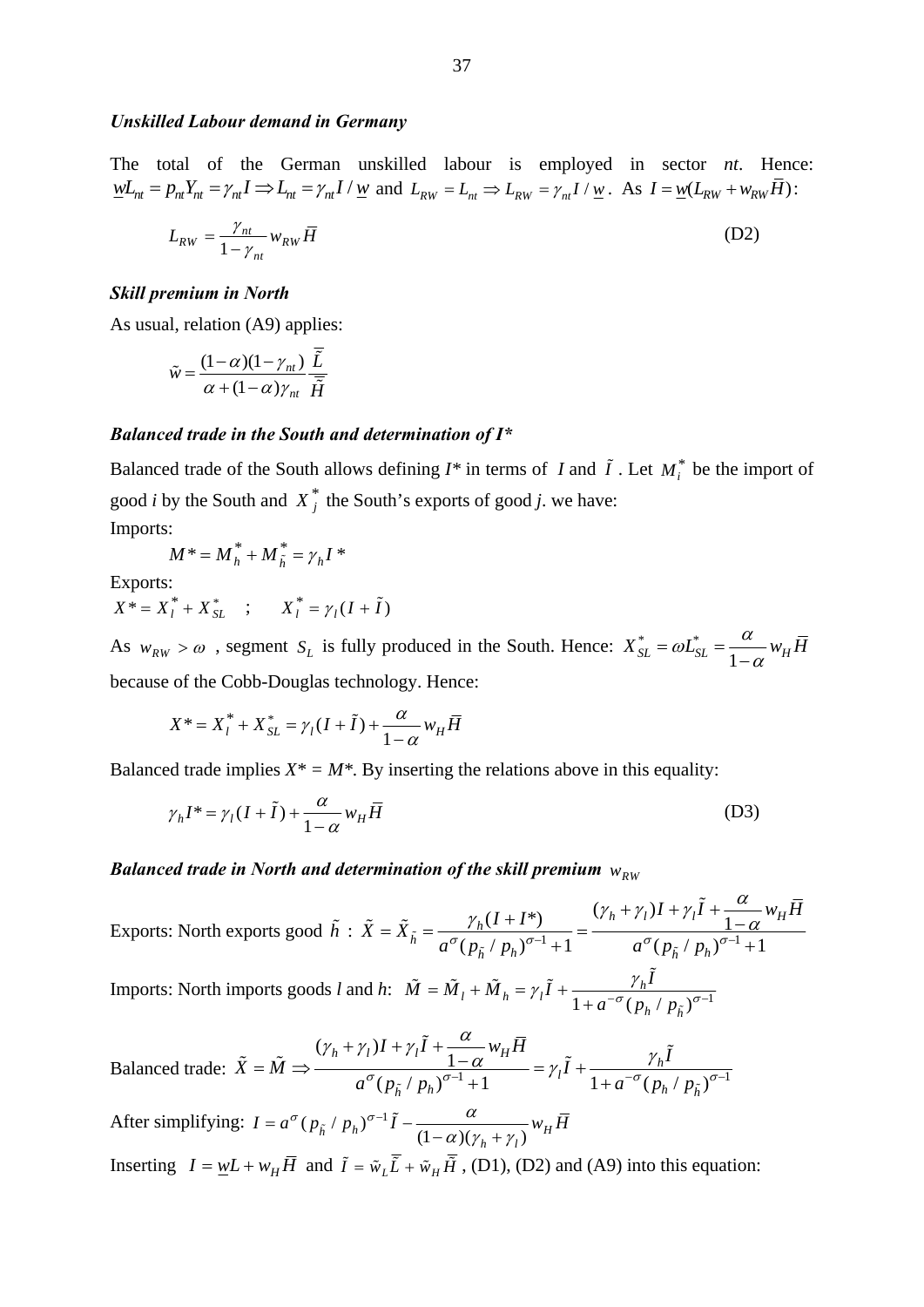$$
w_{RW} = a^{\frac{\sigma}{(1-\alpha)\sigma+\alpha}} \frac{(1-\alpha)(1-\gamma_{nt})}{\alpha+(1-\alpha)\gamma_{nt}} \frac{\overline{\tilde{L}}}{\overline{\tilde{H}}} \left(\frac{\overline{\tilde{H}}}{\overline{H}}\right)^{\frac{1}{(1-\alpha)\sigma+\alpha}} \left(\frac{w}{\omega}\right)^{\frac{\alpha(\sigma-1)}{(1-\alpha)\sigma+\alpha}} \left(\frac{\tilde{w}_L}{w}\right)^{\frac{\sigma}{(1-\alpha)\sigma+\alpha}}
$$
(D4)  
As  $w_{0FE} = a^{\frac{\sigma}{(1-\alpha)\sigma+\alpha}} \frac{(1-\alpha)(1-\gamma_{nt})}{\alpha+(1-\alpha)\gamma_{nt}} \frac{\overline{\tilde{L}}}{\overline{\tilde{H}}} \left(\frac{\overline{\tilde{H}}}{\overline{H}}\right)^{\frac{1}{(1-\alpha)\sigma+\alpha}} \left(\frac{\omega}{\tilde{w}_L}\right)^{\frac{\sigma}{(1-\alpha)\sigma+\alpha}}, \text{ then: $w_{RW} < w_{0FE} \Leftrightarrow \left(\frac{w}{\omega}\right)^{\frac{\alpha(\sigma-1)}{(1-\alpha)\sigma+\alpha}} \left(\frac{\tilde{w}_L}{w}\right)^{\frac{\sigma}{(1-\alpha)\sigma+\alpha}} < \left(\frac{\tilde{w}_L}{\omega}\right)^{\frac{\sigma}{(1-\alpha)\sigma+\alpha}} \Leftrightarrow w > \omega, \text{ which is true by}$$ 

of Scenario RW. As  $w_{RW} < w_{OFE}$ :

**Result D1**: *Assume a reservation wage* <u>*w*</u> such that  $\underline{w} > \omega$  and  $\underline{w} > w_L^{FO}$ . Then, the German *skill premium with reservation wage is lower than the skill premium without*.

**Result D2**: *The German skill premium*  $w_{RW}$  decreases with both the reservation wage  $w$ *and the offshore production cost*  $\omega$ *.* 

Proof. Because  $\partial w_{RW}$  /  $\partial w_{\alpha} < 0$  and  $\partial w_{RW}$  /  $\partial \omega < 0$ .

**Result D3.** Assume a reservation wage <u>w</u> such that  $w > \omega$  and  $w > w_L^{FO}$ . Then, there is *unemployment of the German unskilled workers, and unemployment increases with the reservation wage w and decreases with the decrease in*  $\omega$ *.* 

Proof.  $\kappa w = \frac{\gamma_{nt}}{1 - \gamma_{nt}} w_{RW}$ *nt*  $L_{RW} = \frac{\gamma_{nt}}{1 - \gamma_{nt}} w_{RW} \overline{H}$  (Equation D2) and  $\overline{L} = \frac{\gamma_{nt}}{1 - \gamma_{nt}} w_{FO}$ *nt*  $\overline{L} = \frac{\gamma_{nt}}{1 - \gamma_{nt}} w_{FO} \overline{H}$  (Equation B5). As  $w_{RW} < w_{OFE} < w_{FO}$  (Results C and D1), then  $L_{RW} < \overline{L}$ : there is unemployment of unskilled workers. In addition, (i)  $w_{RW}$  decreases with the reservation wage <u>w</u> and the offshore cost  $\omega$  (Result D2) and (ii) unemployment  $U = \overline{L} - L_{RW} = \overline{L} - \frac{\gamma_{nt}}{1 - \gamma_{nt}} w_{RW}$ *nt*  $U = \overline{L} - L_{RW} = \overline{L} - \frac{\gamma_{nt}}{1 - \gamma_{nt}} w_{RW} \overline{H}$  decreases with  $w_{RW}$ . Hence, unemployment increases with the reservation wage  $w$  and decreases with the decrease in  $\omega$ .

#### *The German total income*

The German total income is  $I = w(L + w_{RW}\overline{H})$ . By inserting (D2) and (D6), it comes:

$$
I_{RW} = \frac{1}{1 - \gamma_{nt}} a^{\frac{\sigma}{(1 - \alpha)\sigma + \alpha}} \frac{(1 - \alpha)(1 - \gamma_{nt})}{\alpha + (1 - \alpha)\gamma_{nt}} \omega^{\frac{\alpha(\sigma - 1)}{(1 - \alpha)\sigma + \alpha}} \tilde{w}_L^{\frac{\sigma}{(1 - \alpha)\sigma + \alpha}} \left(\frac{\bar{H}}{\bar{H}}\right)^{\frac{(1 - \alpha)(\sigma - 1)}{(1 - \alpha)\sigma + \alpha}} \bar{L} \quad (D5)
$$

#### *The German Exports/Income ratio (x = X/I)*

Firstly consider the moment when the declining offshore production cost attains the German reservation wage, i.e.,  $\omega = w$ . At that time, there is a one-shot relocation to the South of the portion of segment  $S_L$  still produced in Germany. At the moment of this jump, the wages, and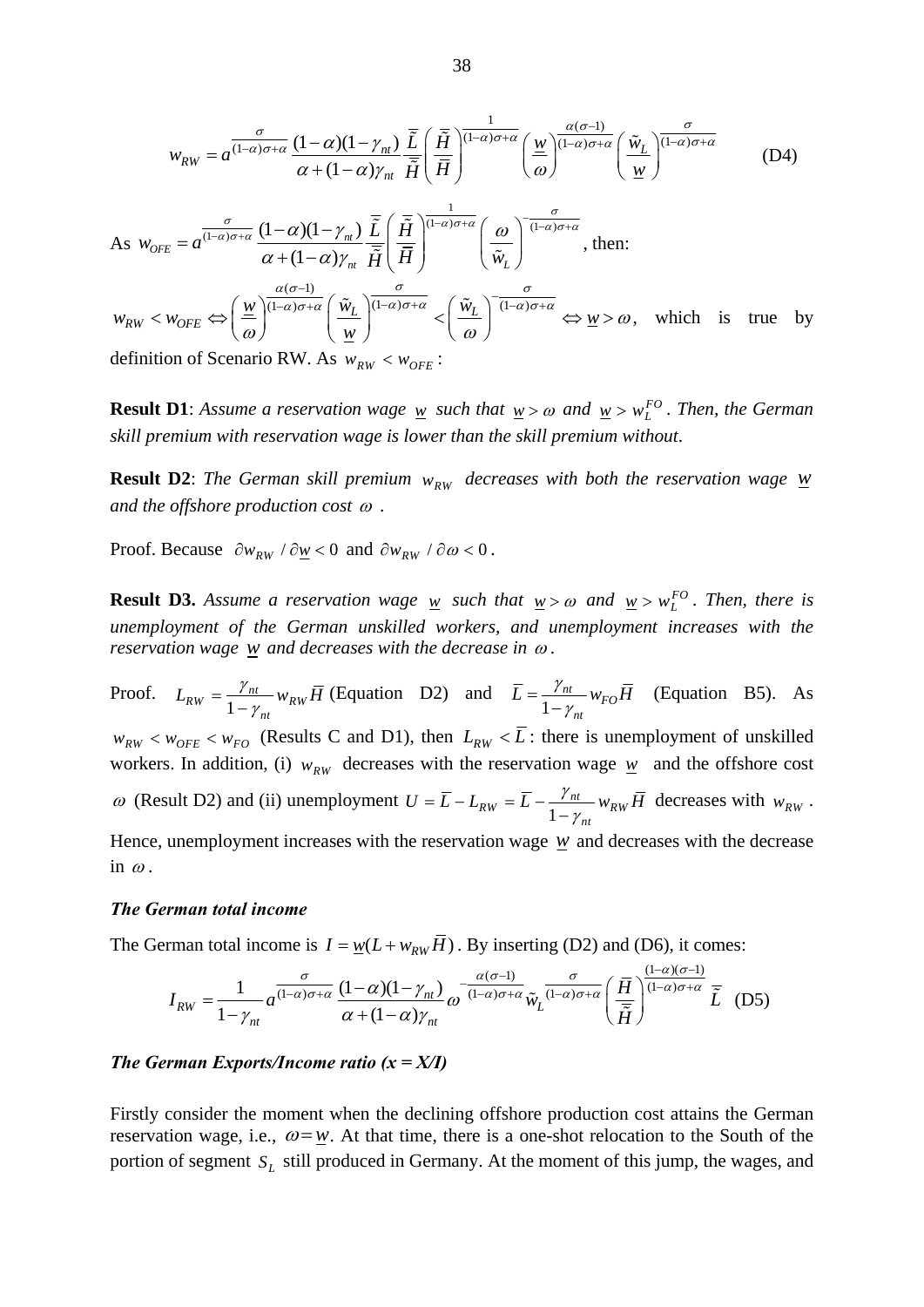thus the prices, remain unchanged. In contrast, (i) Germany's total income decreases because the unskilled labour formerly utilised in the production of  $S_L$  becomes unemployed, (ii) the income of the South increase because of the relocation of  $S_L$  in this country. Finally, the German exports of  $h$  increase<sup>10</sup> (because of the income-driven increase in the demand from the South) and trade is balanced by the increase the German imports of segment  $S_L$ . Consequently, both the decrease in the German income and the increase in German exports raise the Exports/Income ratio. Hence:

**Result D4.** When the declining offshore production cost  $\omega$  attains the German reservation *wage w , there is a downward jump of the Exports/Income ratio in Germany*.

Let us now calculate ratio  $x = X/I$  so as to study its behaviour, (i) once the whole of segment *<sup>L</sup> S* has been offshored because of the reservation wage, and (ii) when the German government set a labour market reform that lessens the reservation wage.

$$
x = \frac{X}{I} = \frac{X_h}{I} = \frac{\gamma_h (\tilde{I} + I^*) / I}{1 + a^{-\sigma} (p_h / p_{\tilde{h}})^{\sigma - 1}}
$$

Inserting (D3), (D2) and (D1) into ;the preceding equation yields:

$$
x = (1 - \gamma_{nt}) \left( \frac{1 - \bar{L}}{w_{RW}} \frac{\bar{H}}{\bar{H}} + \frac{\tilde{w}}{w_{RW}} \frac{\bar{H}}{\bar{H}} \right) + \left( \frac{\gamma_l}{1 - \gamma_{nt}} + \frac{\alpha}{1 - \alpha} \right) \frac{w}{\tilde{w}_L}
$$

$$
x = (1 - \gamma_{nt}) \frac{w}{\tilde{w}_L} + a^{-\sigma} \left( \frac{w_{RW}}{\tilde{w}} \right)^{(1 - \alpha)(\sigma - 1)} \left( \frac{\omega}{\underline{w}} \right)^{\alpha(\sigma - 1)} \left( \frac{\underline{w}}{\tilde{w}_L} \right)^{\sigma}
$$

Inserting (D4) and  $\tilde{w}$  in the relation above and after simplifying:

$$
x = \frac{1 - \gamma_{nt}}{1 - \alpha} - \frac{\gamma_{h}}{a^{\frac{-\sigma}{(1 - \alpha)\sigma + \alpha}} \left(\frac{\alpha(\sigma - 1)}{\alpha + \gamma}\right) \left(\frac{\alpha(\sigma - 1)}{1 - \alpha\right) \sigma + \alpha}} \frac{\gamma_{h}}{\left(\frac{\alpha(\sigma - 1)}{1 - \alpha\right) \sigma + \alpha} \left(\frac{\alpha(\sigma - 1)}{1 - \alpha\right) \sigma + \alpha} + 1}
$$
(D6)

The derivative of x in relation to  $\omega$  is:

1

$$
\frac{\partial x}{\partial \omega} = \frac{\gamma_h \frac{\alpha(\sigma - 1)}{(1 - \alpha)\sigma + \alpha} a^{-\frac{\sigma}{(1 - \alpha)\sigma + \alpha}} \tilde{w}_L^{-\frac{\alpha(\sigma - 1)}{(1 - \alpha)\sigma + \alpha}} \left(\frac{\overline{H}}{H}\right)^{\frac{(1 - \alpha)(\sigma - 1)}{(1 - \alpha)\sigma + \alpha}} \omega^{\frac{\alpha(\sigma - 1)}{(1 - \alpha)\sigma + \alpha} - 1}}{\left(a^{-\frac{\sigma}{(1 - \alpha)\sigma + \alpha}} \left(\frac{\alpha(\sigma - 1)}{(\alpha + \alpha)\sigma + \alpha} \left(\frac{\overline{H}}{H} / \overline{H}\right)^{\frac{(1 - \alpha)(\sigma - 1)}{(1 - \alpha)\sigma + \alpha}} + 1\right)^2} > 0
$$

**Result D5**. *Once the offshore cost is below the German reservation wage (hence segment S<sub>L</sub> is fully offshored), a decrease in the offshore cost lowers the export/production ratio*.

Let us now suppose a downward shift of the reservation wage  $w$ . If segment  $S<sub>t</sub>$  remains fully offshored, relation (D6) still holds and there is no change in ratio *x*. In contrast, if the decrease

<sup>&</sup>lt;sup>10</sup> Note that the import-content of German exports increases because segment  $S_L$  is now fully offshored.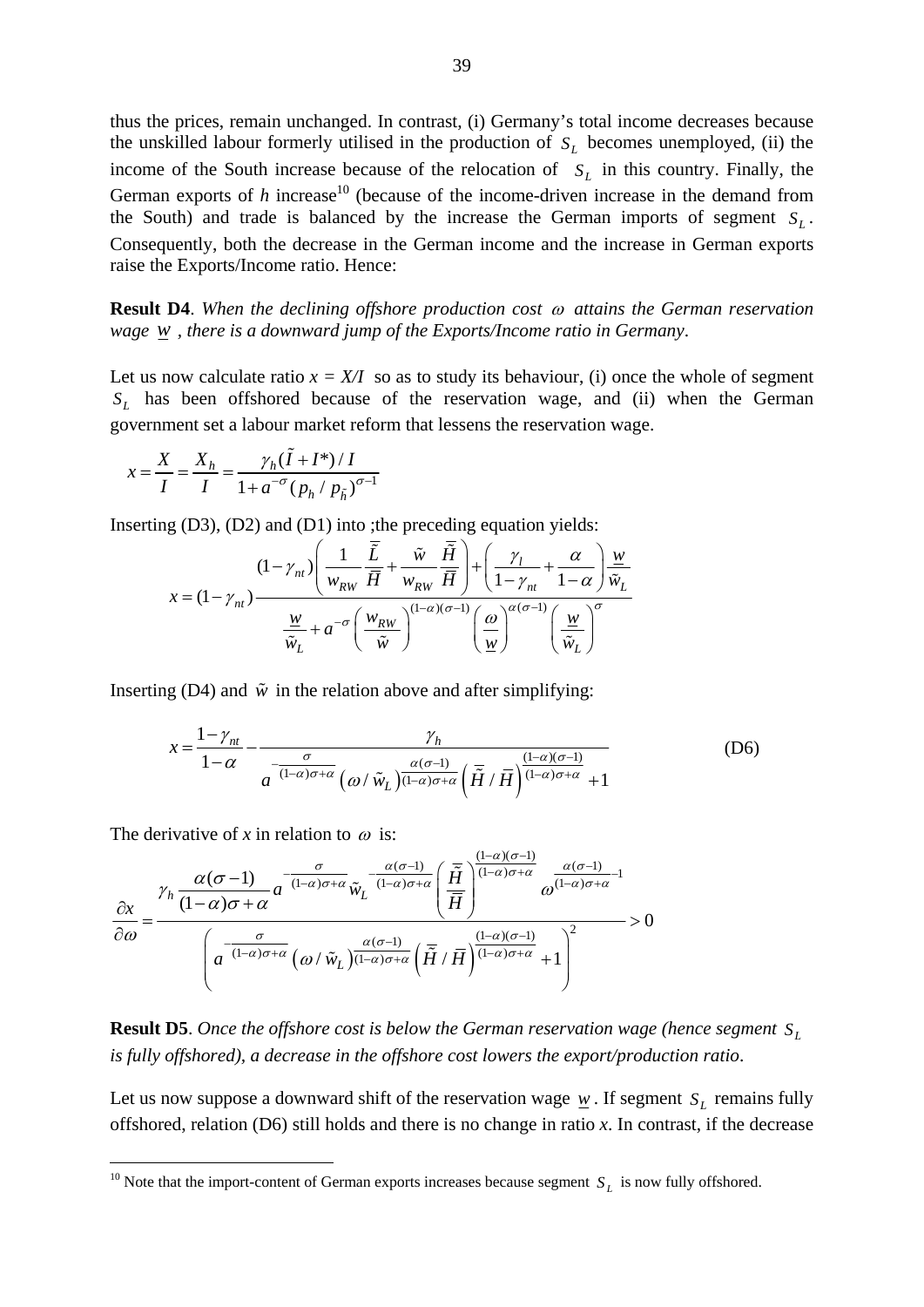in  $w$  is sufficient to make certain former offshored segments to be in-shored (i.e., relocated to Germany), which is the case when  $w_L^{FO} < \underline{w} < \omega$ , then it is straightforward that the decrease in trade with the South results in a decrease in German exports.

**Result D6**. *A decrease in the German reservation wage has no impact on ratio x=X/I when segment*  $S_L$  *remains fully offshored and it decreases this ratio when the new reservation wage is such that*  $w_L^{FO} < \underline{w} < \omega$ .

# **Appendix E**. Systems of equations for the simulations

A comprehensive presentation of the building of the systems of equations is available from the authors upon request.

#### **1. No offshoring (Scenario** *NO***)**

#### *Skill premia*

$$
w_{NO} = \frac{(1-\alpha)(1-\gamma_{nt})}{\alpha+(1-\alpha)\gamma_{nt}}\frac{\overline{L}}{\overline{H}}; \qquad \tilde{w}_{NO} = \frac{(1-\alpha)(1-\gamma_{nt})}{\alpha+(1-\alpha)\gamma_{nt}}\frac{\overline{\tilde{L}}}{\overline{\tilde{H}}}
$$

*Unit wage of unskilled labour* 

$$
w_L^{NO} = a \left(\frac{\tilde{L}}{\overline{L}}\right)^{1/\sigma} \left(\frac{\overline{H}}{\overline{H}} / \frac{\overline{L}}{\overline{L}}\right)^{\frac{(1-\alpha)(\sigma-1)}{\sigma}} \tilde{w}_L
$$

*Prices* 

$$
p_h = A^{-1} w_L^{NO} \frac{w_{NO}^{1-\alpha}}{\alpha^{\alpha} (1-\alpha)^{1-\alpha}}; \ p_{\tilde{h}} = A^{-1} \tilde{w}_L \frac{\tilde{w}^{1-\alpha}}{\alpha^{\alpha} (1-\alpha)^{1-\alpha}}; \ P_h = \left( a^{\sigma} p_h^{1-\sigma} + p_{\tilde{h}}^{1-\sigma} \right)^{\frac{1}{1-\sigma}}
$$
  

$$
p_{nt} = w_L / \delta; \quad \tilde{p}_{nt} = \tilde{w}_L / \delta; \ p_l = \overline{p}_l
$$

$$
P = p_l^{\gamma_l} P_h^{\gamma_h} p_{nt}^{\gamma_{nt}} = \delta^{-\gamma_{nt}} p_l^{\gamma_l} P_h^{\gamma_h} w_L^{\gamma_{nt}}
$$
  

$$
\tilde{P} = p_l^{\gamma_l} P_h^{\gamma_h} \tilde{p}_{nt}^{\gamma_{nt}} = \delta^{-\gamma_{nt}} p_l^{\gamma_l} P_h^{\gamma_h} \tilde{w}_L^{\gamma_{nt}}
$$

*Real wages of unskilled labour* 

$$
wr_L^{NO} = \frac{\left(w_L^{NO}\right)^{1-\gamma_{nt}}}{\delta^{-\gamma_{nt}} p_l^{\gamma_l} P_h^{\gamma_h}}
$$
 
$$
\widetilde{wr}_L^{\quad NO} = \frac{\widetilde{w}_L}{\widetilde{P}} = \frac{\left(\widetilde{w}_L\right)^{1-\gamma_{nt}}}{\delta^{-\gamma_{nt}} p_l^{\gamma_l} P_h^{\gamma_h}}
$$

## **2. Partial offshoring and full employment with**  $w_L = \omega(k)$  **(Scenario OFE)**

*k* varies from 0 to 1. 7 equations with 7 unknown variables:  $\tilde{w}$ ,  $w$ ,  $w_L$ ,  $I$ ,  $\tilde{I}$ ,  $I^*$ ,  $x$ .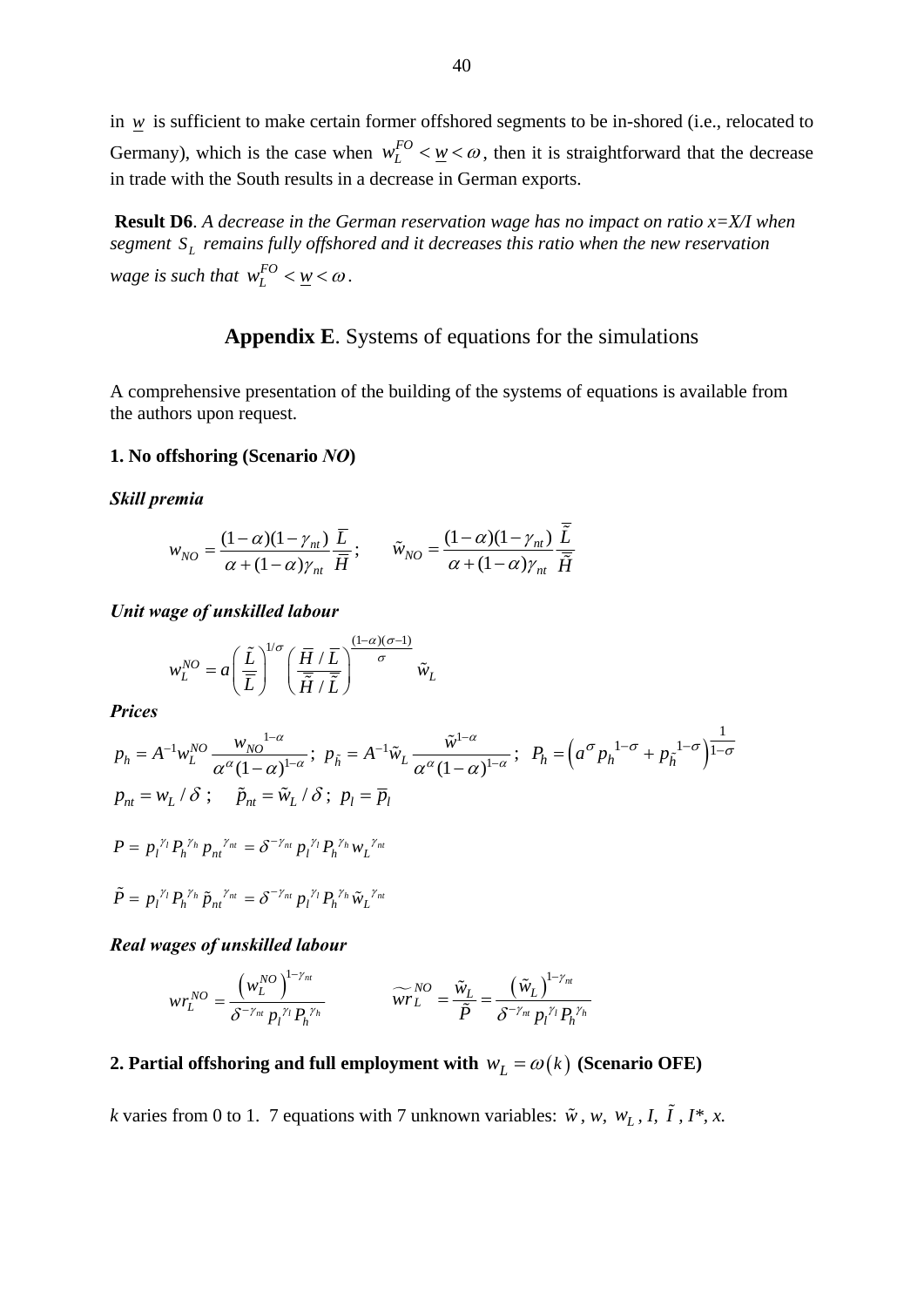$$
\tilde{w} = \frac{1 - \gamma_m}{\frac{\alpha}{1 - \alpha} + \gamma_m} \frac{\overline{L}}{\overline{H}}
$$
\n
$$
\tilde{I} = \frac{\tilde{w}_L}{\alpha + (1 - \alpha)\gamma_m} \overline{L}
$$
\n
$$
I = w_L(\overline{L} + w\overline{H})
$$
\n
$$
w(k) = \frac{(1 - \gamma_m)(1 - \alpha)\left(w_L - w_L\left(1 - \frac{\kappa}{w_L}k\right)^{1 - \alpha(\sigma - 1)} + (1 - k)\kappa(1 - \alpha(\sigma - 1))\right)}{(\alpha + \gamma_m(1 - \alpha))(1 - k)\kappa(1 - \alpha(\sigma - 1)) + \gamma_m(1 - \alpha)\left(w_L - w_L\left(1 - \frac{\kappa}{w_L}k\right)^{1 - \alpha(\sigma - 1)}\right)} \frac{\overline{L}}{\overline{H}}
$$
\n
$$
I^* = \frac{1}{\gamma_s} \left(1 - \gamma_m\right) \frac{w_L - \frac{1 - \left(1 - \frac{\kappa}{w_L}k\right)^{1 - \alpha(\sigma - 1)}}{\alpha^{-\sigma}\left(\frac{w_L}{\tilde{w}_L} \left(\frac{w}{\tilde{w}}\right)^{1 - \alpha}} + 1 - k}{\alpha^{-\sigma}\left(\frac{w_L}{\tilde{w}_L} \left(\frac{w}{\tilde{w}}\right)^{1 - \alpha}}\right)} \right) \overline{I} - I
$$
\n
$$
I^* = \frac{1}{\gamma_s} \frac{(\alpha\gamma_h + \gamma_l)w_L - \frac{1 - \left(1 - \frac{\kappa}{w_L}k\right)^{1 - \alpha(\sigma - 1)}}{\kappa(1 - \alpha(\sigma - 1))} + \gamma_l(1 - k) + \gamma_l \alpha^{-\sigma}\left(\frac{w_L}{\tilde{w}_L} \left(\frac{w}{\tilde{w}}\right)^{1 - \alpha}\right)^{\sigma - 1}} (I + \tilde{I})
$$
\n
$$
(1 - \alpha)w_L - \frac{1 - \left(1 - \frac{\kappa}{w_L}k\right)^{1 - \alpha(\sigma - 1)}}{\kappa(1 - \alpha(\sigma - 1))} + (1 - k) + \alpha^{-\sigma}\left(\frac{w_L}{\tilde{w}_L} \left(\frac{w}{\tilde{w}}\right)^{1 - \alpha}\right)^{\sigma - 1}} (I +
$$

*Prices* 

$$
p_{h} = A^{-1} \left(\frac{w_{H}}{1-\alpha}\right)^{1-\alpha} \left(\frac{w_{L}}{\alpha}\right)^{\alpha} = A^{-1} w_{L} \frac{w^{1-\alpha}}{(1-\alpha)^{1-\alpha} \alpha^{\alpha}}
$$
  
\n
$$
\tilde{p}_{h} = A^{-1} \left(\frac{\tilde{w}_{H}}{1-\alpha}\right)^{1-\alpha} \left(\frac{\tilde{w}_{L}}{\alpha}\right)^{\alpha} = A^{-1} \tilde{w}_{L} \frac{\tilde{w}^{1-\alpha}}{(1-\alpha)^{1-\alpha} \alpha^{\alpha}}
$$
  
\n
$$
P_{h}(k) = \begin{pmatrix} 1 - \left(1 - \frac{\kappa}{w_{L}}k\right)^{1+\alpha(1-\sigma)} \\ a^{\sigma} p_{h}^{1-\sigma} w_{L} \frac{1 - \left(1 - \frac{\kappa}{w_{L}}k\right)^{1+\alpha(1-\sigma)}}{(1+\alpha(1-\sigma))\kappa} + a^{\sigma}(1-k) p_{h}^{1-\sigma} + \tilde{p}_{h}^{1-\sigma} \end{pmatrix}^{\frac{1}{1-\sigma}}
$$
  
\n
$$
P(k) = p_{l}^{\gamma_{l}} (P_{h}(k))^{\gamma_{h}} p_{m}^{\gamma_{m}} = \delta^{-\gamma_{m}} p_{l}^{\gamma_{l}} (P_{h}(k))^{\gamma_{h}} w_{L}^{\gamma_{m}}
$$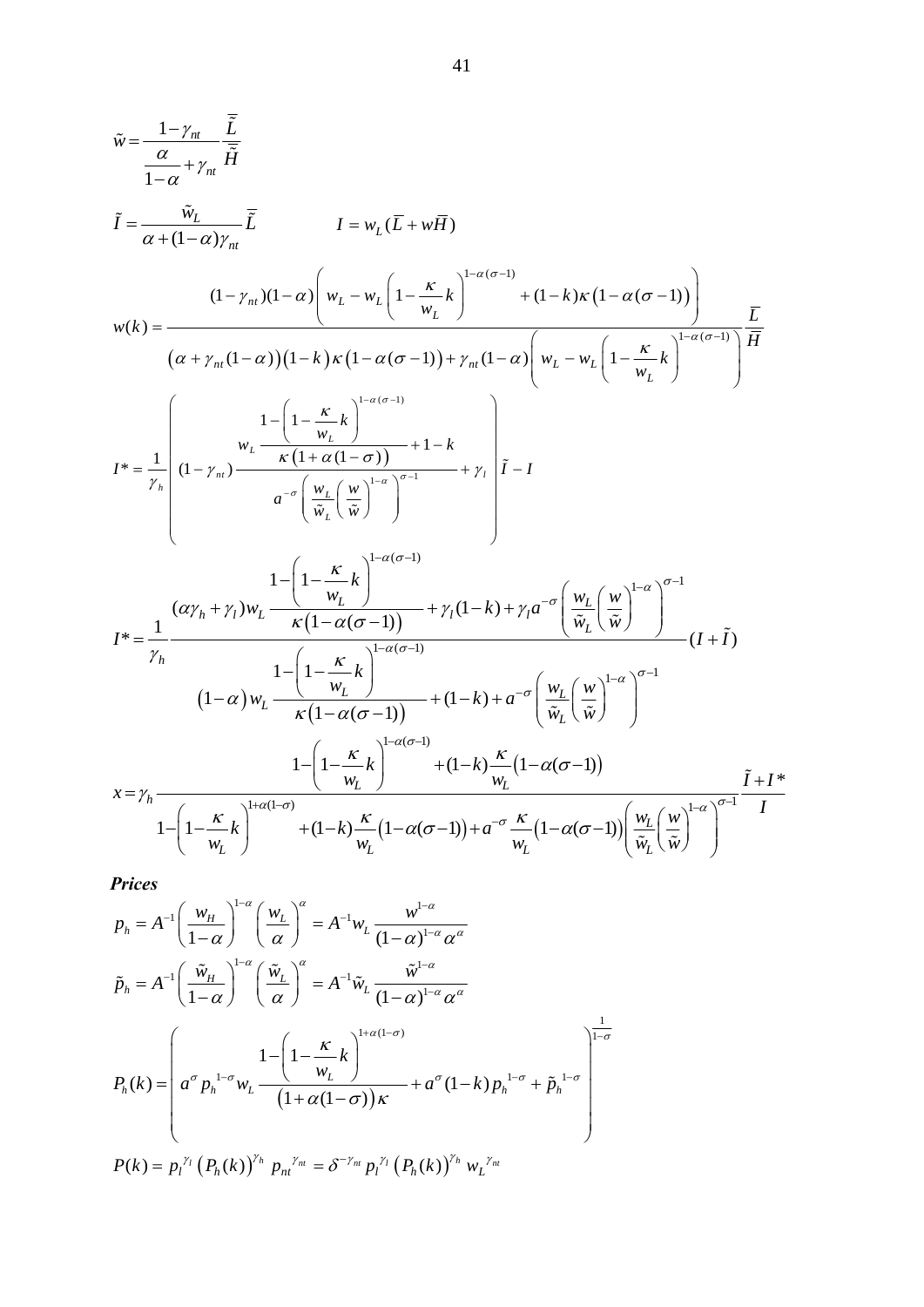$$
\tilde{P}(k) = p_l^{\gamma_l} (P_h(k))^{\gamma_h} \tilde{p}_{nt}^{\gamma_{nt}} = \delta^{-\gamma_{nt}} p_l^{\gamma_l} (P_h(k))^{\gamma_h} \tilde{w}_L^{\gamma_{nt}}
$$

*Real incomes per head* 

$$
y_{real}(k) = \frac{I(k)}{P(k) \times (\overline{H} + \overline{L})} \qquad \tilde{y}_{real}(k) = \frac{\tilde{I}}{\tilde{P}(k) \times (\overline{\tilde{H}} + \overline{\tilde{L}})}
$$

# **3. Offshoring and unemployment in Germany with a reservation wage**  $\psi$  **(RW)**

8 equations with 8 unknown variables ( $\tilde{w}$ , *w*, *L*, *I*, *I*<sup>\*</sup>, *u*, *x*):

$$
\tilde{w} = \frac{1 - \gamma_{nl}}{1 - \alpha} + \gamma_{nl} \overline{\tilde{H}}
$$
\n
$$
w_{RW} = \frac{(1 - \gamma_{nl})(1 - \alpha) \left( \underline{w} - \underline{w} \left( 1 - \frac{\kappa}{\underline{w}} k \right)^{1 - \alpha(\sigma - 1)} + (1 - k)\kappa (1 - \alpha(\sigma - 1)) \right)}{(\alpha + \gamma_{nl}(1 - \alpha)) (1 - k) \kappa (1 - \alpha(\sigma - 1)) + \gamma_{nl}(1 - \alpha) \left( \underline{w} - \underline{w} \left( 1 - \frac{\kappa}{\underline{w}} k \right)^{1 - \alpha(\sigma - 1)} \right)} \overline{\tilde{H}}
$$
\n
$$
I = \underline{w}(L + w_{RW}\overline{H}) ; \quad \tilde{I} = \frac{\tilde{w}_L}{\alpha + (1 - \alpha)\gamma_{nl}} \overline{\tilde{L}}
$$
\n
$$
I^* = \frac{1}{\gamma_h} \left( 1 - \gamma_{nl} \right) \frac{\underline{w} - \left( 1 - \frac{\kappa}{\underline{w}} k \right)^{1 - \alpha(\sigma - 1)}}{\alpha^{-\sigma} \left( \frac{\underline{w}}{\tilde{w}_L} \left( \frac{w_{RW}}{\tilde{w}} \right)^{1 - \sigma} \right)^{\sigma - 1}} + \gamma_l \left| \overline{I} - I \right|
$$
\n
$$
I^* = \frac{1}{\gamma_h} \frac{(\alpha \gamma_h + \gamma_l) \underline{w} - \kappa (1 - \alpha(\sigma - 1))}{\kappa (1 - \alpha(\sigma - 1))} + \gamma_l (1 - k) + \gamma_l \alpha^{-\sigma} \left( \frac{\underline{w}}{\tilde{w}_L} \left( \frac{\underline{w}}{\tilde{w}} \right)^{1 - \alpha} \right)^{\sigma - 1}}{(1 - \alpha) \underline{w} \frac{1 - \left( 1 - \frac{\kappa}{\underline{w}} k \right)^{1 - \alpha(\sigma - 1)}}{\kappa (1 - \alpha(\sigma - 1))} + (1 - k) + \alpha^{-\sigma} \left( \frac{\underline{w}}{\tilde{w}_L} \left( \frac{\underline{w}}{\tilde{w}} \right)^{1 - \alpha} \right)^{\sigma - 1}} (I + \tilde{I})
$$
\n
$$
u = \frac{\overline{L} - L
$$